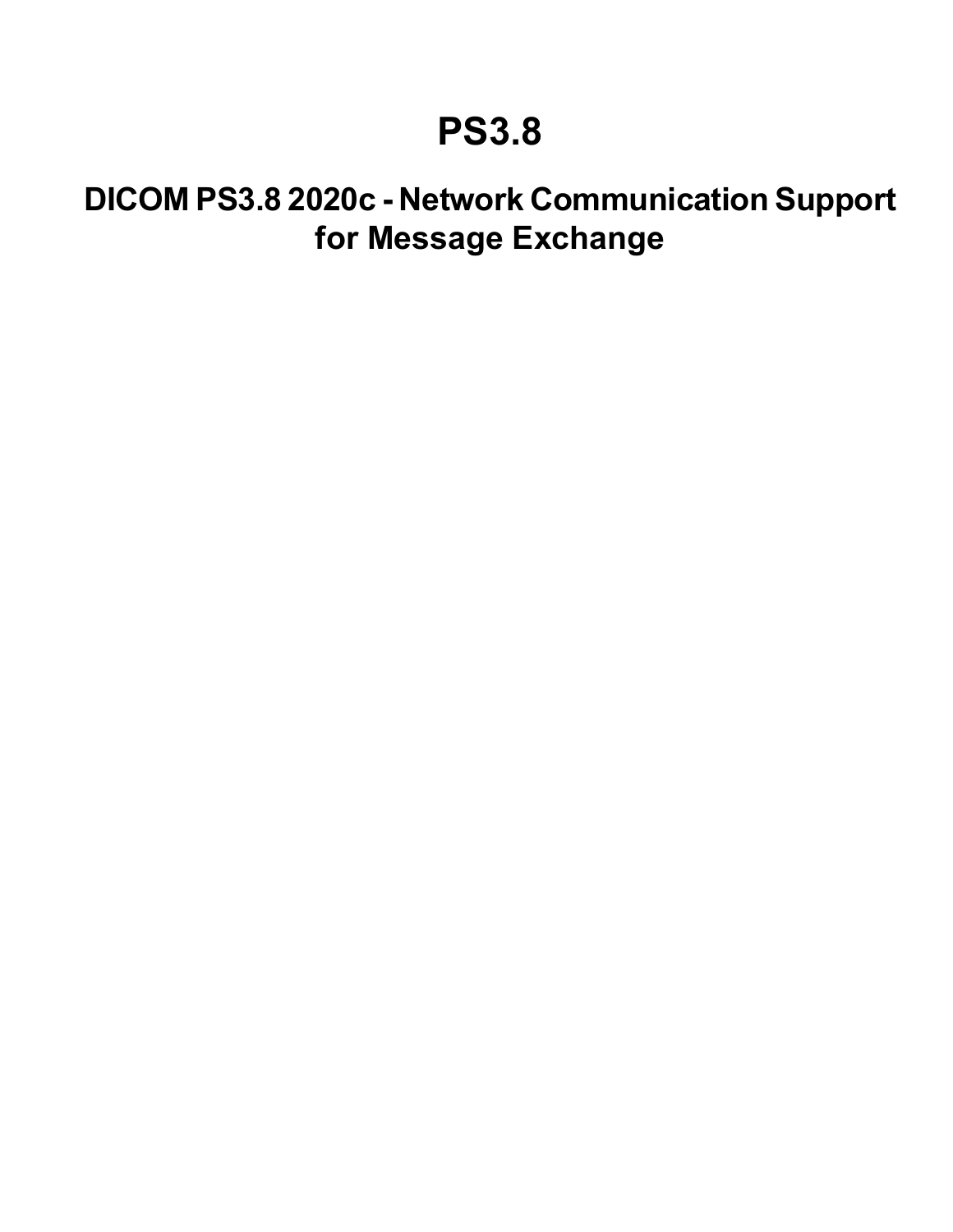## **PS3.8: DICOM PS3.8 2020c - Network Communication Support for Message Exchange**

Copyright © 2020 NEMA

A DICOM® publication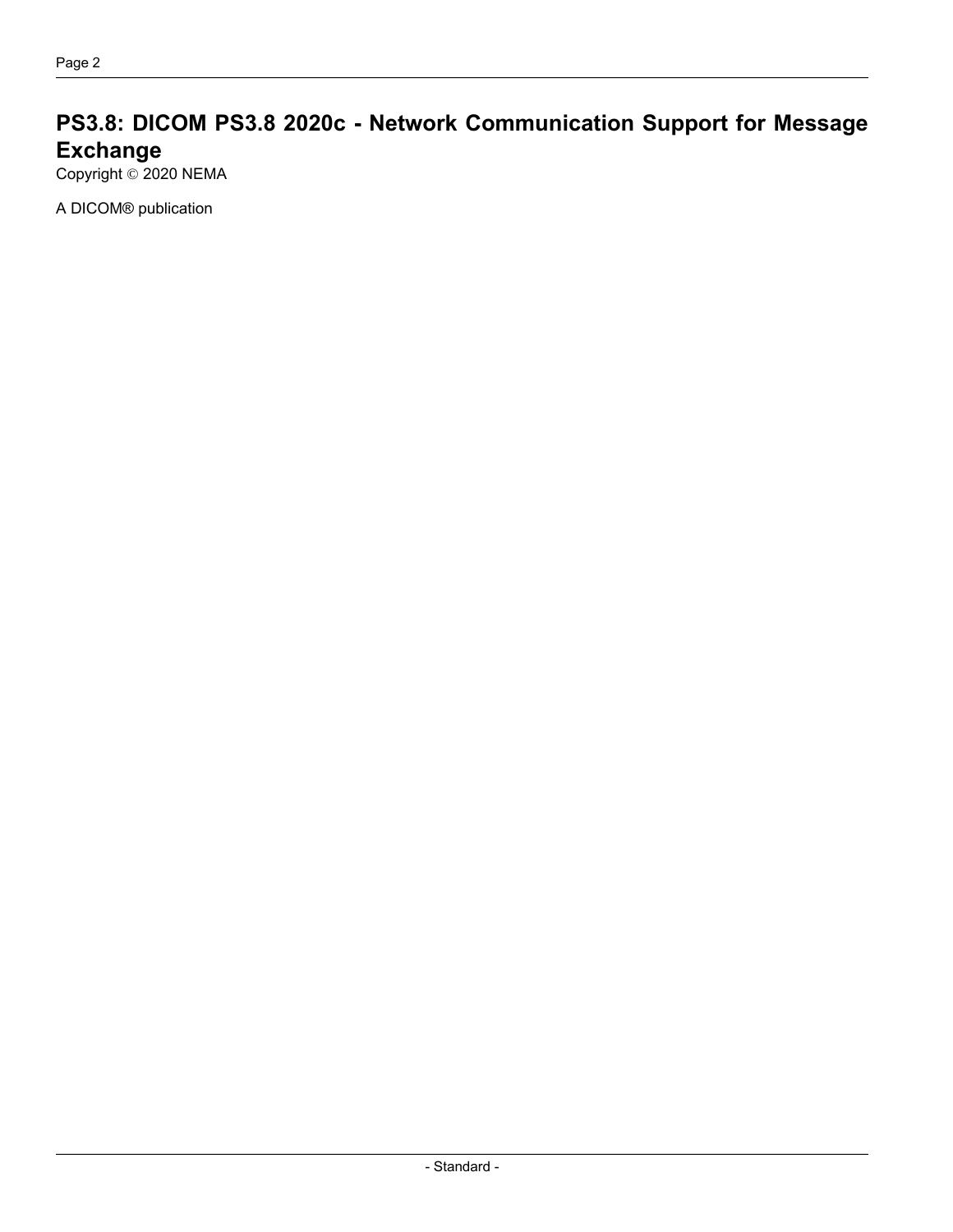## **Table of Contents**

| 7.5. Sequencing Information |  |
|-----------------------------|--|
|                             |  |
|                             |  |
|                             |  |
|                             |  |
|                             |  |
|                             |  |
|                             |  |
|                             |  |
|                             |  |
|                             |  |
|                             |  |
|                             |  |
|                             |  |
|                             |  |
|                             |  |
|                             |  |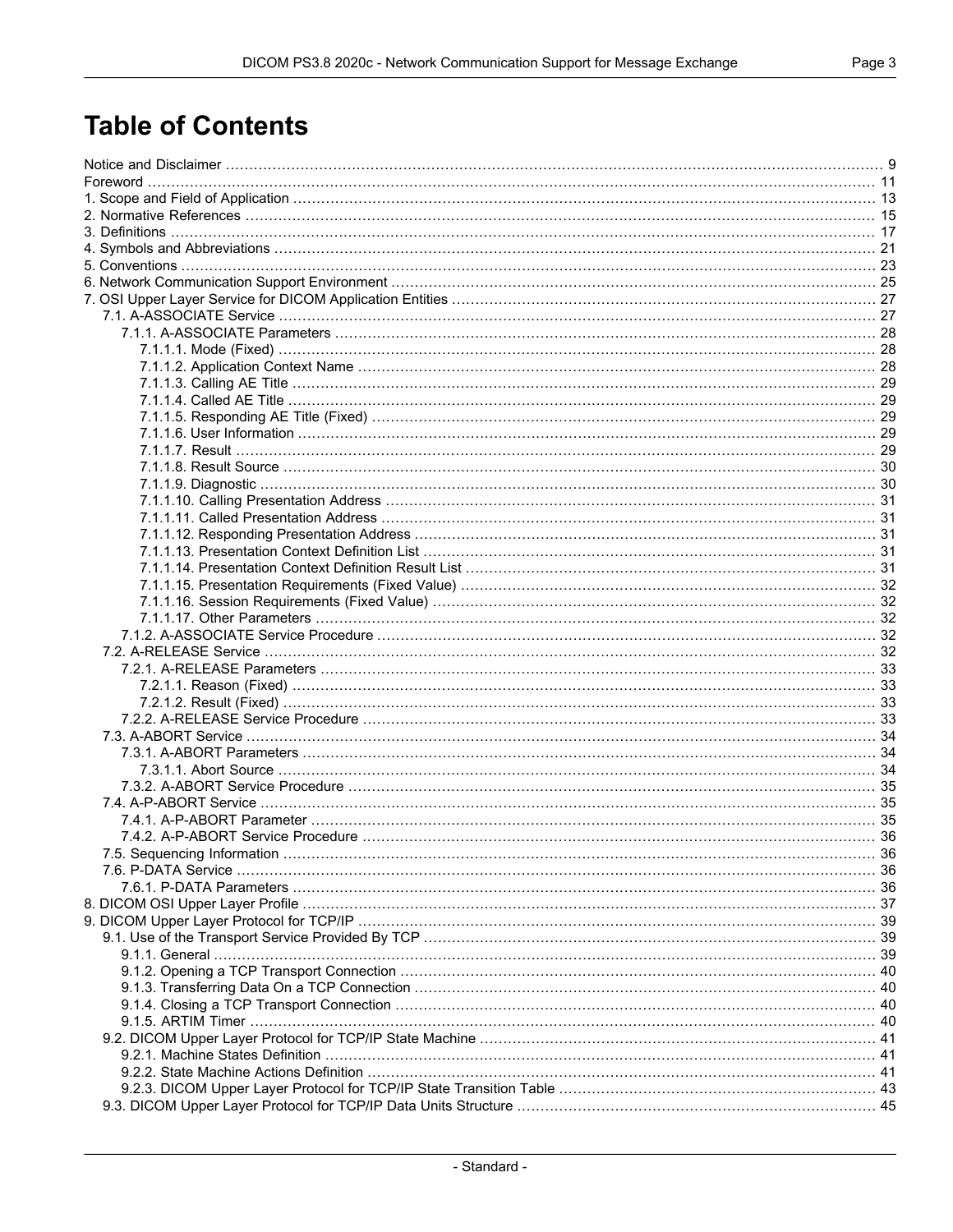| F. DICOM UL Encoding Rules for Application Contexts, Abstract Syntaxes, Transfer Syntaxes (Normative)  69 |  |
|-----------------------------------------------------------------------------------------------------------|--|
|                                                                                                           |  |
|                                                                                                           |  |
|                                                                                                           |  |
|                                                                                                           |  |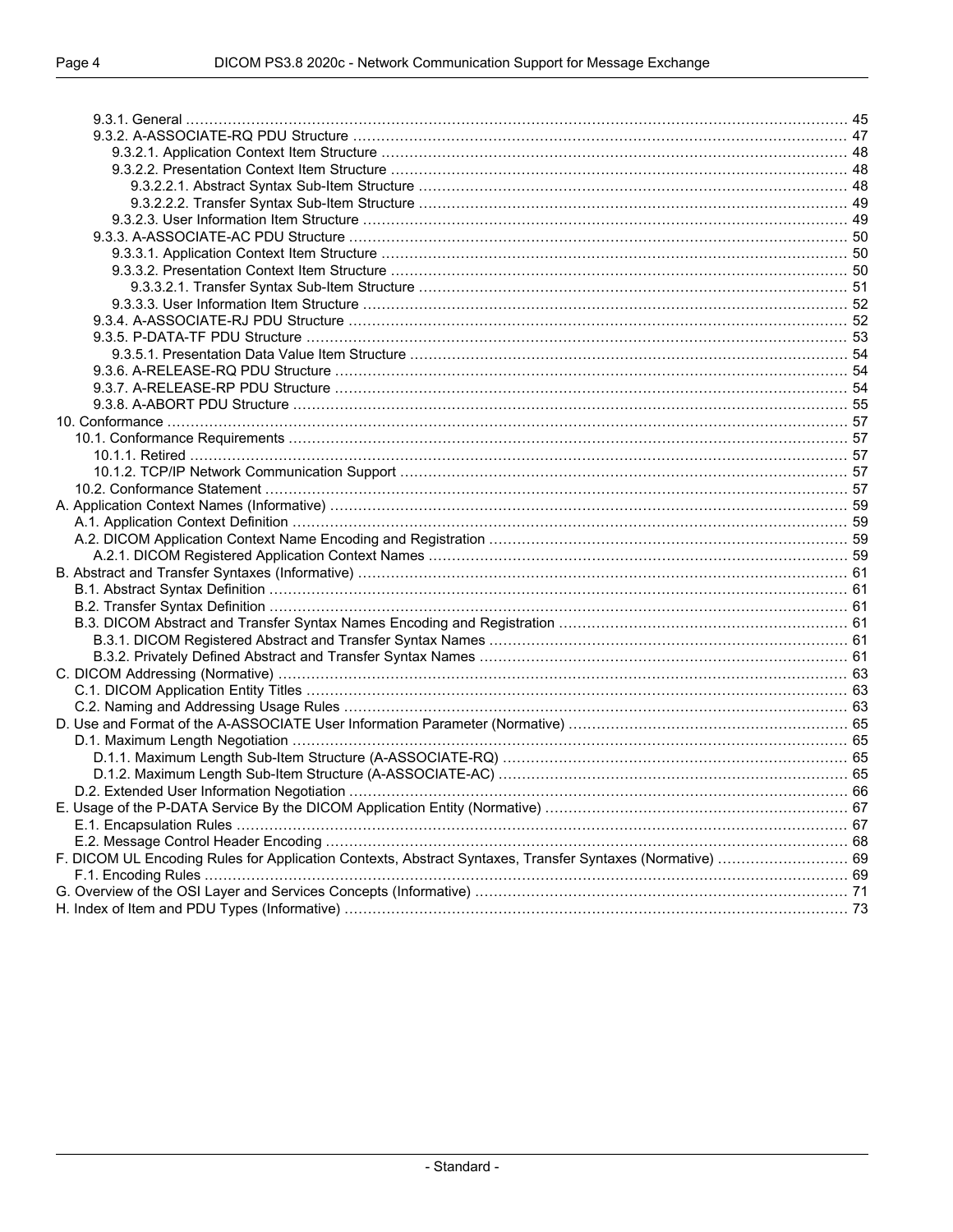## **List of Figures**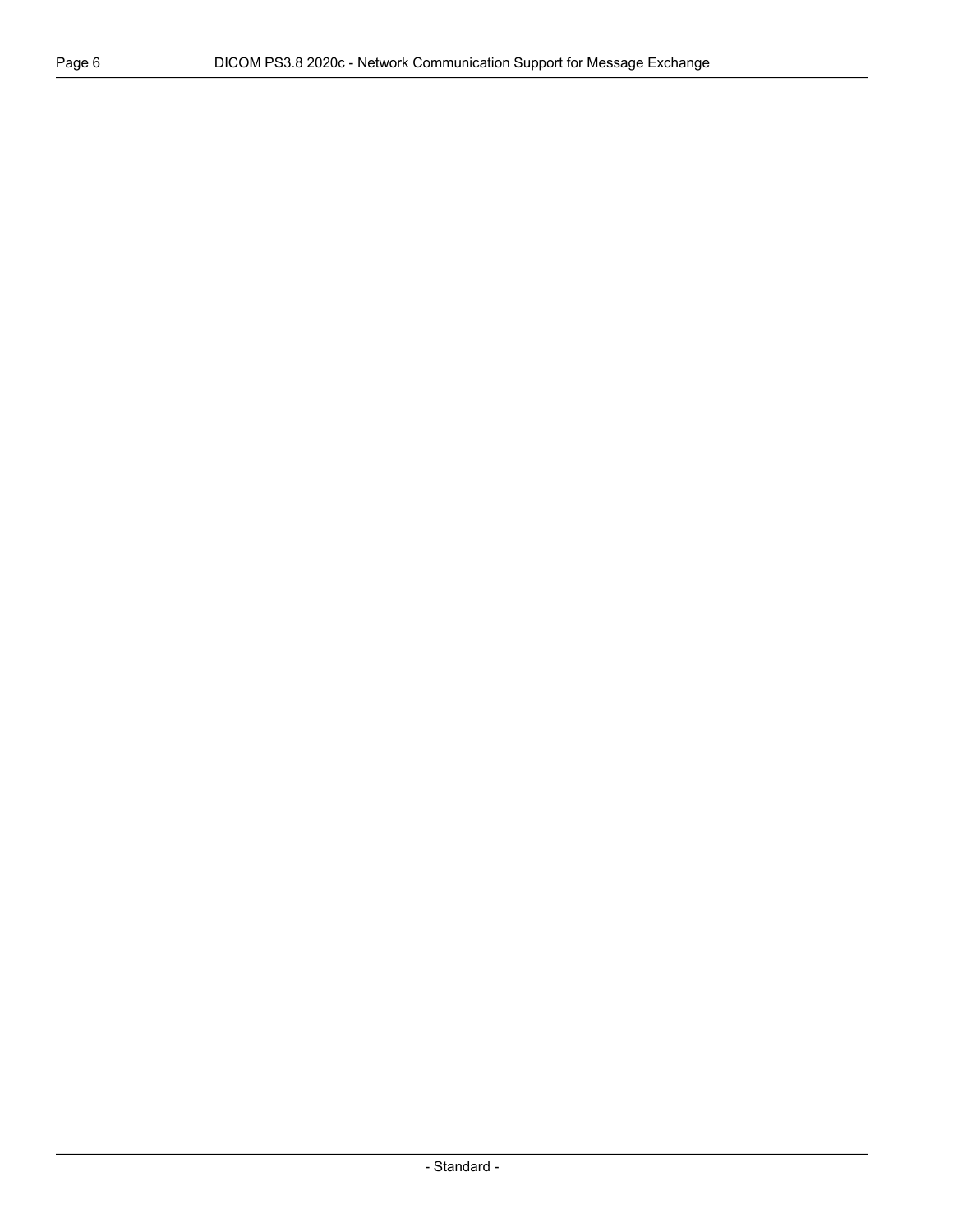## **List of Tables**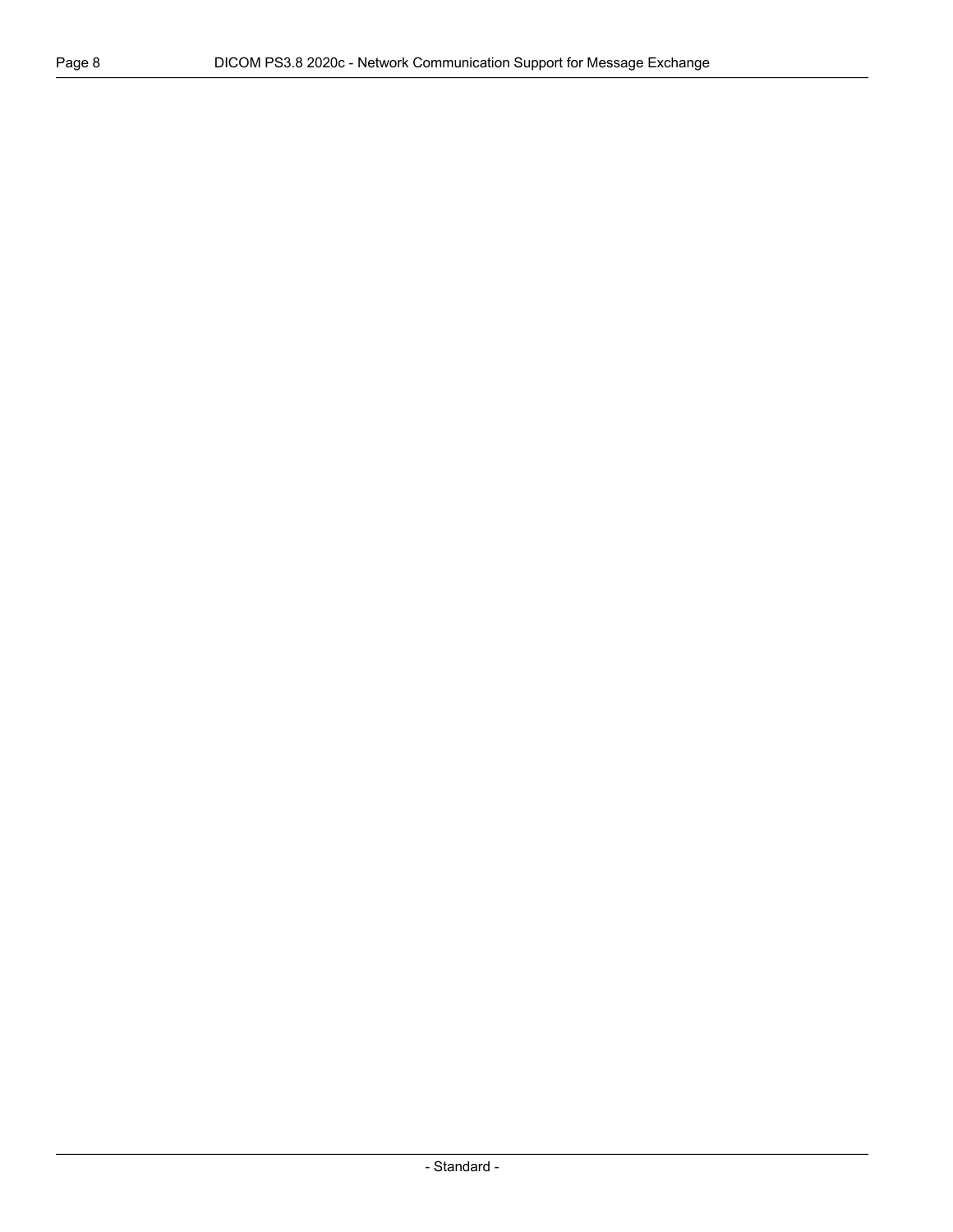## <span id="page-8-0"></span>**Notice and Disclaimer**

The information in this publication was considered technically sound by the consensus of persons engaged in the development and approval of the document at the time it was developed. Consensus does not necessarily mean that there is unanimous agreement among every person participating in the development of this document.

NEMA standards and guideline publications, of which the document contained herein is one, are developed through a voluntary consensus standards development process. This process brings together volunteers and/or seeks out the views of persons who have an interest in the topic covered by this publication. While NEMA administers the process and establishes rules to promote fairness in the development of consensus, it does not write the document and it does not independently test, evaluate, or verify the accuracy or completeness of any information or the soundness of any judgments contained in its standards and guideline publications.

NEMA disclaims liability for any personal injury, property, or other damages of any nature whatsoever, whether special, indirect, consequential, or compensatory, directly or indirectly resulting from the publication, use of, application, or reliance on this document. NEMA disclaims and makes no guaranty or warranty, expressed or implied, as to the accuracy or completeness of any information published herein, and disclaims and makes no warranty that the information in this document will fulfill any of your particular purposes or needs. NEMA does not undertake to guarantee the performance of any individual manufacturer or seller's products or services by virtue of this standard or guide.

In publishing and making this document available, NEMA is not undertaking to render professional or other services for or on behalf of any person or entity, nor is NEMA undertaking to perform any duty owed by any person or entity to someone else. Anyone using this document should rely on his or her own independent judgment or, as appropriate, seek the advice of a competent professional in determining the exercise of reasonable care in any given circumstances. Information and other standards on the topic covered by this publication may be available from other sources, which the user may wish to consult for additional views or information not covered by this publication.

NEMA has no power, nor does it undertake to police or enforce compliance with the contents of this document. NEMA does not cer tify, test, or inspect products, designs, or installations for safety or health purposes. Any certification or other statement of compliance with any health or safety-related information in this document shall not be attributable to NEMA and is solely the responsibility of the certifier or maker of the statement.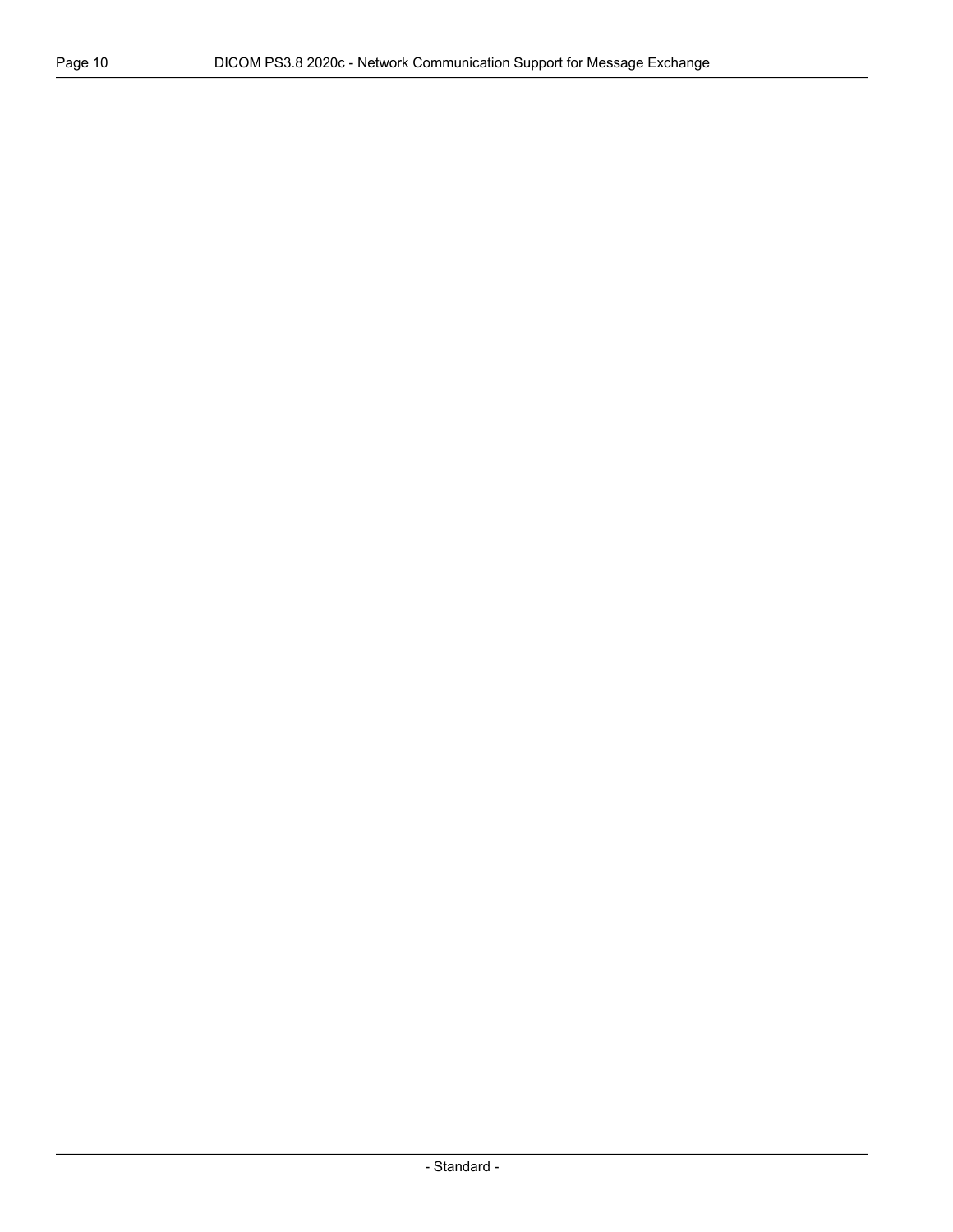## <span id="page-10-0"></span>**Foreword**

This DICOM Standard was developed according to the procedures of the DICOM Standards Committee.

The DICOM Standard is structured as a multi-part document using the guidelines established in [ISO/IEC [Directives,](#page-14-1) Part 2].

DICOM® is the registered trademark of the National Electrical Manufacturers Association for its standards publications relating to di gital communications of medical information, all rights reserved.

HL7® and CDA® are the registered trademarks of Health Level Seven International, all rights reserved.

SNOMED®, SNOMED Clinical Terms®, SNOMED CT® are the registered trademarks of the International Health Terminology Standards Development Organisation (IHTSDO), all rights reserved.

LOINC® is the registered trademark of Regenstrief Institute, Inc, all rights reserved.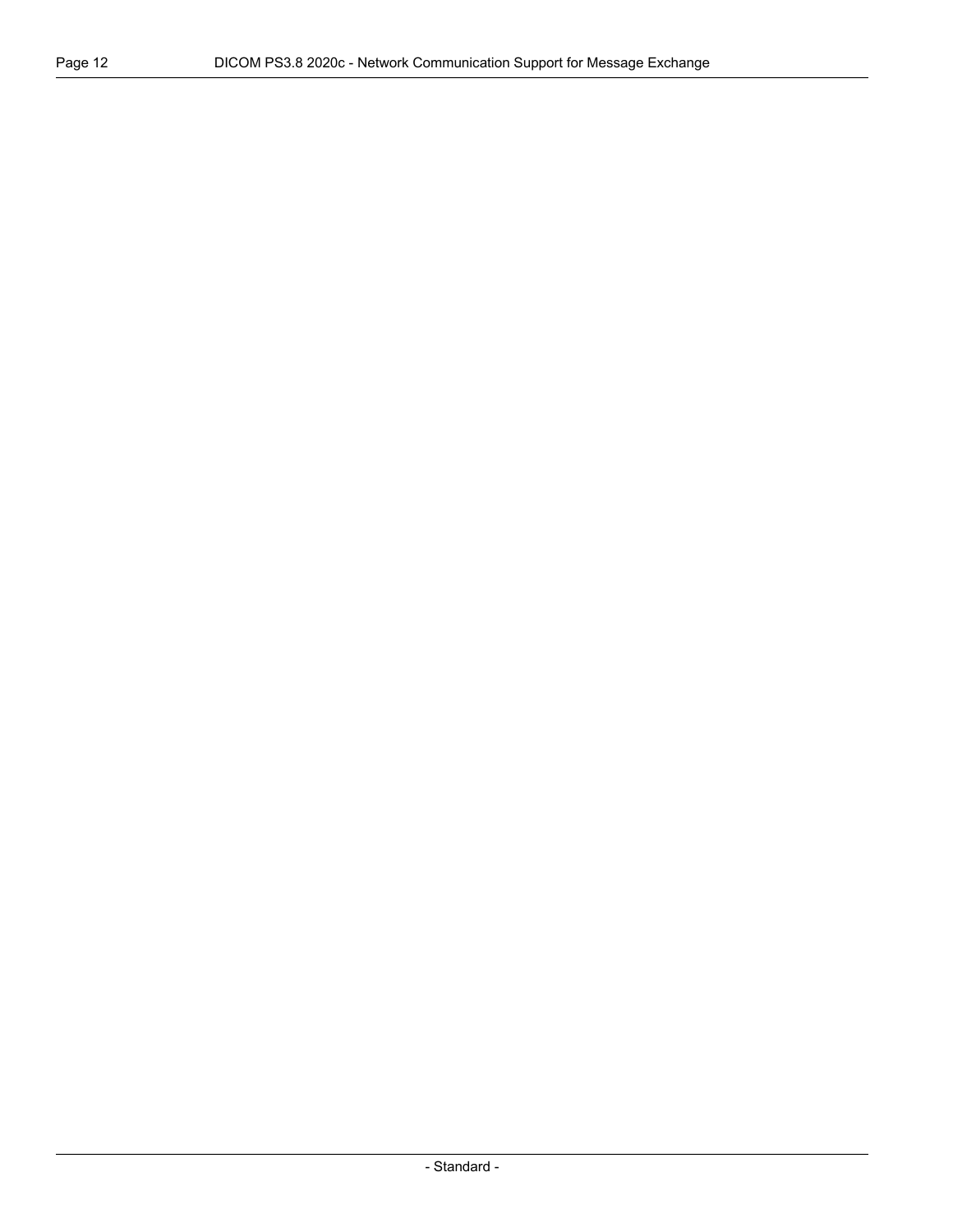# <span id="page-12-0"></span>**1 Scope and Field of Application**

<span id="page-12-1"></span>The Communication Protocols specified in this Part of PS3 closely fit the ISO Open Systems Interconnection Basic Reference Model (ISO 7498-1, see [Figure](#page-12-1) 1-1). They relate to the following layers: Physical, Data Link, Network, Transport, Session, Presentation and the Association Control Services (ACSE) of the Application layer. The communication protocols specified by this Part are general purpose communication protocols (TCP/IP) and not specific to this Standard. The other aspects of the Application Layer protocols are addressed in other parts of this Standard as discussed in PS3.1 ["PS3.1".](part01.pdf#PS3.1)



**Figure 1-1. ISO OSI Basic Reference Model**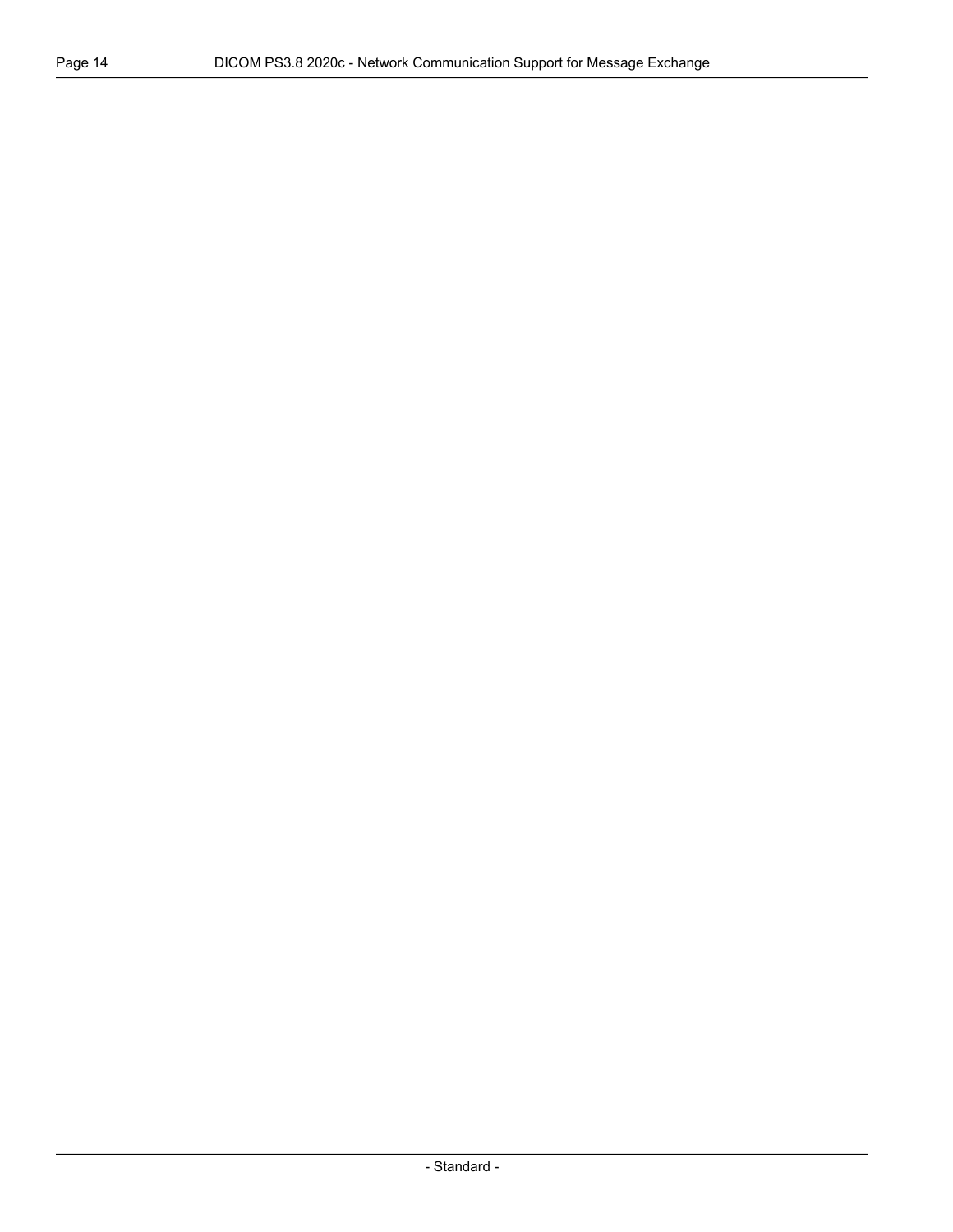## <span id="page-14-0"></span>**2 Normative References**

The following standards contain provisions which, through reference in this text, constitute provisions of this Standard. At the time of publication, the editions indicated were valid. All standards are subject to revision, and parties to agreements based on this Standard are encouraged to investigate the possibilities of applying the most recent editions of the standards indicated below.

## <span id="page-14-1"></span>**2.1 International Standards**

- <span id="page-14-2"></span>[ISO/IEC Directives, Part 2] ISO/IEC. 2016/05. 7.0. *Rules for the structure and drafting of International Standards*. [http://www.iec.ch/](http://www.iec.ch/members_experts/refdocs/iec/isoiecdir-2%7Bed7.0%7Den.pdf) [members\\_experts/refdocs/iec/isoiecdir-2%7Bed7.0%7Den.pdf](http://www.iec.ch/members_experts/refdocs/iec/isoiecdir-2%7Bed7.0%7Den.pdf) .
- <span id="page-14-3"></span>[ISO 7498-1] ISO. 1994. *Information Processing Systems - Open Systems Interconnection - Basic Reference Model*.
- [ISO 7498-3] ISO. 1997. *Information Processing Systems - Open Systems Interconnection - Naming and Addressing*.
- <span id="page-14-6"></span>[ISO 8327] ISO. 1996. *Information Processing Systems - Open Systems Interconnection - Connection Oriented Session Protocol Specification*.
- [ISO 8649] ISO. 1988. Information processing systems Open Systems Interconnection Service definition for the Association Control *Service Element (ACSE)*.
- <span id="page-14-4"></span>[ISO 8650] ISO. 1987. *Information Processing Systems - Open Systems Interconnection - Protocol Specification for the Association Control Service Element*.
- <span id="page-14-5"></span>[ISO/TR 8509] ISO. *Information Processing Systems - Open Systems Interconnection - Service Conventions*. *ISO/TR 8509 has been withdrawn. See ISO/IEC 2382-26:1993 Information technology - Vocabulary - Part 26: Open systems interconnection* .
- [ISO 8822] ISO. 1988. *Information processing systems - Open Systems Interconnection - Connection oriented presentation service definition*.
- [ISO 8823] ISO. 1988. *Information processing systems - Open Systems Interconnection - Connection Oriented Presentation Protocol Specification*.
- [ISO 8824] ISO. 1990. *Information processing systems - Open Systems Interconnection - Specification of Abstract Syntax Notation One (ASN.1)*.
- [ISO 8825] ISO. 1990. Information processing systems Open Systems Interconnection Specification of Basic Encoding Rules for *Abstract Syntax Notation One (ASN.1)*.
- [ISO/IEC 9545] ISO. 1994. *Information processing systems - Open Systems Interconnection - Application Layer Structure*.
- [ISO/IEC 9834-1] ISO. 2012. Information processing systems Open Systems Interconnection Procedures for the operation of OSI *Registration Authorities: General procedures and top arcs of the ASN.1 Object Identifier tree*.
- [ISO/IEC TR 10000-1] ISO. 1998. *Information processing systems - Open Systems Interconnection - International Standardized Profiles, Part 1: Taxonomy Framework*.

#### **2.2 Other Documents**

- [NIST SP 500-150] NIST. *Stable Implementation Agreements for Open Systems Interconnection Protocols*.
- [RFC791] IETF. September 1981. *Internet Protocol - DARPA Internet Protocol Specification*. <http://tools.ietf.org/html/rfc791> .
- [RFC792] IETF. September 1981. *Internet Control Message Protocol - DARPA Internet Program Protocol Specification*. [http://](http://tools.ietf.org/html/rfc792) [tools.ietf.org/html/rfc792](http://tools.ietf.org/html/rfc792) .
- [RFC793] IETF. September 1981. *Transmission Control Program - DARPA Internet Protocol Specification*. [http://tools.ietf.org/html/](http://tools.ietf.org/html/rfc793) [rfc793](http://tools.ietf.org/html/rfc793) .
- [RFC950] IETF. August 1985. *Internet Subnetting*. <http://tools.ietf.org/html/rfc950> .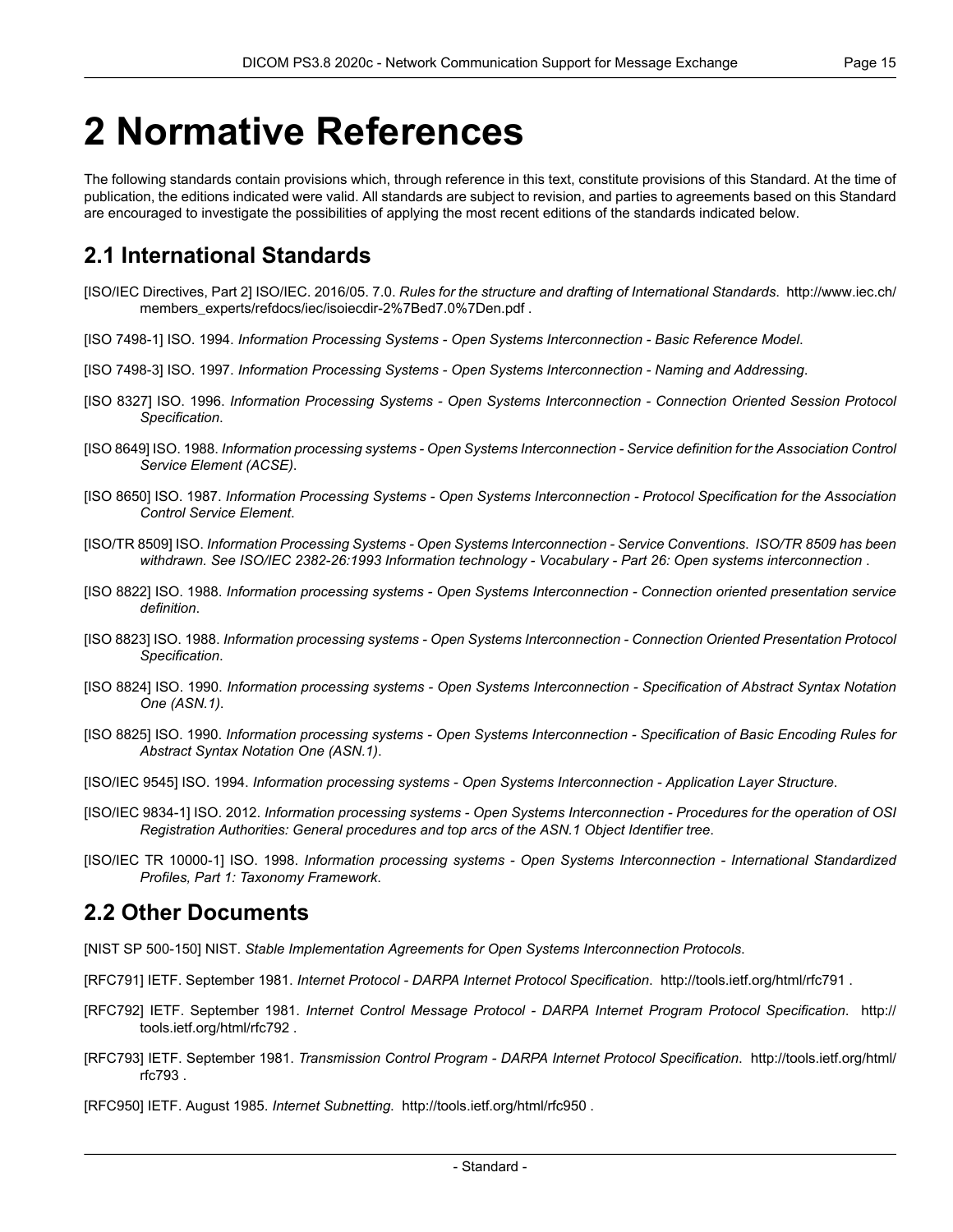[RFC1881] IETF. December 1995. *IPv6 Address Allocation Management*. <http://tools.ietf.org/html/rfc1881> .

[RFC2460] IETF. December 1998. *Internet Protocol, Version 6 (IPv6) Specification*. <http://tools.ietf.org/html/rfc2460> .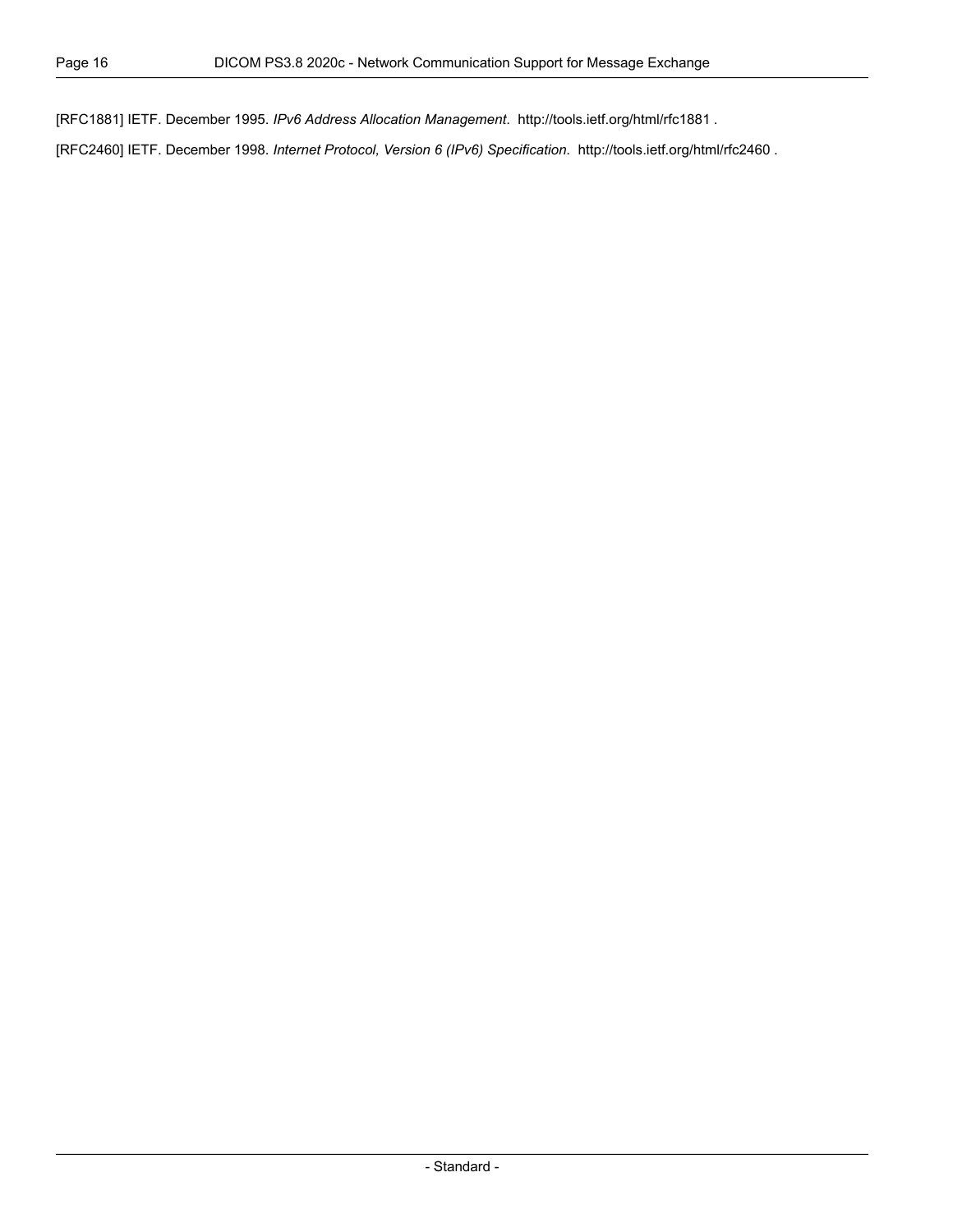## <span id="page-16-0"></span>**3 Definitions**

For the purposes of this Standard the following definitions apply.

## **3.1 Reference Model Definitions**

This Part of the Standard is based on the concepts developed in [ISO [7498-1\]](#page-14-2) and makes use of the following terms defined in it:

| <b>Application Entity</b>   | See [ISO 7498-1]. |
|-----------------------------|-------------------|
| <b>Application Layer</b>    | See [ISO 7498-1]. |
| <b>Application Process</b>  | See [ISO 7498-1]. |
| Data Link Layer             | See [ISO 7498-1]. |
| Layer Entity                | See [ISO 7498-1]. |
| Network Layer               | See [ISO 7498-1]. |
| <b>Physical Layer</b>       | See [ISO 7498-1]. |
| <b>Presentation Layer</b>   | See [ISO 7498-1]. |
| <b>Presentation Service</b> | See [ISO 7498-1]. |
| Protocol                    | See [ISO 7498-1]. |
| <b>Protocol Data Unit</b>   | See [ISO 7498-1]. |
| Service                     | See [ISO 7498-1]. |
| Service Access Point        | See [ISO 7498-1]. |
| Session Layer               | See [ISO 7498-1]. |
| <b>Transfer Syntax</b>      | See [ISO 7498-1]. |
| <b>Transport Layer</b>      | See [ISO 7498-1]. |
| <b>Transport Protocol</b>   | See [ISO 7498-1]. |
| <b>Transport Connection</b> | See [ISO 7498-1]. |

## **3.2 Naming and Addressing Definitions**

This Part of the Standard makes use of the following terms defined in [ISO [7498-3\]](#page-14-3):

| <b>Calling Presentation Address</b>       | See [ISO 7498-3]. |
|-------------------------------------------|-------------------|
| <b>Called Presentation Address</b>        | See [ISO 7498-3]. |
| Presentation Address                      | See [ISO 7498-3]. |
| <b>Responding Presentation</b><br>Address | See [ISO 7498-3]. |
| <b>Called Application Entity Title</b>    | See [ISO 7498-3]. |
| <b>Calling Application Entity Title</b>   | See [ISO 7498-3]. |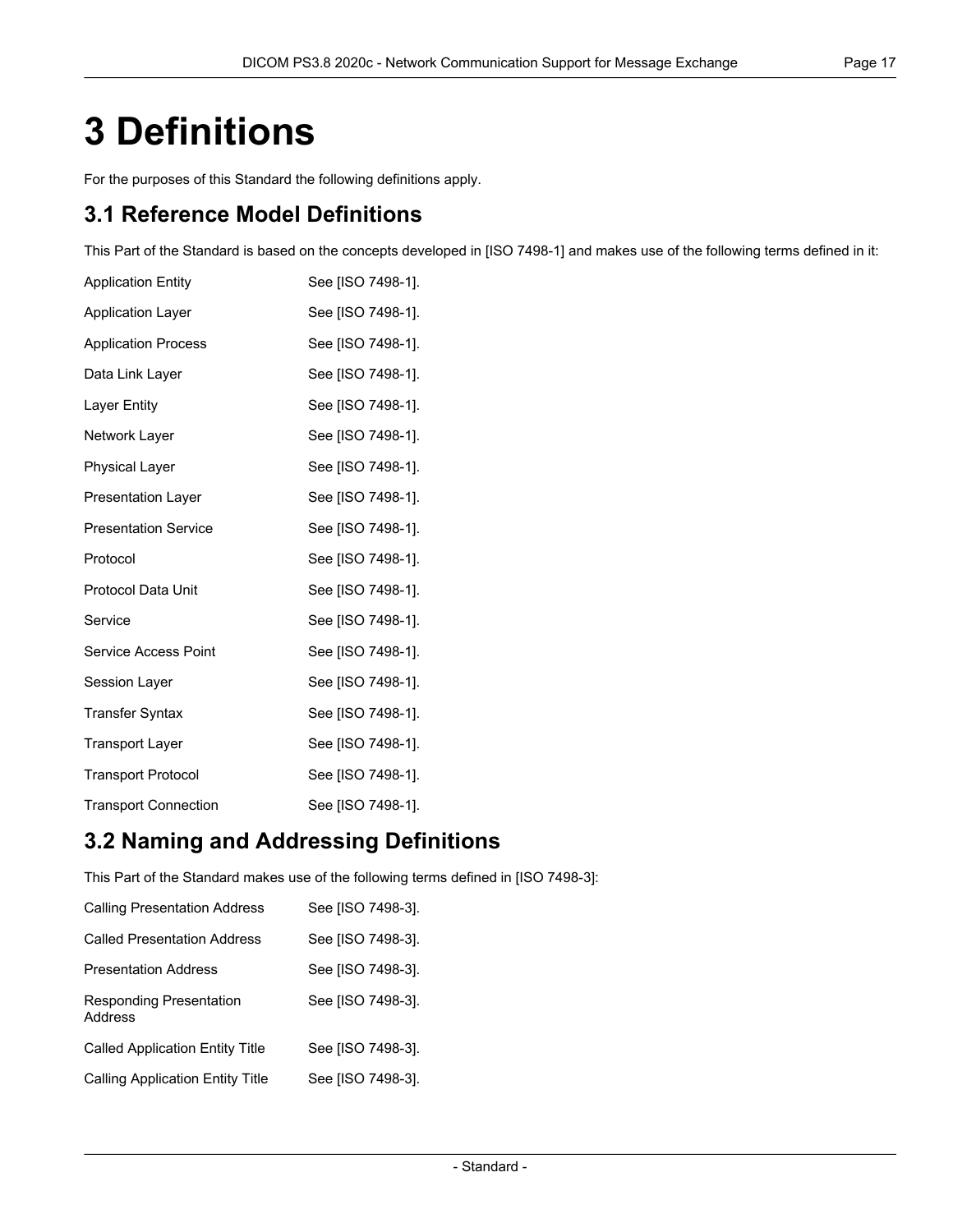### **3.3 Service Conventions Definitions**

This Part of the Standard makes use of the following terms defined in [\[ISO/TR](#page-14-4) 8509]:

| Service Provider         | See [ISO/TR 8509]. |
|--------------------------|--------------------|
| Service User             | See [ISO/TR 8509]. |
| <b>Confirmed Service</b> | See [ISO/TR 8509]. |
| Non-confirmed Service    | See [ISO/TR 8509]. |
| Primitive                | See [ISO/TR 8509]. |
| Request (Primitive)      | See [ISO/TR 8509]. |
| Indication (Primitive)   | See [ISO/TR 8509]. |
| Response (Primitive)     | See [ISO/TR 8509]. |
| Confirmation (Primitive) | See [ISO/TR 8509]. |

## **3.4 Presentation Service Definitions**

This Part of the Standard makes use of the following terms defined in [ISO [8822\]](#page-14-5):

| Abstract Syntax                 | See [ISO 8822]. |
|---------------------------------|-----------------|
| <b>Abstract Syntax Name</b>     | See [ISO 8822]. |
| <b>Presentation Context</b>     | See [ISO 8822]. |
| <b>Presentation Data Values</b> | See [ISO 8822]. |
| <b>Transfer Syntax Name</b>     | See [ISO 8822]. |

### **3.5 ACSE Service Definitions**

This Part of the Standard makes use of the following terms defined in [ISO [8649\]](#page-14-6):

| Association                                          | See [ISO 8649]. |
|------------------------------------------------------|-----------------|
| <b>Application Context</b>                           | See [ISO 8649]. |
| <b>Association Control Service</b><br>Element (ACSE) | See [ISO 8649]. |
| Association Initiator                                | See [ISO 8649]. |

### **3.6 DICOM Introduction and Overview Definition**

This Part of the Standard makes use of the following terms defined in [PS3.1:](part01.pdf#PS3.1)

Message [Message.](part01.pdf#glossentry_Message)

#### **3.7 DICOM Communication Support Definitions**

The following definitions are commonly used in this Part of the Standard: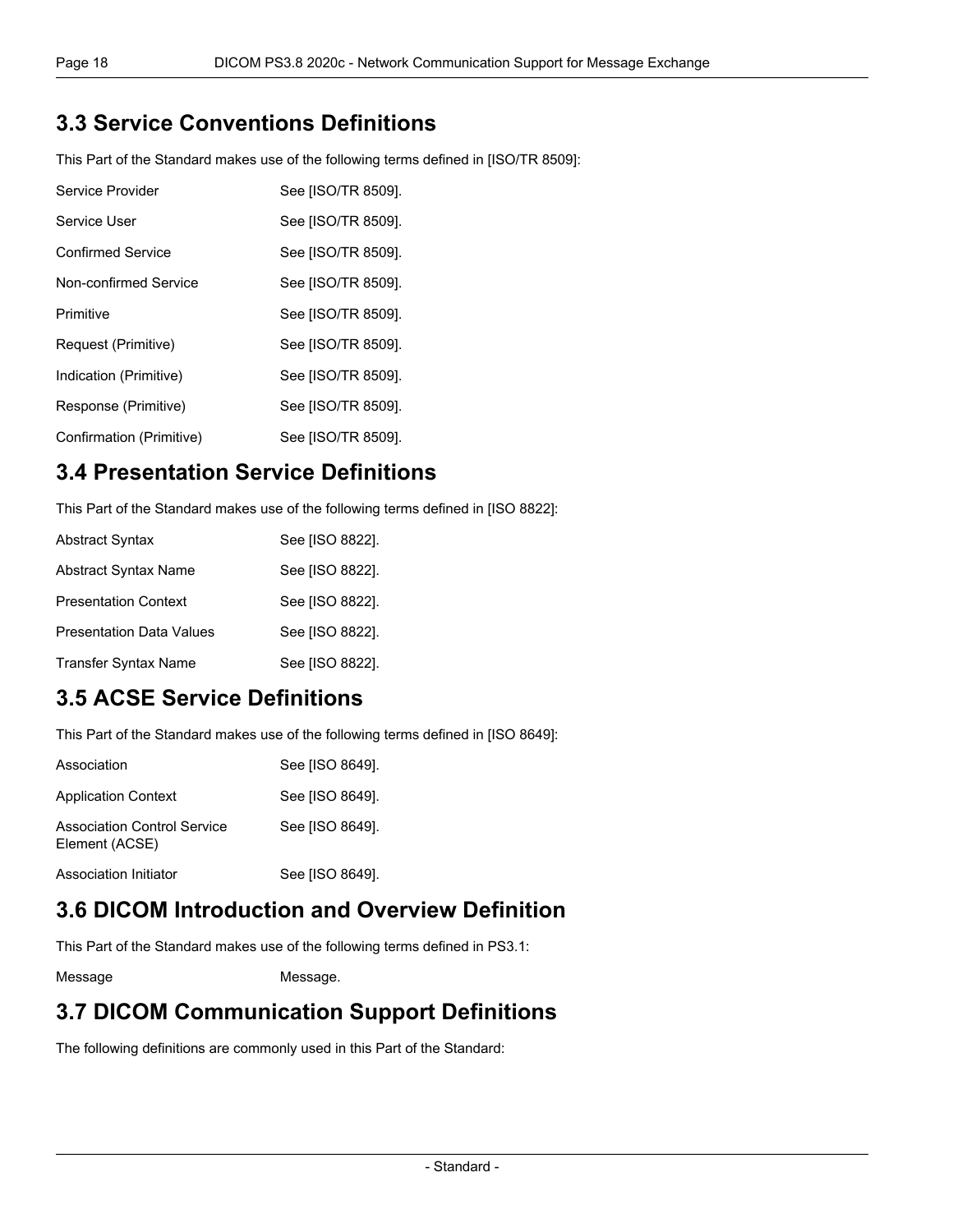DICOM Upper Layer Service The Upper Layer protocols are related to the Session, Presentation and part of the Application Layer of the ISO reference model. These protocols provide the Upper Layer Service. This Service is a proper subset of the ACSE Service and OSI Presentation Layer Service.

### **3.8 DICOM Service Class Definitions**

This Part of the Standard makes use of the following terms defined in [PS3.4:](part04.pdf#PS3.4)

| Service-Object Pair Instance | Service-Object Pair Instance (SOP Instance). |
|------------------------------|----------------------------------------------|
| (SOP Instance)               |                                              |

## **3.9 DICOM Data Structures and Encoding Definitions**

This Part of the Standard makes use of the following terms defined in [PS3.5:](part05.pdf#PS3.5)

| Data Set                | Data Set.                |
|-------------------------|--------------------------|
| Unique Identifier (UID) | Unique Identifier (UID). |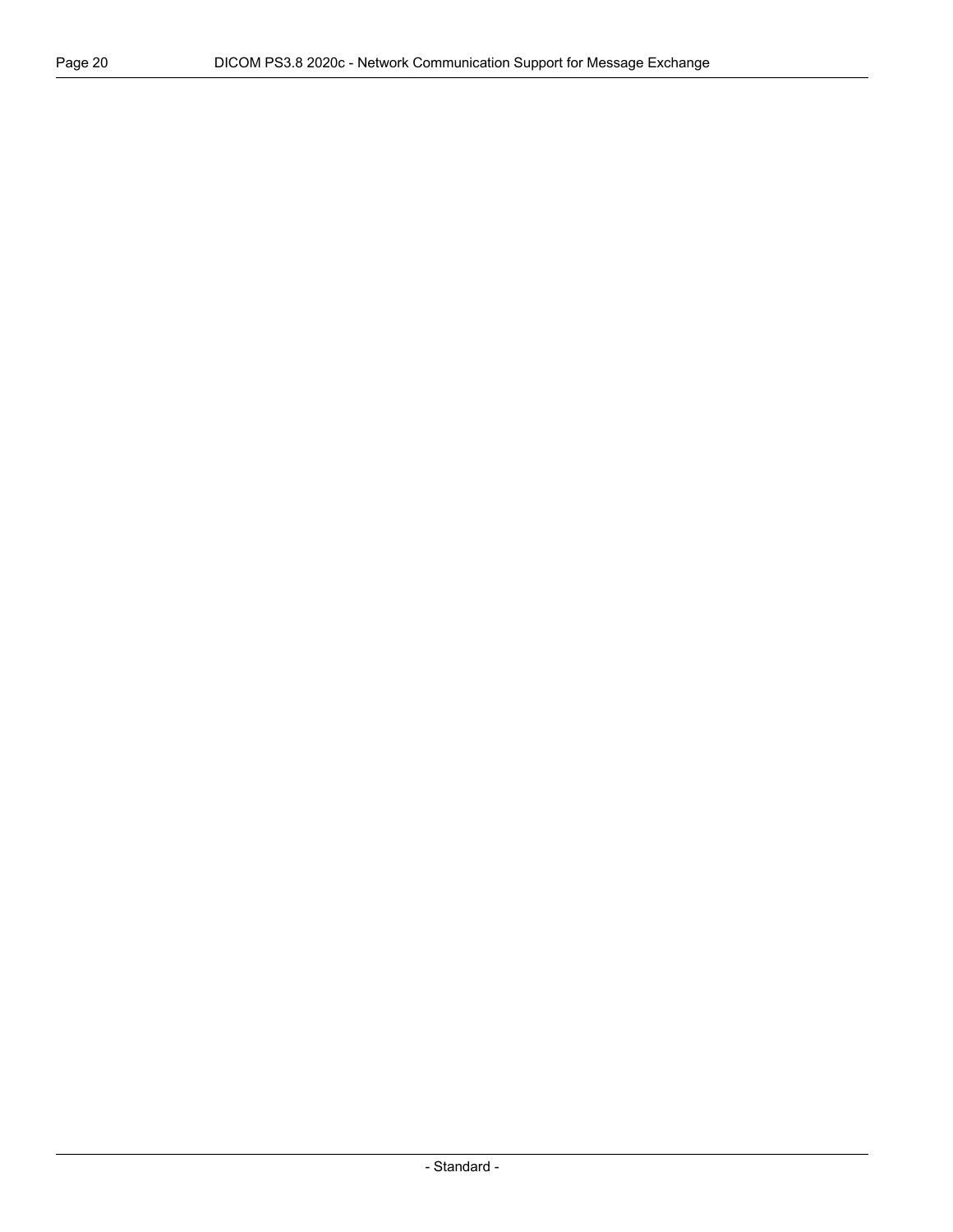# <span id="page-20-0"></span>**4 Symbols and Abbreviations**

The following symbols and abbreviations are used in this Part of the Standard.

| <b>ACR</b>      | American College of Radiology                                                  |
|-----------------|--------------------------------------------------------------------------------|
| ACSE            | <b>Association Control Service Element</b>                                     |
| <b>ASCII</b>    | American Standard Code for Information Interchange                             |
| AE              | <b>Application Entity</b>                                                      |
| ANSI            | American National Standards Institute                                          |
| AP              | <b>Application Process</b>                                                     |
| ASE             | <b>Application Service Element</b>                                             |
| ARTIM           | Association Request/Reject/Release Timer                                       |
| <b>CENTC251</b> | Comite Europeen de Normalisation-Technical Committee 251 - Medical Informatics |
| <b>DICOM</b>    | Digital Imaging and Communications in Medicine                                 |
| <b>FDDI</b>     | <b>Fiber Distributed Data Interface</b>                                        |
| HL7             | Health Level 7                                                                 |
| <b>IEC</b>      | International Electrotechnical Commission                                      |
| <b>IEEE</b>     | Institute of Electrical and Electronics Engineers                              |
| <b>ISDN</b>     | <b>Integrated Services Digital Network</b>                                     |
| <b>ISO</b>      | International Organization for Standardization                                 |
| <b>ISP</b>      | International Standardized Profile                                             |
| JIRA            | Japan Medical Imaging and Radiological Systems Industries Association          |
| LAN             | <b>Local Area Network</b>                                                      |
| NEMA            | National Electrical Manufacturers Association                                  |
| NIST            | National Institute of Standards and Technology                                 |
| OSI             | Open Systems Interconnection                                                   |
| PDU             | Protocol Data Unit                                                             |
| <b>PDV</b>      | <b>Presentation Data Values</b>                                                |
| <b>SAP</b>      | Service Access Point                                                           |
| <b>TCP/IP</b>   | Transmission Control Program/Internet Protocol                                 |
| <b>UID</b>      | Unique Identifier                                                              |
| <b>UL</b>       | <b>Upper Layers</b>                                                            |
| <b>WAN</b>      | <b>Wide Area Network</b>                                                       |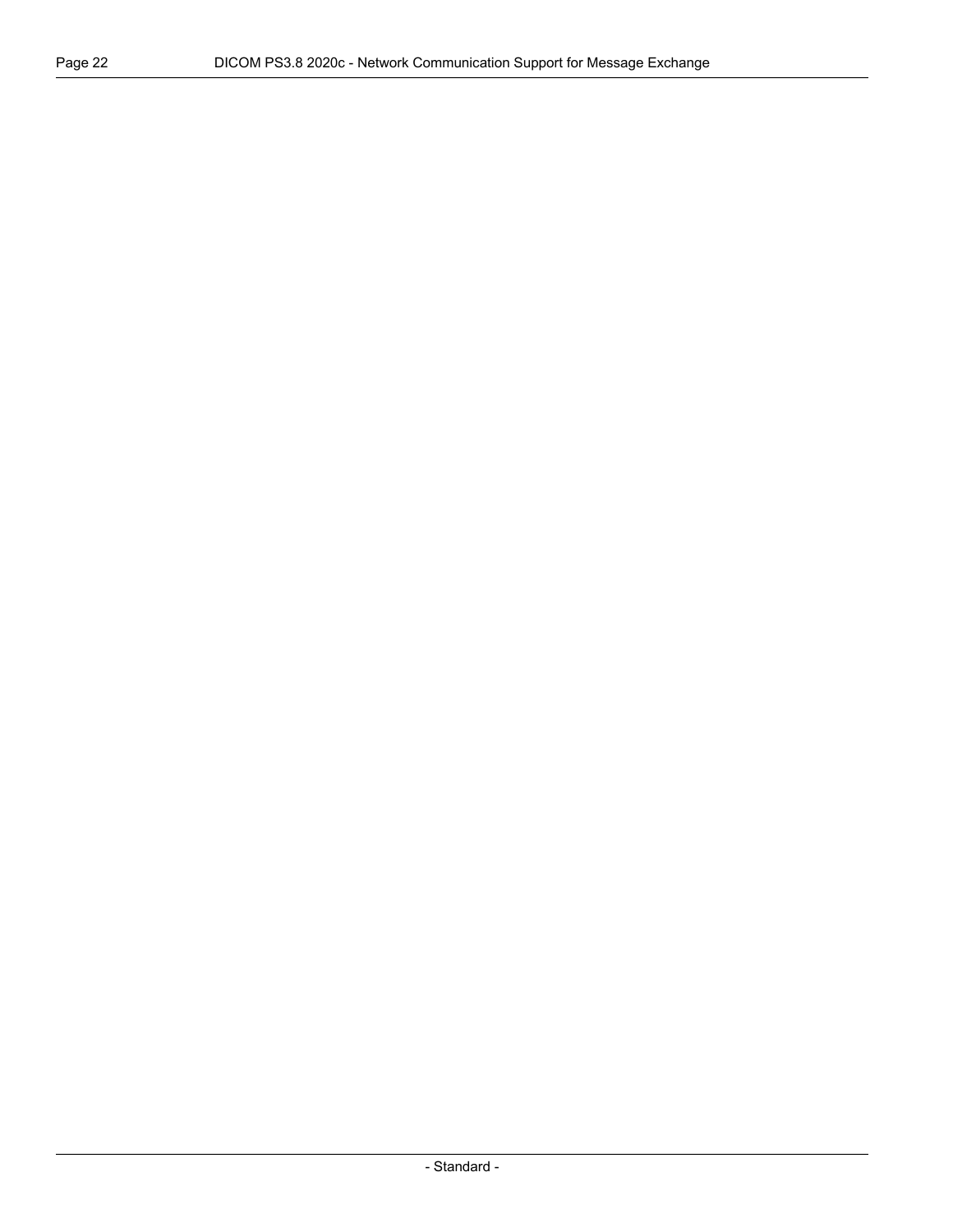# <span id="page-22-0"></span>**5 Conventions**

The following conventions are used for the service description tables shown in this Part of the Standard.

- **(=)** The same parameter value used in the indication or confirmation shall be the same as used in the request or response respect ively.
- **C** Conditional (on User Option)
- **M** Mandatory usage
- **MF** Mandatory with a fixed value
- **NU** Not Used
- **P** Provider Initiated
- **U** User Option
- **UF** User Option with a fixed value

Blank entries are not applicable.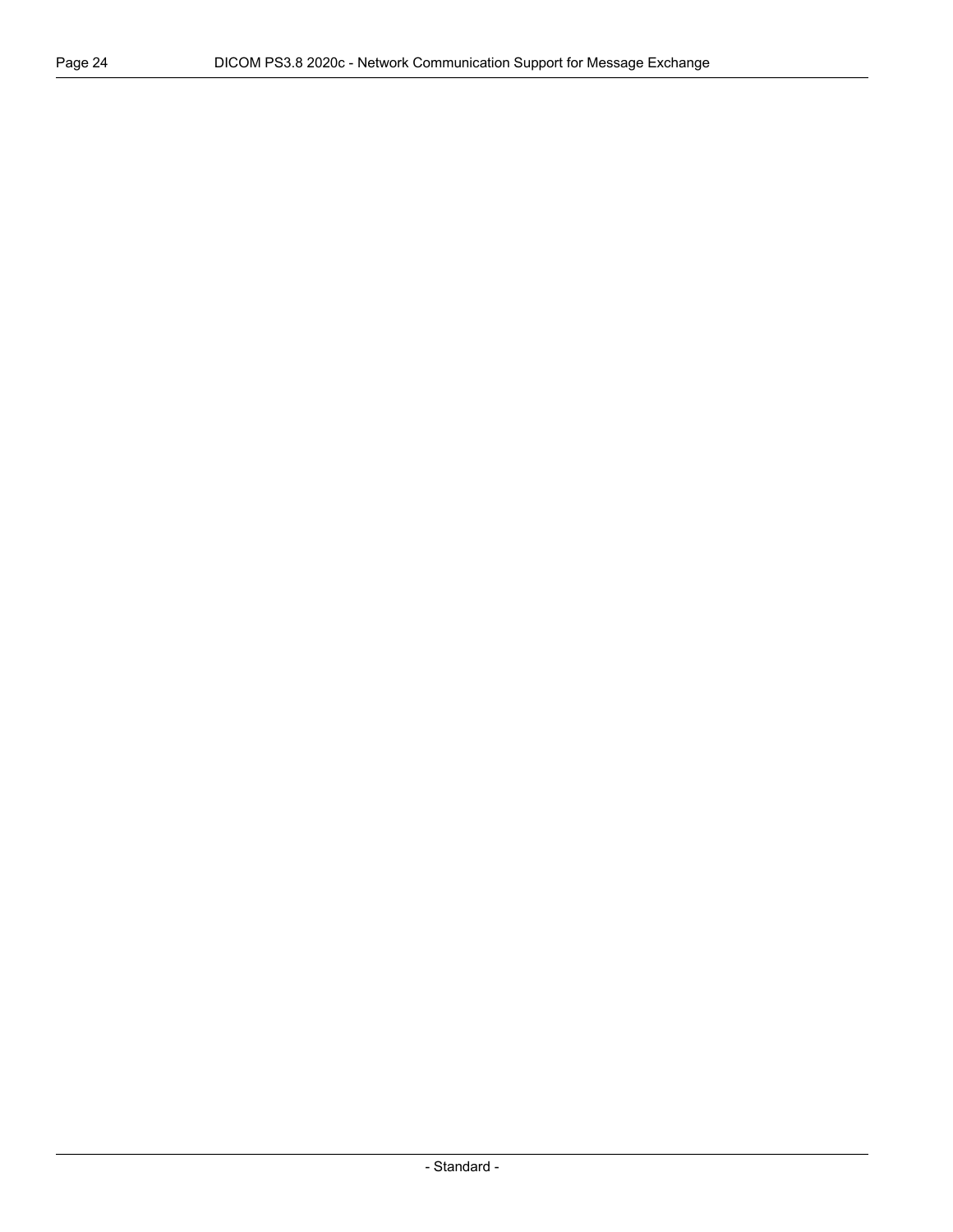# <span id="page-24-0"></span>**6 Network Communication Support Environment**

The Network Communication Services specified in [PS3.8](#page-0-0) are a set of generic services provided to support the communication of DICOM Application Entities. They are a proper subset of the services offered by the OSI Presentation Service (ISO 8822) and of the OSI Association Control Service Element (ACSE) (ISO 8649). They shall be referred to as the Upper Layer Service or UL Service. The DICOM UL Service is specified in Section 7.

This UL Service is provided by the Upper Layer Protocol for TCP/IP (see Section 9).

<span id="page-24-1"></span>[Figure](#page-24-1) 6-1 shows the TCP/IP protocol stack that is available to support the communication of DICOM Application Entities.



**Figure 6-1. DICOM Network Protocol Architecture**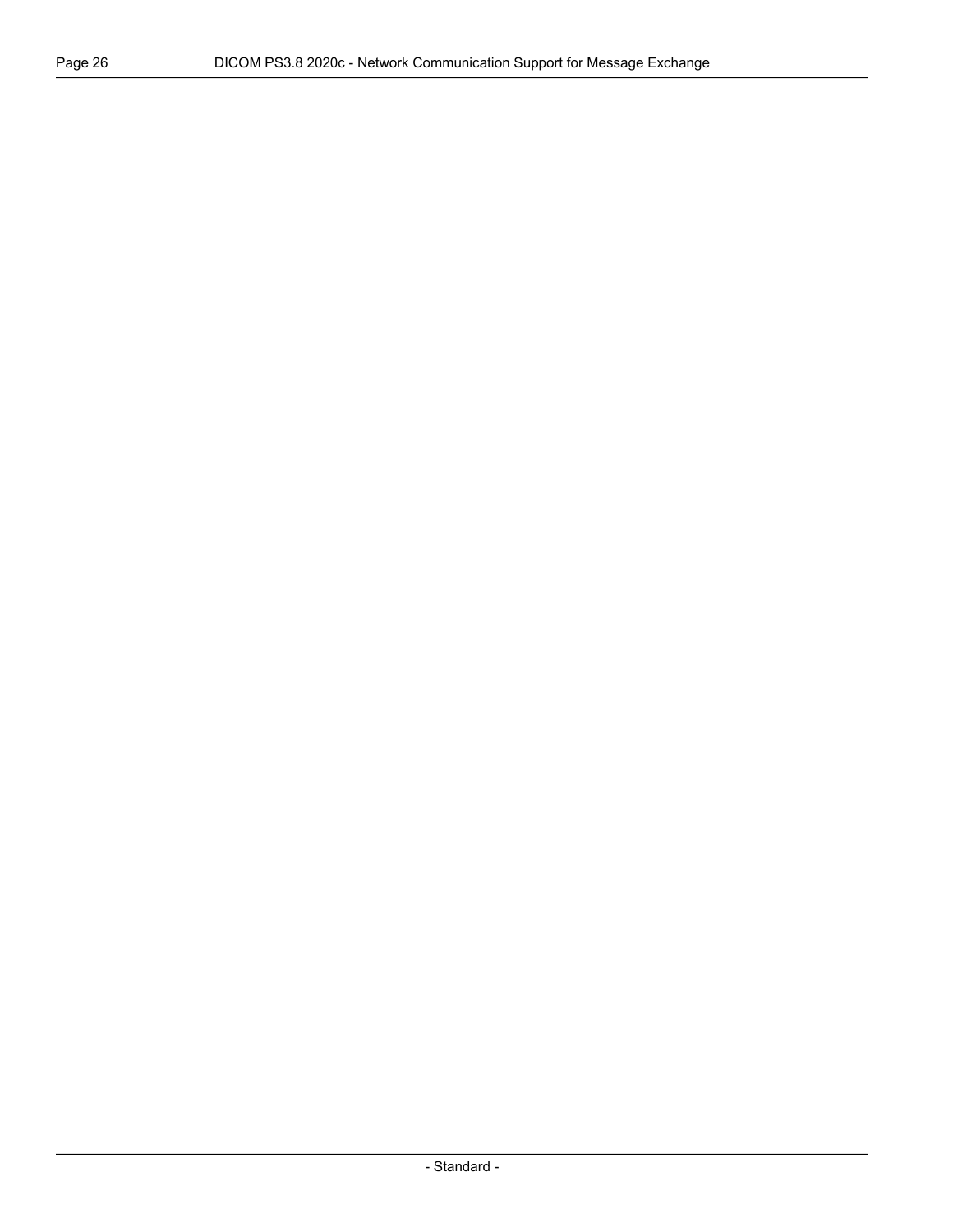## <span id="page-26-0"></span>**7 OSI Upper Layer Service for DICOM Application Entities**

This section provides a description of how to use the OSI Association Control Service Element (ACSE) and OSI Presentation Layer to provide the Upper Layer Service necessary to support the communication of DICOM Application Entities. This Upper Layer Service is a fully conformant subset of the services offered by the ACSE and the OSI Presentation Layer.

<span id="page-26-3"></span>The UL Services are listed in [Table](#page-26-3) 7-1.

#### **Table 7-1. Upper Layer Services**

| <b>SERVICE</b> | <b>TYPE</b>        |  |
|----------------|--------------------|--|
| A-ASSOCIATE    | Confirmed          |  |
| A-RELEASE      | Confirmed          |  |
| A-ABORT        | Non-Confirmed      |  |
| A-P-ABORT      | Provider-initiated |  |
| P-DATA         | Non-Confirmed      |  |

<span id="page-26-1"></span>In addition to the Upper Layer Service specification, this section defines at the parameter level the use of each element of this Upper Layer Service by DICOM Application Entities. The rules guiding the use of this Upper Layer Service by the DICOM Application Entities are addressed in [PS3.7.](part07.pdf#PS3.7)

### **7.1 A-ASSOCIATE Service**

The establishment of an association between two AEs shall be performed through ACSE A-ASSOCIATE request, indication, response and confirmation primitives. The initiator of the service is hereafter called a requestor and the service-user that receives the A-ASSO- CIATE indication is hereafter called the acceptor. It shall be a confirmed service.

#### Note

<span id="page-26-2"></span>The A-ASSOCIATE service supports the equivalent of a channel establishment in a point-to-point interface (see the retired PS3.9).

[Figure](#page-26-2) 7-1 illustrates the association establishment between two AEs.



**Figure 7-1. Associate Request**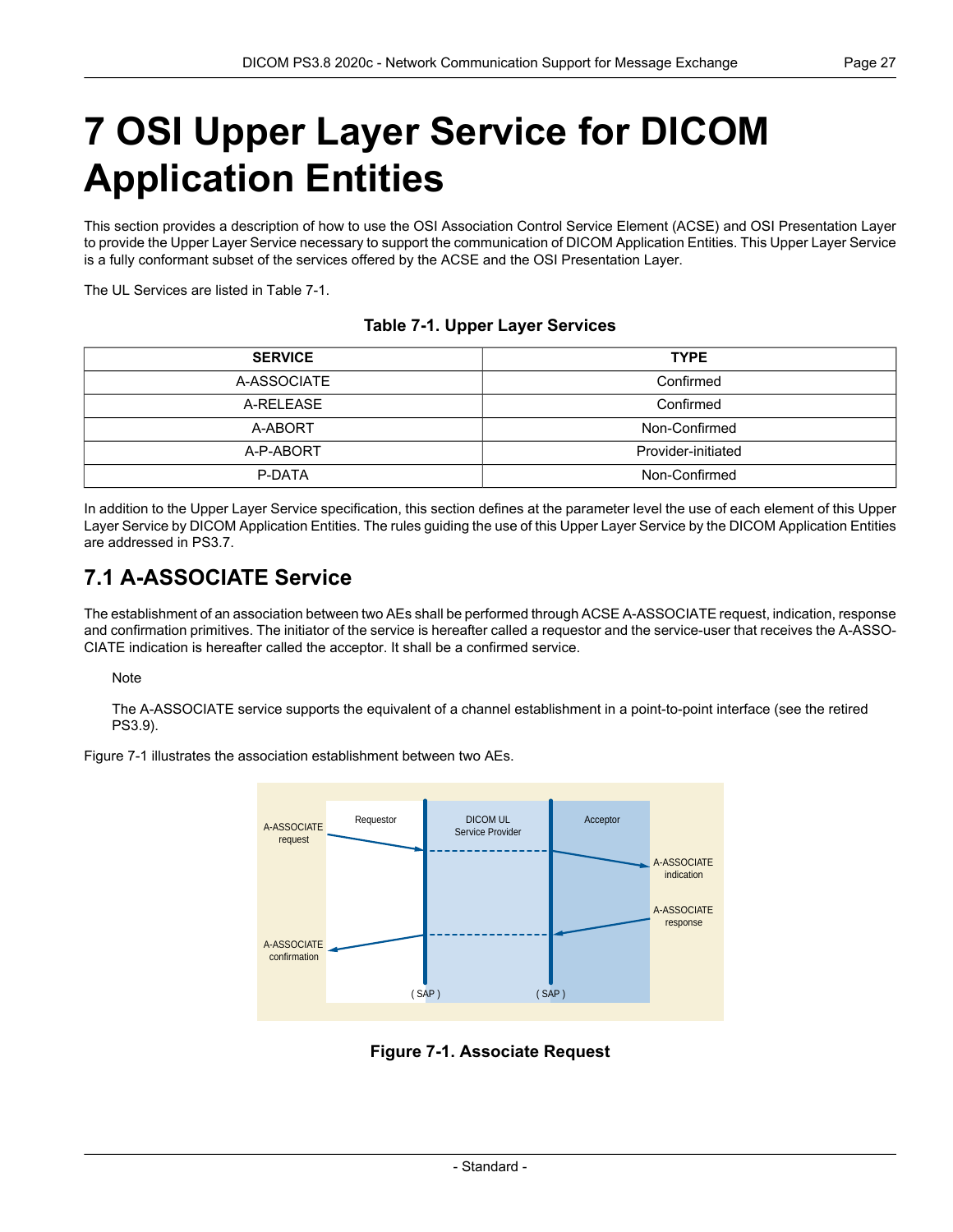#### <span id="page-27-0"></span>**7.1.1 A-ASSOCIATE Parameters**

<span id="page-27-3"></span>[Table](#page-27-3) 7-2 lists the parameters that shall be required for the A-ASSOCIATE service used by DICOM Application Entities in this Standard.

| A-ASSOCIATE parameter name                  | <b>Request</b> | <b>Indication</b> | <b>Response</b> | Confirmation |
|---------------------------------------------|----------------|-------------------|-----------------|--------------|
| application context name                    | M              | $M(=)$            | м               | $M(=)$       |
| calling AE title                            | M              | $M(=)$            | M               | $M(=)$       |
| called AE title                             | M              | $M(=)$            | M               | $M(=)$       |
| user information                            | M              | $M(=)$            | M               | $M(=)$       |
| result                                      |                |                   | M               | $M(=)$       |
| result source                               |                |                   |                 | M            |
| diagnostic                                  |                |                   | U               | $C(=)$       |
| calling presentation address                | M              | $M(=)$            |                 |              |
| called presentation address                 | M              | $M(=)$            |                 |              |
| presentation context definition list        | M              | $M(=)$            |                 |              |
| presentation context definition list result |                |                   | M               | $M(=)$       |

#### **Table 7-2. Key A-ASSOCIATE Service Parameters**

**Note** 

See Section 5 of this Part for table conventions.

<span id="page-27-4"></span>[Table](#page-27-4) 7-3 lists the parameters for the A-ASSOCIATE service that shall contain fixed values or shall not be used by DICOM Application Entities in this Standard.

#### **Table 7-3. A-ASSOCIATE Service Parameter (Fixed or Not Used)**

| A-ASSOCIATE parameter name             | <b>Request</b> | Indication | <b>Response</b> | Confirmation |
|----------------------------------------|----------------|------------|-----------------|--------------|
| mode                                   | UF             | $MF(=)$    |                 |              |
| responding AE title                    |                |            | MF              | $MF(=)$      |
| calling/called/responding AE qualifier | NU             | <b>NU</b>  | NU              | <b>NU</b>    |
| calling/called/responding AP invoc-id  | <b>NU</b>      | <b>NU</b>  | <b>NU</b>       | <b>NU</b>    |
| calling/called/responding AE invoc-id  | NU.            | <b>NU</b>  | <b>NU</b>       | <b>NU</b>    |
| responding presentation address        |                |            | MF              | $MF(=)$      |
| default context name/result            | NU             | <b>NU</b>  | <b>NU</b>       | <b>NU</b>    |
| presentation & session requirements    | UF             | $UF(=)$    | UF              | $UF(=)$      |
| other parameters (see ISO 8822 & 8649) | <b>NU</b>      | <b>NU</b>  | <b>NU</b>       | <b>NU</b>    |

#### <span id="page-27-2"></span><span id="page-27-1"></span>**7.1.1.1 Mode (Fixed)**

This parameter allows the negotiation of the optional Mode OSI-ACSE Service parameter. Only the default value of "normal" is used by DICOM Application Entities. Therefore, this parameter shall always specify the value "normal."

#### **7.1.1.2 Application Context Name**

This parameter identifies the application context proposed by the requestor. The acceptor shall return either the same or a different name. The returned name shall specify the application context to be used for this association. Further discussion on Application Context Names can be found in [Annex](#page-58-0) A.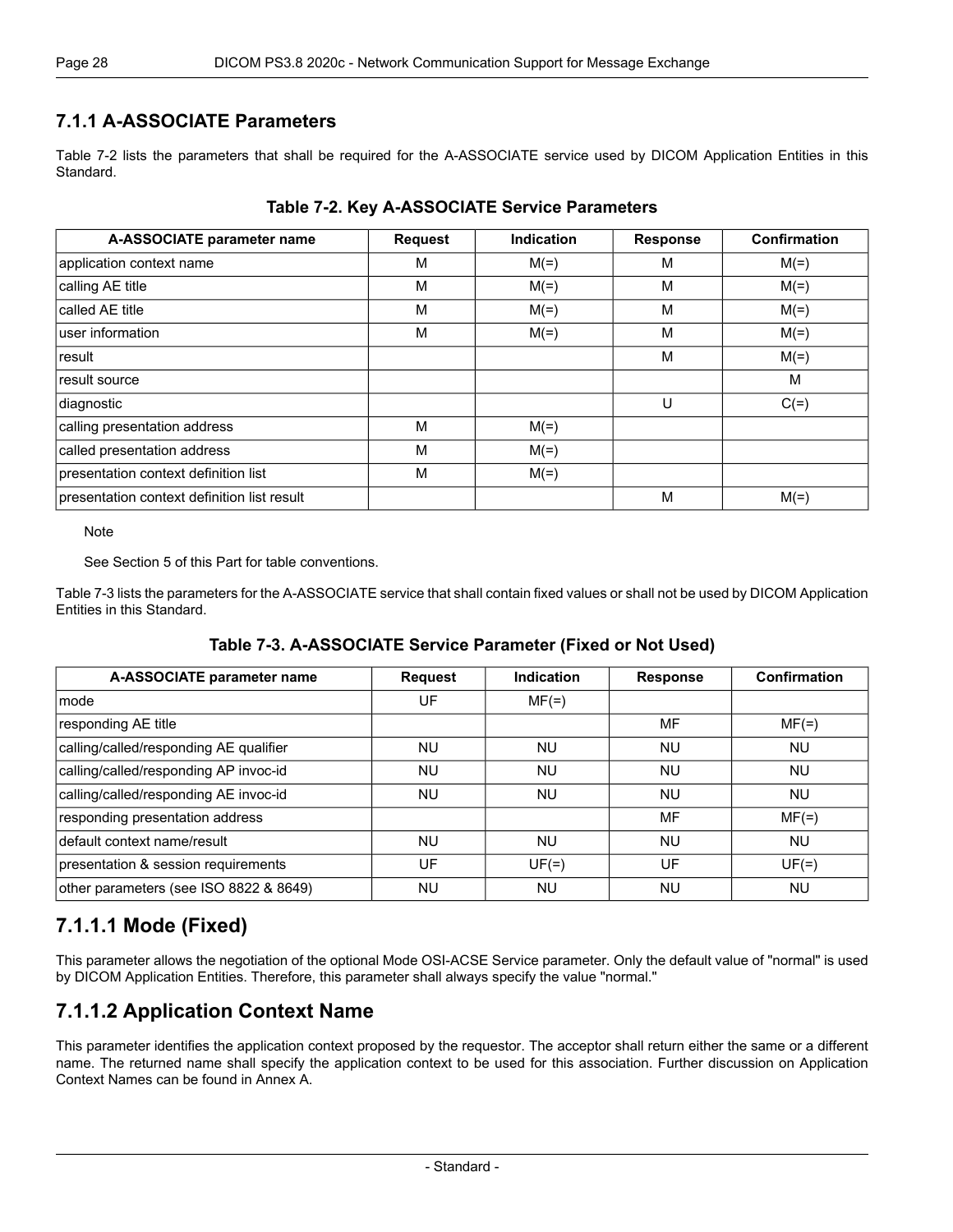An application context is an explicitly defined set of application service elements, related options, and any other information necessary for the interworking of application entities on an association.

**Note** 

The offer of an alternate application context by the acceptor provides a mechanism for limited negotiation. If the requestor cannot operate in the acceptor's application context, it shall issue an A-Abort request primitive. Application Context Names for the DICOM Application Entity as well as Application Context Names usage rules are defined in [PS3.7](part07.pdf#PS3.7).

### <span id="page-28-0"></span>**7.1.1.3 Calling AE Title**

This parameter identifies the Application Entity (AE) that shall contain the requestor of the A-ASSOCIATE service. It is based on the Source DICOM Application Name. The relationship between DICOM Application Names and AE titles is specified in [Annex](#page-62-0) C. The Calling AE title may or may not be the same as the Initiator Address present in DICOM Messages exchanged over the association.

Note

<span id="page-28-1"></span>It is the responsibility of the UL User that received the A-ASSOCIATE-RQ to verify whether the Calling AE Title is one of its known remote DICOM Application Names.

#### **7.1.1.4 Called AE Title**

This parameter identifies the Application Entity that shall contain the intended acceptor of the A-ASSOCIATE service. It is based on the Destination DICOM Application Name. The relationship between DICOM Application Name and AE titles is specified in [Annex](#page-62-0) C. The Called AE title may or may not be the same as the Receiver Address present in DICOM Messages exchanged over the association.

<span id="page-28-2"></span>**Note** 

It is the responsibility of the UL User that received the A-ASSOCIATE-RQ to verify whether the Called AE Title is its (or one of its) DICOM Application Name(s).

#### <span id="page-28-3"></span>**7.1.1.5 Responding AE Title (Fixed)**

This parameter identifies the AE that shall contain the actual acceptor of the A-ASSOCIATE service. In this Standard it shall always contain the same value as the Called AE Title of the A-ASSOCIATE indication.

#### **7.1.1.6 User Information**

This parameter shall be used by the requestor and the acceptor of the association to include DICOM Application Entity user information. Its meaning shall depend on the application context that accompanies the primitive. The usage of this parameter is specified in [Annex](#page-64-0) [D](#page-64-0).

**Note** 

- <span id="page-28-4"></span>1. This parameter is used to carry initialization information for the DICOM Application Entities as defined in the application context specified by the value of the accompanying Application Context Name parameter.
- 2. [Annex](#page-64-0) D specifies some user information sub-items, and references [PS3.7](part07.pdf#PS3.7) for the specification of additional sub-items. [PS3.7](part07.pdf#PS3.7), in turn, references [PS3.4](part04.pdf#PS3.4) for the specification of Service-class-application-information used in some sub-items.

#### **7.1.1.7 Result**

This parameter shall be provided either by the acceptor of the A-ASSOCIATE request, by the UL service-provider (ACSE related function), or by the UL service-provider (Presentation related function). It shall indicate the result of using the A-ASSOCIATE service. It shall take one of the following symbolic values:

- a. accepted;
- b. rejected (permanent);
- c. rejected (transient).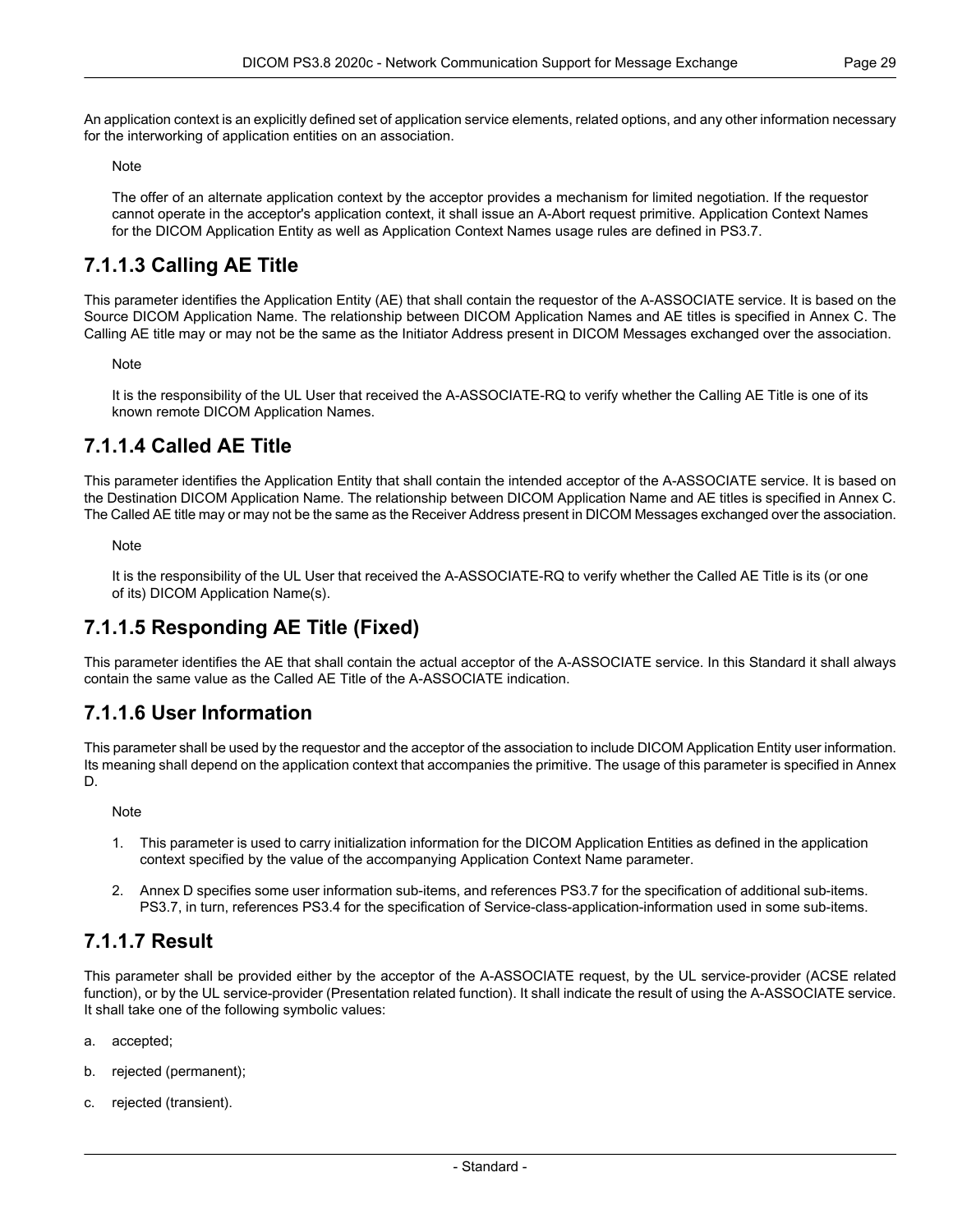The rejected (permanent) implies that the association calling UL user (when returning such a result to an association request) does not need to "call later." A permanent situation exists that prevents the association establishment (e.g., remote DICOM Application Name unknown).

#### <span id="page-29-0"></span>**7.1.1.8 Result Source**

The value of the parameter is supplied by the UL service-provider. It identifies the creating source of the Result parameter and the Diagnostic parameter, if present. It shall take one of the following symbolic values:

- a. UL service-user;
- b. UL service-provider (ACSE related function);c) UL service-provider (Presentation related function).

<span id="page-29-1"></span>Note

If the Result parameter has the value "accepted," the value of this parameter is "UL service-user."

#### **7.1.1.9 Diagnostic**

This parameter shall only be used if the Result parameter has the value of "rejected (permanent) " or "rejected (transient)." It shall be used to provide diagnostic information about the result of the A-ASSOCIATE service.

If the Result Source parameter has the value "UL service-user," it shall take one of the following symbolic values:

- a. no-reason-given
- b. application-context-name not supported
- c. calling-AE-title not recognized
- d. called-AE-title not recognized
- e. calling-AE-qualifier not recognized (see note)
- f. calling-AP-invocation-identifier not recognized (see note)
- g. calling-AE-invocation-identifier not recognized (see note)
- h. called-AE-qualifier not recognized (see note)
- i. called-AP-invocation-identifier not recognized (see note)
- j. called-AE-invocation-identifier not recognized (see note)

If the Result Source parameter has the value "UL service-provider" (ACSE related function), it shall take one of the following symbolic values:

- a. no-reason-given
- b. no-common-UL version

If the result source has the value "UL service-provider" (Presentation related function), it shall take the following symbolic values:

- a. no-reason-given
- b. temporary-congestion
- c. local-limit-exceeded
- d. called-(Presentation) -address-unknown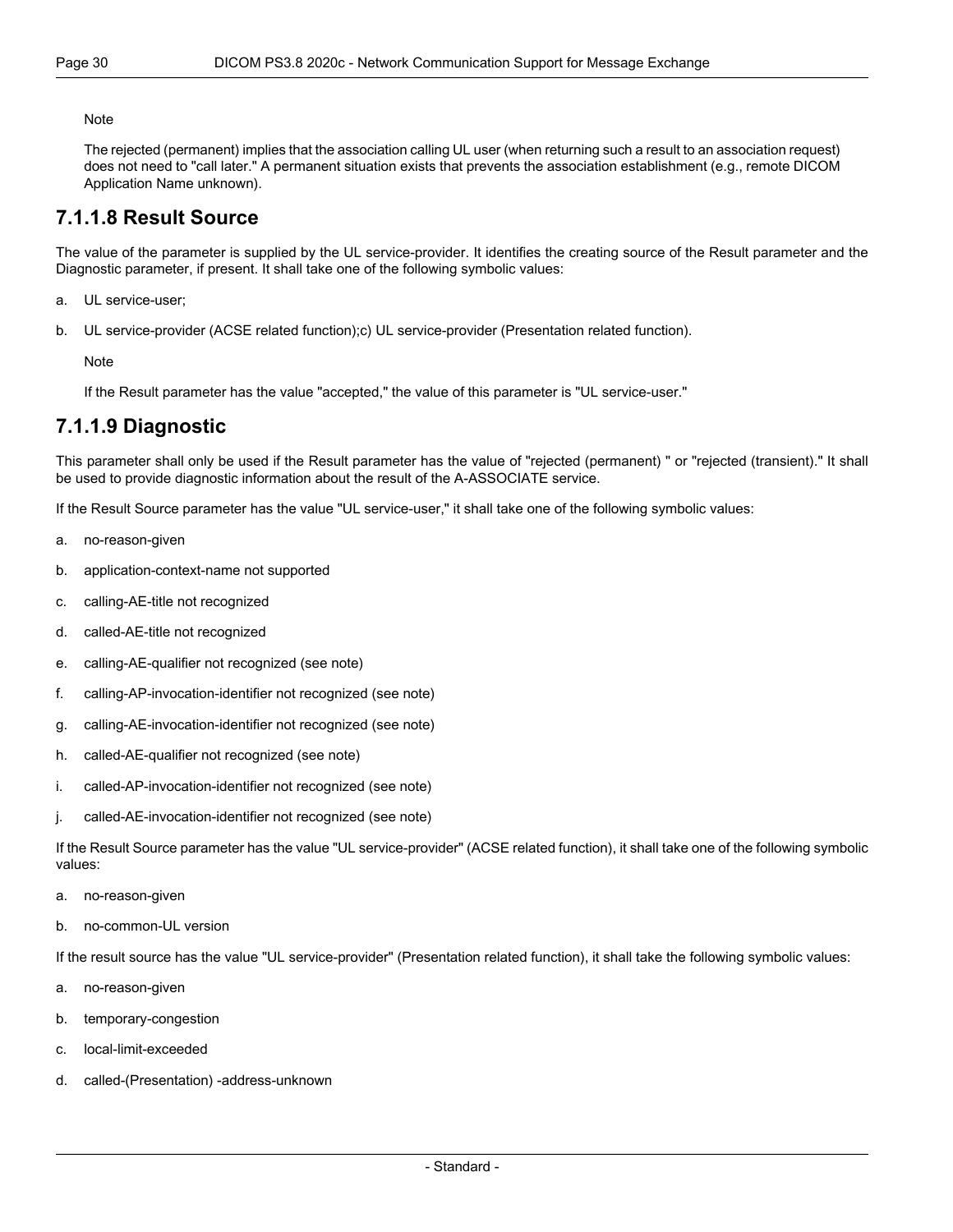- e. Presentation-protocol version not supported
- f. no-(Presentation) Service Access Point (SAP) available

<span id="page-30-0"></span>Even though some of the above symbolic values correspond to parameter errors not used in this Standard, they are included to allow the notification of errors resulting from the unauthorized use of these parameters.

#### **7.1.1.10 Calling Presentation Address**

<span id="page-30-1"></span>This parameter shall contain a structured destination address unambiguous within the global network address structure. This shall be a TCP/IP Address. See [Annex](#page-62-0) C.

#### **7.1.1.11 Called Presentation Address**

<span id="page-30-2"></span>This parameter shall contain a structured destination address unambiguous within the global network address structure. This shall be a TCP/IP Address. See [Annex](#page-62-0) C.

#### **7.1.1.12 Responding Presentation Address**

<span id="page-30-3"></span>In this Standard, a responding presentation address shall always contain the same value as the called Presentation Address of the A-ASSOCIATE indication. This parameter shall contain a structured destination address unambiguous within the global network address structure.

#### **7.1.1.13 Presentation Context Definition List**

This parameter used in an A-ASSOCIATE request or indication shall consist of a list containing one or more presentation contexts. Each item shall contain three components, a presentation context identification, an Abstract Syntax Name, and a list of one or more Transfer Syntax Names.

The presentation context identification components of this parameter exist to distinguish presentation contexts in communication. Such an identification of presentation context(s) applies only within the context of a given association (i.e., different presentation contexts may be identified by the same presentation context identification on different associations). It is the association-requestor's responsibility to assign an arbitrary, but unused identifier for each proposed presentation context on a given association. There is no restriction on the ordering of the presentation contexts in relation to their identifiers.

Note

A separate presentation context will be associated with each Abstract Syntax Name in each of the elements of the Presentation Context Definition List parameter. If the same Abstract Syntax Name occurs more than once, a separate and distinctly identified presentation context will be generated for each occurrence (as only one Transfer Syntax per presentation context can be accepted).

<span id="page-30-4"></span>Abstract Syntaxes defined by this Standard and used by DICOM Application Entites are defined in [PS3.4.](part04.pdf#PS3.4) Transfer Syntaxes defined by this Standard and used by DICOM Application Entities are defined in [PS3.5.](part05.pdf#PS3.5) Further discussion on Abstract Syntaxes and Transfer Syntaxes can be found in [Annex](#page-60-0) B.

#### **7.1.1.14 Presentation Context Definition Result List**

This parameter used in the A-ASSOCIATE Response and Confirmation indicates the acceptance or rejection of each of the present ation context definitions proposed in the presentation context definition list parameter (Section [7.1.1.13](#page-30-3)). The Presentation Context Definition Result List parameter shall take the form of a list of result values. There is a one to one correspondence between each one of these result values and each of the presentation contexts proposed in the Presentation Context Definition List parameter. Each result value represents either "acceptance," "user-rejection," or "provider-rejection." The values of the results are assigned by the UL user on the response service primitive. The result values may be sent in any order.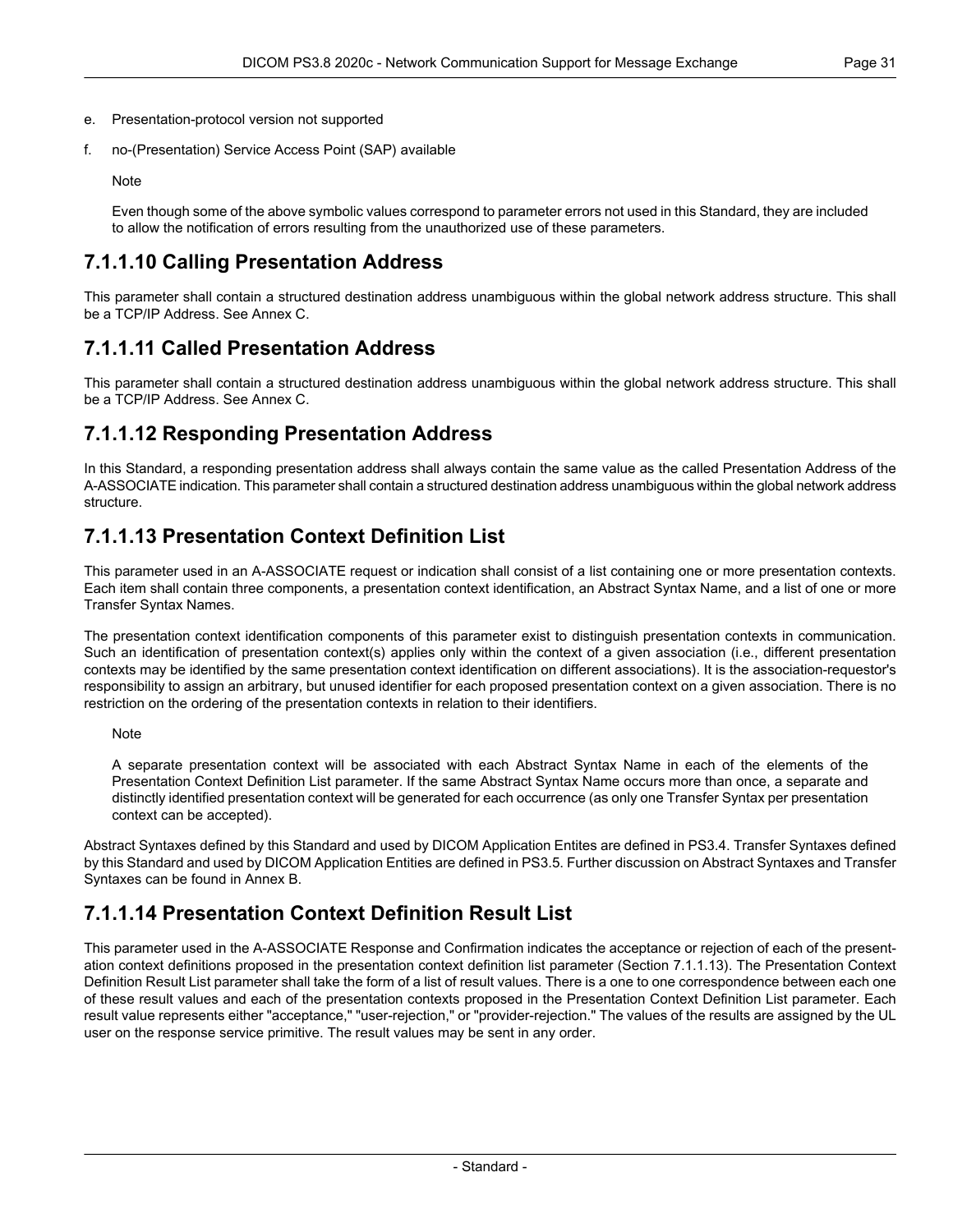The order of the results may be different than the order proposed. The order need not be sorted by identifier, and the Initiator may not assume or depend upon any particular order.

<span id="page-31-0"></span>In this Standard only one Transfer Syntax per presentation context shall be agreed to, even though more than one choice of Transfer Syntaxes may have been offered in a specific presentation context of the Presentation Context Definition list.

#### **7.1.1.15 Presentation Requirements (Fixed Value)**

<span id="page-31-1"></span>This parameter allows the negotiation of optional presentation functional units beyond the Presentation Kernel. Only the Kernel Functional Unit is used by DICOM Application Entities. Therefore, this parameter shall always specify "Presentation Kernel."

#### **7.1.1.16 Session Requirements (Fixed Value)**

<span id="page-31-2"></span>This parameter allows the negotiation of optional session Functional Units beyond the Session Kernel. Only the Kernel functional unit with the Full Duplex Functional Unit shall be used by DICOM Application Entities.

#### **7.1.1.17 Other Parameters**

<span id="page-31-3"></span>A few optional parameters defined in the OSI ACSE (ISO 8649) and OSI Presentation Service (ISO 8822) Standards are not identified here. They are not necessary for the communication of DICOM Application Entities and shall not be used in this Standard.

#### **7.1.2 A-ASSOCIATE Service Procedure**

**7.1.2.1** A DICOM Application Entity (which includes the Upper Layer service-user) that desires to establish an association shall issue an A-ASSOCIATE request primitive. The called AE is identified by parameters of the request primitive. The requestor shall not issue any primitives except an A-ABORT request primitive until it receives an A-ASSOCIATE confirmation primitive.

**7.1.2.2** The Upper Layer (UL) service-provider shall issue an A-ASSOCIATE indication primitive to the called AE.

**7.1.2.3** The called AE shall accept or reject the association by sending an A-ASSOCIATE response primitive with an appropriate Result parameter. The Upper layer service-provider shall issue an A-ASSOCIATE confirmation primitive having the same Result parameter. The Result Source parameter shall be assigned the symbolic value of "UL service-user."

**7.1.2.4** If the acceptor accepts the association, the association is available for use. Both AEs may now use any service provided by the DICOM application context that is in effect (with the exception of A-ASSOCIATE).

Note

This implies that once the association has been established, DICOM Messages can be exchanged as defined in [PS3.7.](part07.pdf#PS3.7)

**7.1.2.5** If the called AE rejects the association, the association shall not be established.

<span id="page-31-4"></span>**7.1.2.6** The UL service-provider may not be capable of supporting the requested association. In this situation, it shall return an A- ASSOCIATE confirmation primitive to the requestor with an appropriate Result parameter (rejected). The Result Source parameter shall be appropriately assigned either the symbolic value of "UL service-provider (ACSE related function) " or "UL service-provider (Presentation related function)." The indication primitive shall not be issued. The association shall not be established.

**7.1.2.7** Either an association-requestor or acceptor may disrupt the A-ASSOCIATE service procedure by issuing an A-ABORT request primitive (see [Section](#page-33-0) 7.3). The remote AE receives an A-ABORT indication primitive. The association shall not be established.

### **7.2 A-RELEASE Service**

The graceful release of an association between two AEs shall be performed through ACSE A-RELEASE request, indication, response, and confirmation primitives. The initiator of the service is hereafter called a requestor and the service-user that receives the A-RELEASE indication is hereafter called the acceptor. It shall be a confirmed service.

[Figure](#page-32-4) 7-2 illustrates the graceful release of an association between two AEs.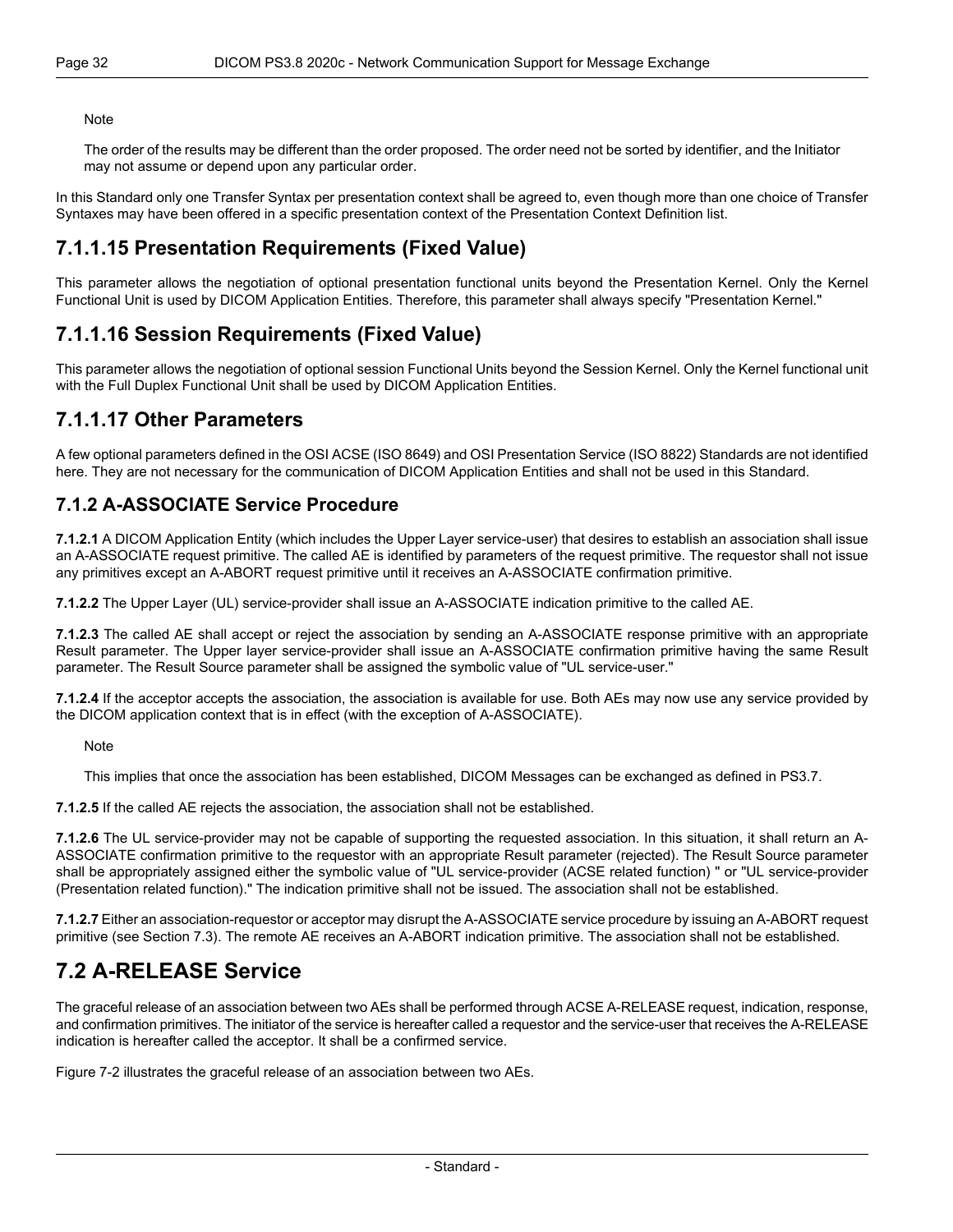<span id="page-32-4"></span>

**Figure 7-2. Association Release**

#### <span id="page-32-0"></span>**7.2.1 A-RELEASE Parameters**

<span id="page-32-5"></span>[Table](#page-32-5) 7-4 lists the parameters for the A-RELEASE service that shall contain fixed values or shall not be used by DICOM Application Entities in this Standard.

<span id="page-32-1"></span>

| A-RELEASE parameter name | Request | <b>Indication</b> | <b>Response</b> | <b>Confirmation</b> |
|--------------------------|---------|-------------------|-----------------|---------------------|
| reason                   | UF      | $UF(=)$           | UF              | $UF(=)$             |
| luser information        | NU      | $NU(=)$           | NU              | $NU(=)$             |
| result                   |         |                   | MF              | $MF(=)$             |

#### **Table 7-4. A-RELEASE Service Parameters**

#### <span id="page-32-2"></span>**7.2.1.1 Reason (Fixed)**

When used on the request primitive, this parameter identifies the general level of urgency of the request. This parameter shall always use the value "normal" in this Standard.

### <span id="page-32-3"></span>**7.2.1.2 Result (Fixed)**

This parameter shall always take the value "affirmative" in this Standard.

#### **7.2.2 A-RELEASE Service Procedure**

**7.2.2.1** An UL service-user that desires to release the association shall issue an A-RELEASE request primitive. This requestor shall not issue any further primitives other than an A-ABORT request primitive until it receives an A-RELEASE confirmation primitive.

**Note** 

Even though the requestor of the A-RELEASE service shall not issue any further primitive other than A-ABORT, it may receive P-DATA Indication primitives.

**7.2.2.2** The UL service-provider shall issue an A-RELEASE indication primitive to the acceptor. The acceptor then shall not issue any UL primitives other than an A-RELEASE response primitive, an A-ABORT request primitive, or P-DATA Request primitive.

**7.2.2.3** To complete the A-RELEASE service, the acceptor shall reply to the A-RELEASE indication primitive by issuing an A-RELEASE response primitive. An accepting DICOM Application Entity shall always issue an A-RELEASE response primitive with an "affirmative" result parameter (i.e., accept the release).

**7.2.2.4** After an A-RELEASE response has been issued, the acceptor shall not issue any further primitives for the association thereafter, including P-DATA Requests.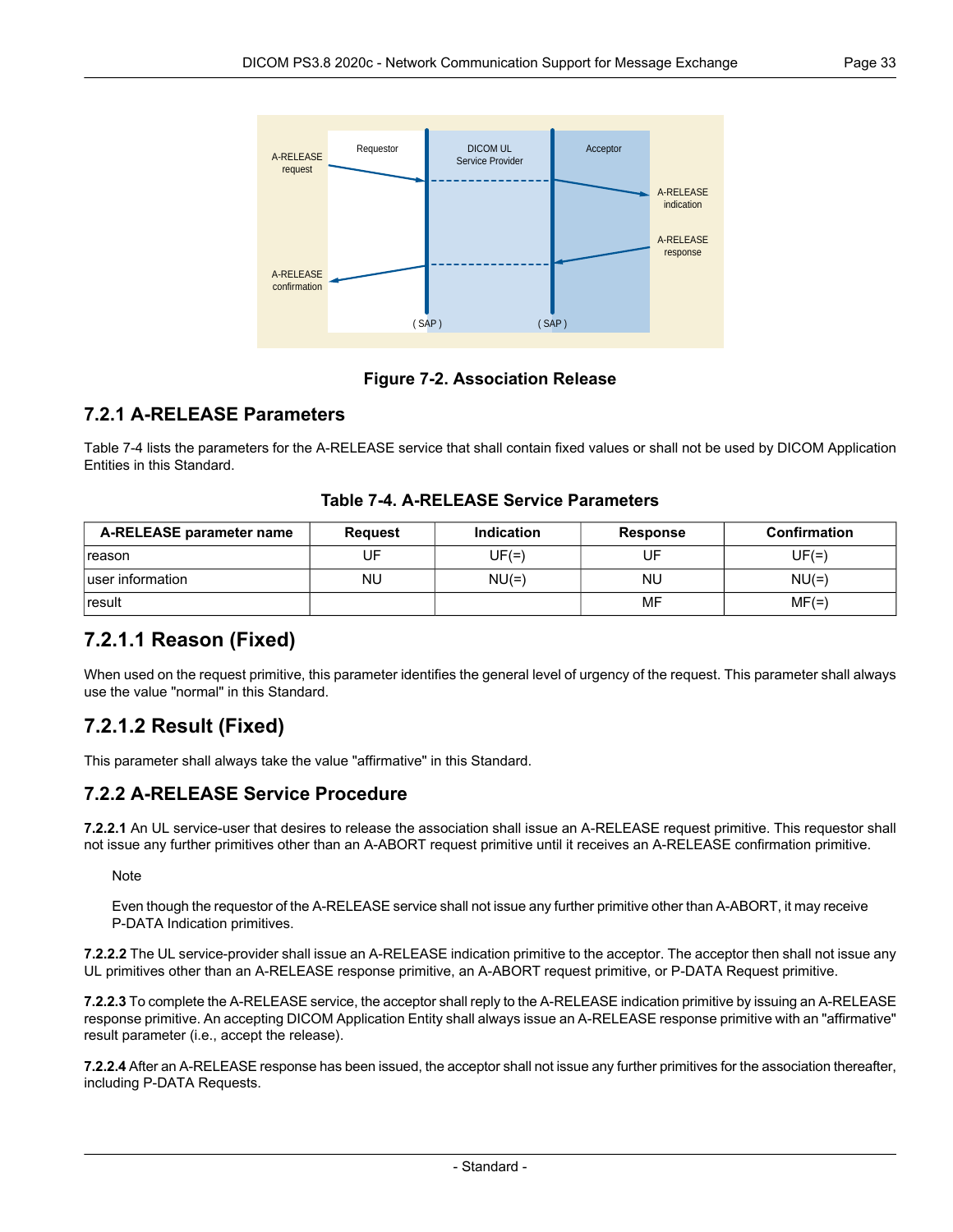**7.2.2.5** The UL service-provider shall issue an A-RELEASE confirmation primitive always with an "affirmative" value for the Result parameter.

**7.2.2.6** A requestor in either AE may disrupt the A-RELEASE service procedure by issuing an A-ABORT request. When the acceptor receives an A-ABORT indication, the association is released with the possible loss of information in transit.

**7.2.2.7** An A-RELEASE service procedure collision results when requestors in both AEs simultaneously issue an A-RELEASE service primitive. In this situation, both UL service-users receive an unexpected A-RELEASE indication primitive. The following sequence shall occur to complete the normal release of the association:

- a. The association-requestor shall issue an A-RELEASE response primitive.
- b. The association-acceptor waits for an A-RELEASE confirmation primitive from its peer. When it receives one, it shall then issue an A-RELEASE response primitive.
- <span id="page-33-0"></span>c. The association-requestor receives an A-RELEASE confirmation primitive.

The association shall be released when both ACSE service-users have received an A-RELEASE confirmation primitive.

#### **7.3 A-ABORT Service**

The ACSE A-ABORT service shall be used by a requestor in either of the AEs to cause the abnormal release of the association. It shall be a non-confirmed service. However, because of the possibility of an A-ABORT service procedure collision, the delivery of the indication primitive is not guaranteed. Should such a collision occur, both AEs are aware that the association has been terminated. The abort shall be performed through A-ABORT request and A-ABORT indication primitives.

**Note** 

An A-ABORT request primitive used on an established association may result in the destruction of data in transit.

<span id="page-33-3"></span>[Figure](#page-33-3) 7-3 illustrates aborting an established association between two AE's.



#### **Figure 7-3. Association User Initiated Abort**

#### <span id="page-33-4"></span><span id="page-33-1"></span>**7.3.1 A-ABORT Parameters**

[Table](#page-33-4) 7-5 lists the parameters for the A-ABORT service. Only the first parameter shall be used by DICOM Application Entities in this Standard.

#### **Table 7-5. A-ABORT Service Parameters**

<span id="page-33-2"></span>

| <b>A-ABORT Parameter Name</b> | <b>Request</b> | <b>Indication</b> |
|-------------------------------|----------------|-------------------|
| abort source                  |                | M                 |
| luser information             | <b>NU</b>      | $NU(=)$           |

#### **7.3.1.1 Abort Source**

This parameter indicates the initiating source of this abort. It shall take one of the following symbolic values:

a. UL service-user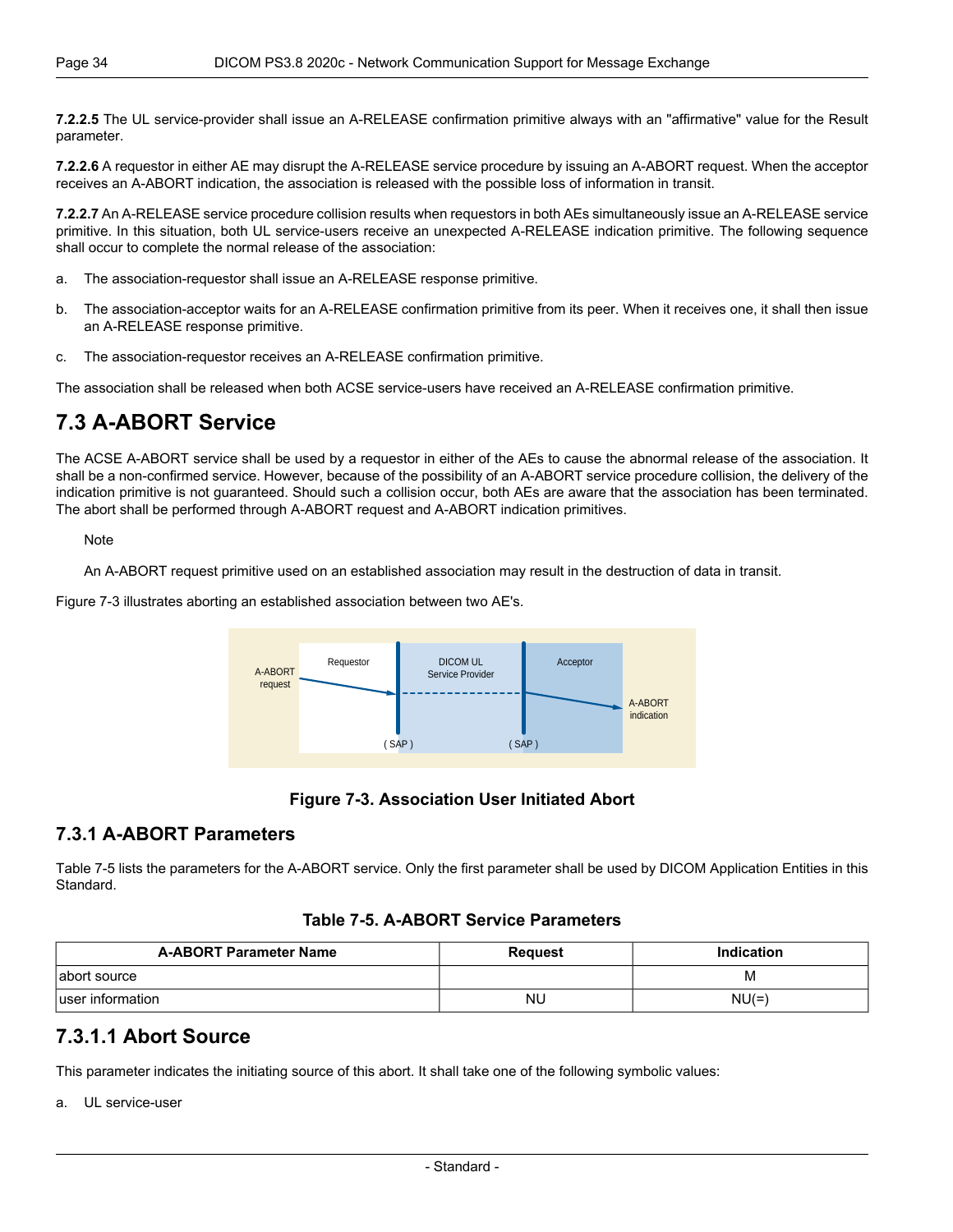#### <span id="page-34-0"></span>b. UL service-provider (ACSE related)

#### **7.3.2 A-ABORT Service Procedure**

**7.3.2.1** When the A-ABORT service is used, the association shall be released abnormally and simultaneous with the abnormal release of the underlying connection.

**7.3.2.2** A UL service-user that desires to release the association abnormally shall issue the A-ABORT request primitive. This requestor shall not issue any further primitives for the association.

**7.3.2.3** The UL service-provider shall issue an A-ABORT indication primitive to the acceptor. The UL service-provider shall assign the value of "UL service-user" for the Abort Source parameter. The association and the underlying connection have been released.

<span id="page-34-1"></span>**7.3.2.4** The UL service-provider (ACSE related functions) may itself cause the abnormal release of the association because of internal errors. In this case, the UL service-provider shall issue A-ABORT indication primitives to acceptors in both AEs. The UL service-provider shall assign the value of "UL service-provider" to the Abort Source parameter. The user information parameter shall not be used.

#### **7.4 A-P-ABORT Service**

The ACSE A-P-ABORT service shall be used by the UL service-provider to signal the abnormal release of the association due to problems in services at the Presentation Layer and below. This occurrence indicates the possible loss of information in transit. A-P- ABORT is a provider-initiated service.

<span id="page-34-3"></span>[Figure](#page-34-3) 7-4 illustrates aborting an established association by an UL service-provider.



**Figure 7-4. Provider Initiated Abort**

#### <span id="page-34-4"></span><span id="page-34-2"></span>**7.4.1 A-P-ABORT Parameter**

[Table](#page-34-4) 7-6 lists the parameter that shall be required for the A-P-ABORT service.

#### **Table 7-6. A-P-ABORT Service Parameters**

| <b>A-P-ARORT Parameter Name</b> | ------ |  |
|---------------------------------|--------|--|
|                                 |        |  |
|                                 |        |  |
| provi<br>asor<br>$  -$          |        |  |

The provider reason parameter shall be used to convey one of the following reasons:

- a. reason-not-specified
- b. unrecognized-pdu
- c. unexpected-pdu
- d. unexpected-session-service primitive
- e. unrecognized-pdu parameter
- f. unexpected-pdu parameter
- g. invalid-pdu-parameter value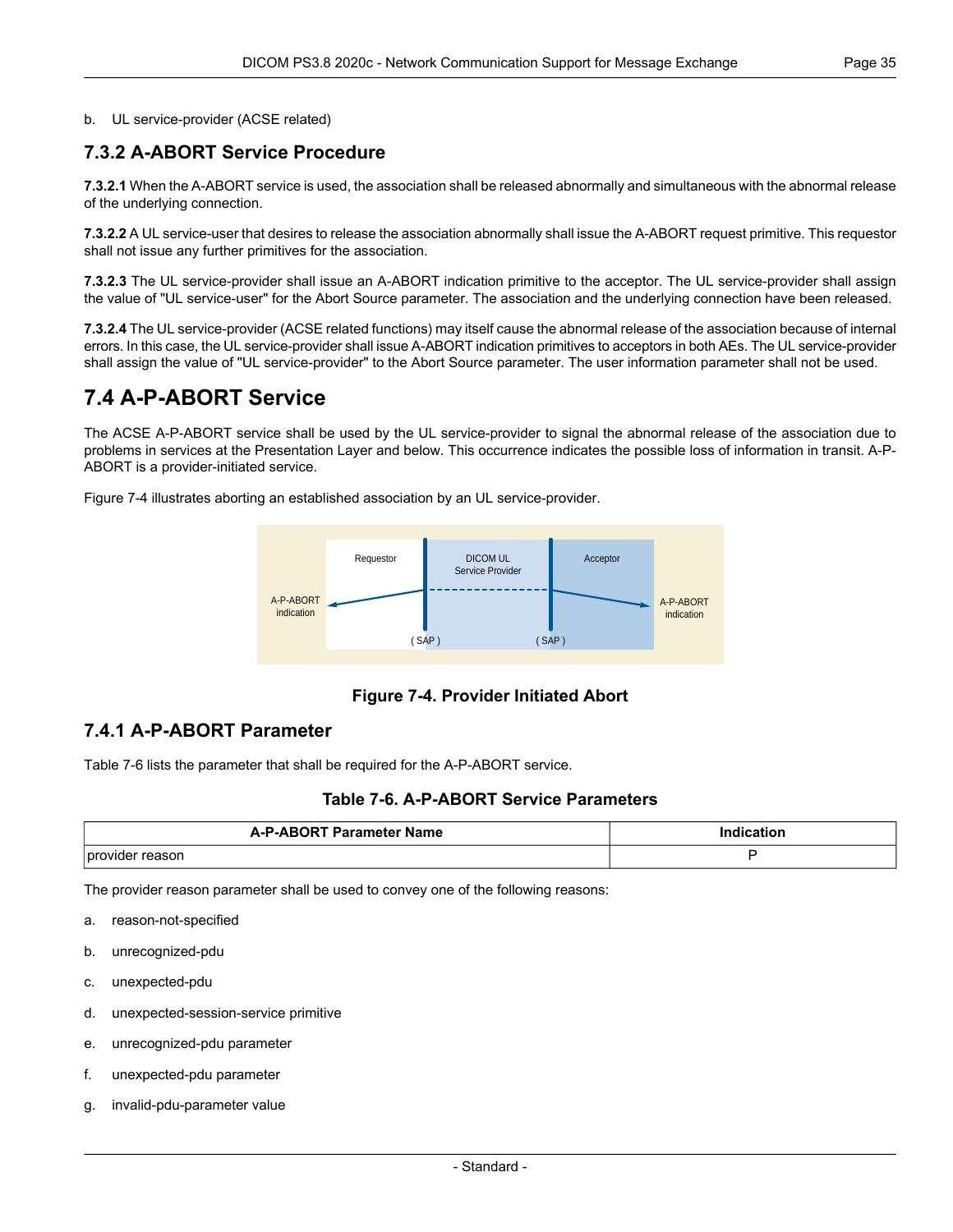In addition to these reasons, a locally defined list of reasons may be used to reflect errors that caused the abort and originated in the Session, Transport, Network, Data Link, and Physical layers. The generation and handling of such errors is internal to an implementation and, therefore, is outside the scope of this communications Standard.

#### <span id="page-35-0"></span>**7.4.2 A-P-ABORT Service Procedure**

<span id="page-35-1"></span>When the UL service-provider detects an internal error, A-P-ABORT indication primitives shall be issued to acceptors in both AEs. The association shall be abnormally released. Requestors in both AEs shall not issue any further primitives for the association.

### **7.5 Sequencing Information**

<span id="page-35-2"></span>Interactions among the specific service procedures, discussed in [Section](#page-26-1) 7.1, [Section](#page-31-4) 7.2, [Section](#page-33-0) 7.3 and [Section](#page-34-1) 7.4 for the ACSE subset of the Upper Layer Service, are defined in clause 10 of ISO 8649 - The ACSE Service Definition.

### **7.6 P-DATA Service**

This Presentation P-DATA Service shall be used by either AE to cause the exchange of application information (i.e., DICOM Messages). DICOM Messages shall be exchanged as defined in [PS3.7.](part07.pdf#PS3.7) An association provides a simultaneous bi-directional exchange of P- DATA request/indication primitives.

<span id="page-35-4"></span>[Figure](#page-35-4) 7-5 illustrates the transfer of data on an established association between two AEs.



**Figure 7-5. Data Transfer**

#### <span id="page-35-5"></span><span id="page-35-3"></span>**7.6.1 P-DATA Parameters**

[Table](#page-35-5) 7-7 lists the parameter that shall be required for the P-DATA service.

#### **Table 7-7. P-DATA Service Parameter**

| <b>P-DATA Parameter Name</b>         | seanes: |       |
|--------------------------------------|---------|-------|
| value list<br>data<br>nres<br>птаног | 1 V I   | $M(=$ |

The Presentation Data Value List parameter shall contain one or more Presentation Data Values (PDV). Each PDV shall consist of two parameters: a Presentation Context ID and User Data values. The User Data values are taken from the Abstract Syntax and encoded in the Transfer Syntax identified by the Presentation Context ID. This referenced Presentation Context ID identifies one of the presentation contexts agreed to at association time. The User Data values format used in each PDV by the DICOM Application Entities is specified in [Annex](#page-66-0) E.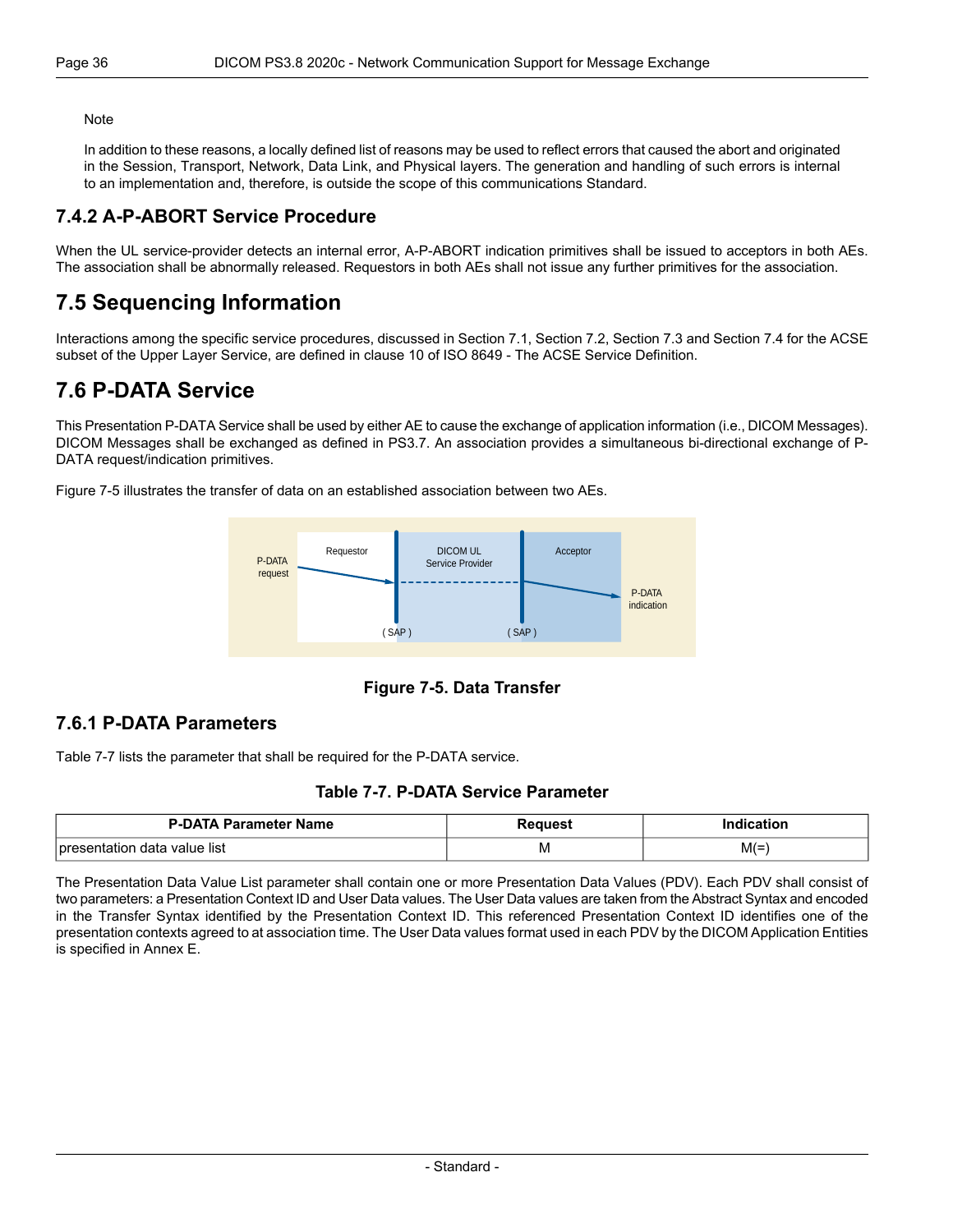# **8 DICOM OSI Upper Layer Profile**

Retired. See PS 3.8 2001.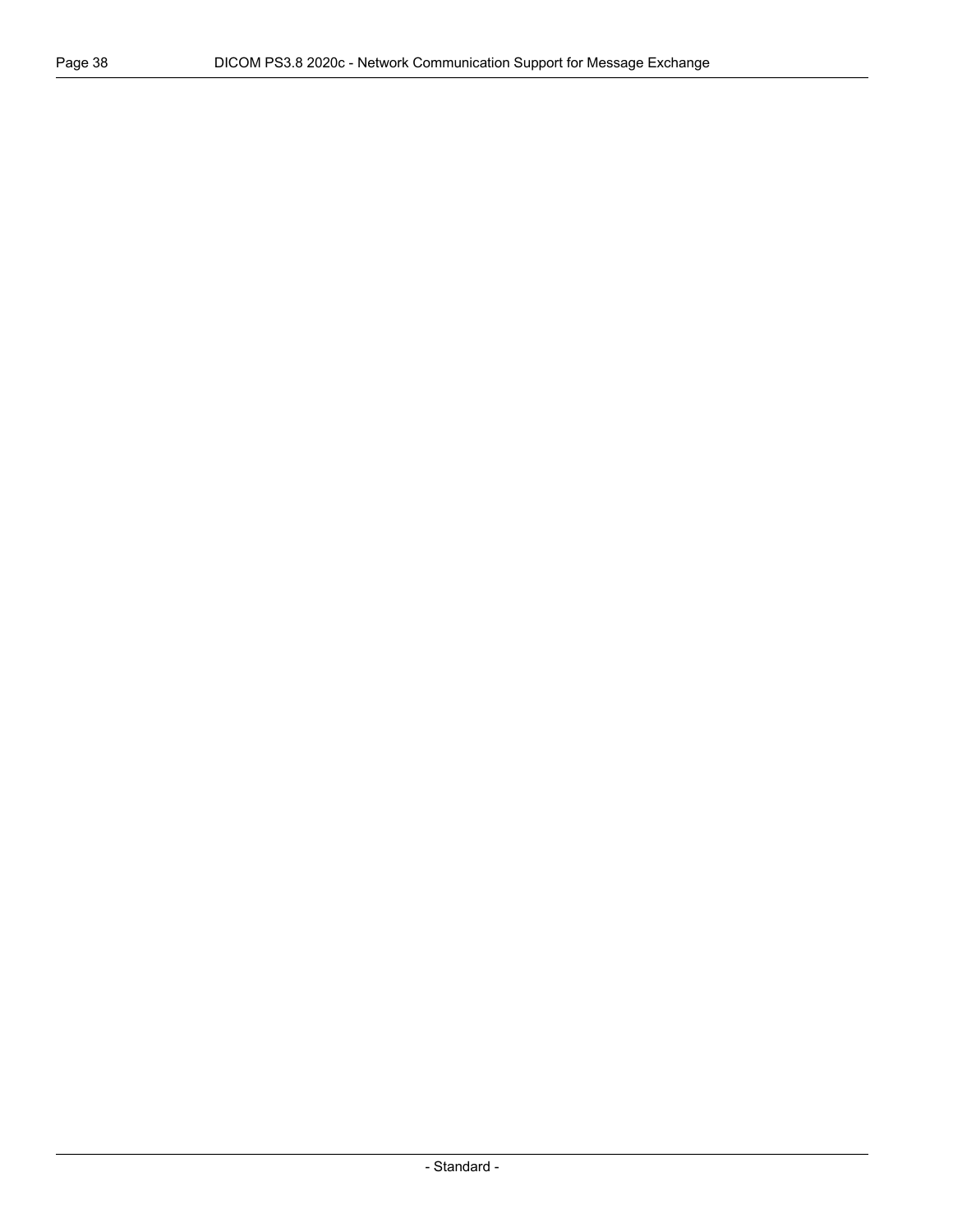# **9 DICOM Upper Layer Protocol for TCP/IP**

The DICOM Upper Layer Protocol specified in this section shall be used in conjunction with the TCP/IP transport layers..

# **9.1 Use of the Transport Service Provided By TCP**

## **9.1.1 General**

There is a one-to-one relationship between a TCP Transport Connection and an Upper Layer Association. Therefore, the following rules apply:

- a. Each Upper Layer Association shall be supported by one and only one TCP Transport Connection.
- b. Each TCP Transport Connection shall support one and only one Upper Layer Association.

The Services provided by the TCP Transport Services are not formally documented. This section, therefore, makes use of "commonly" used terms in a number of TCP Programming Interface Implementations (e.g., Sockets). However, the following RFCs shall be required for TCP/IP support. They specify the support needed for IPv4.

- a. RFC793, Transmission Control Program DARPA Internet Protocol Specification
- b. RFC791, Internet Protocol DARPA Internet Protocol Specification
- c. RFC792, Internet Control Message Protocol DARPA Internet Program Protocol Specification
- d. RFC950, Internet Subnetting

In addition, devices that support IPv6 shall comply with:

- a. RFC1881, IPv6 Address Allocation Management
- b. RFC2460, Internet Protocol, Version 6 (IPv6) Specification

#### Note

There are many other RFC's that may also apply to a particular implementation depending upon specific selections of hardware and software features.

For the establishment of a TCP connection, a TCP port shall be used to serve as the transport selector. A DICOM UL entity is identified on a given system on the network by a port number unique within the scope of this system. Port numbers of remote DICOM UL entities (well known port number or other numbers) shall be configurable on DICOM UL entities.

#### **Note**

It is strongly recommended that systems supporting a single DICOM UL entity use as their port the "well known port" registered for the DICOM Upper Layer Protocol: port number 104 (decimal), if the operating system permits access to privileged ports (in the range 0 to 1023), otherwise it is recommended that they use the "registered" port number 11112 (decimal). See "ht tp://www.iana.org/assignments/port-numbers".

Application Entities may also choose to access the TCP Transport Services via a Secure Transport Connection. The nature of this Secure Transport Connection is specified through Security Profiles (see [PS3.15](part15.pdf#PS3.15)). Security Profiles select minimum mechanisms needed to support that profile. Other mechanisms may also be used if agreed to during establishment of the Secure Transport Con nection.

#### Note

1. DICOM does not specify how a secure transport connection is established, or the significance of any certificates exchanged during peer entity authentication. These issues are left up to the application, which is assumed to be following some security policy. Once the application has established a secure Transport Connection, then an Upper Layer Association can use that secure channel.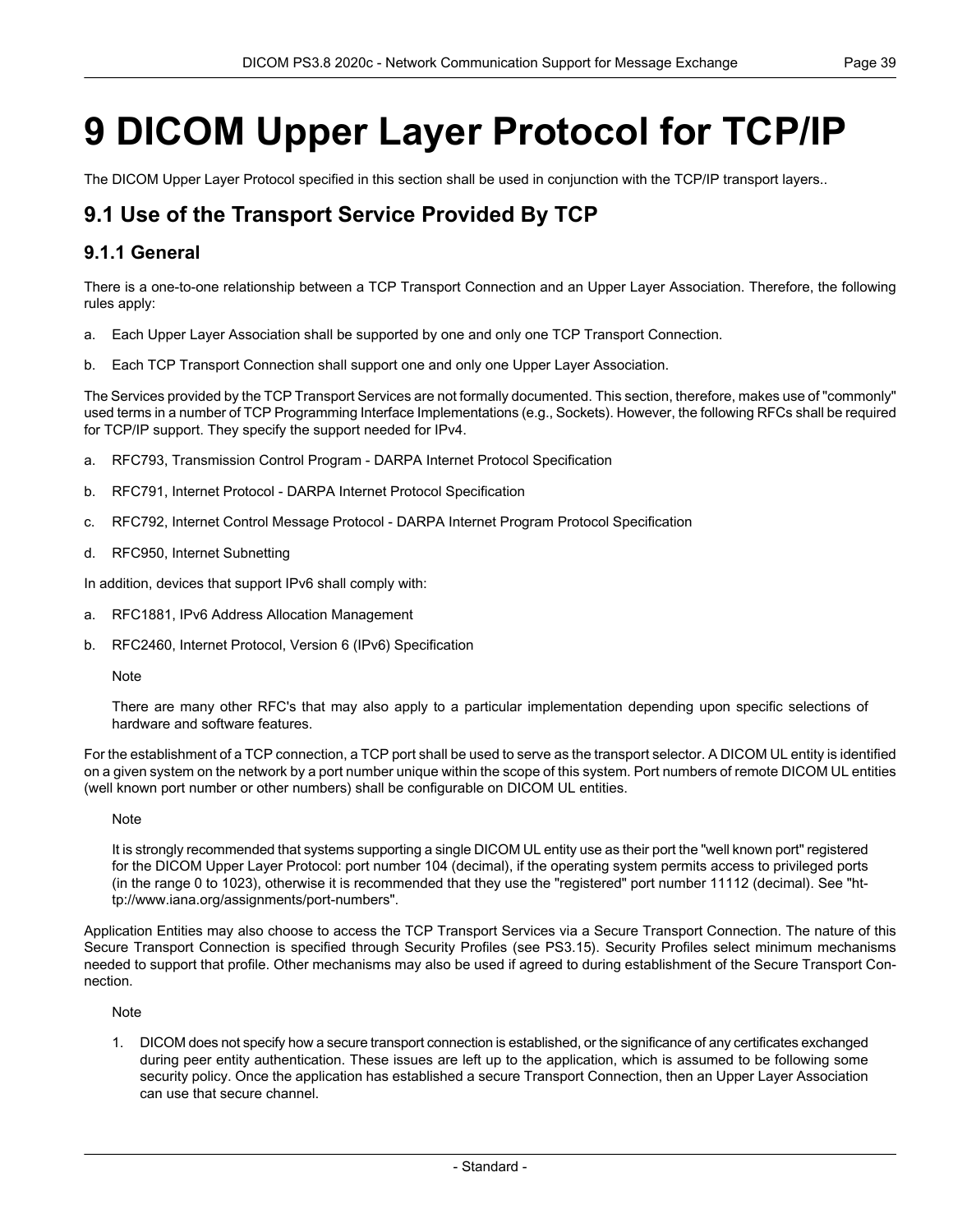- 2. There may be an interaction between PDU size and record size of the secure Transport Connection that impacts efficiency of transport.
- 3. Registered ports for Secure Transport Connections are defined in [PS3.15](part15.pdf#PS3.15).

## **9.1.2 Opening a TCP Transport Connection**

When an Association is to be established by a DICOM Upper Layer Entity, a TRANSPORT CONNECT request primitive shall be issued to the TCP Transport Service (Active Open). Once the TCP Transport Connection Confirmation is received (Open Completed), an A-ASSOCIATE-RQ PDU shall be sent/written on the now established transport connection.

When a DICOM Upper Layer Entity becomes activated (Association Idle State), it shall wait for TCP Transport Connections in a passive mode by initiating a "listen." When an incoming TCP Transport Connection Indication is received from the network, it is ac cepted and a timer ARTIM (Association Request/Reject/Release Timer) shall be set. Any further exchange of PDUs (read/write) shall be performed as specified by the Upper Layer State Machine (including ARTIM Timer expiration before an A-ASSOCIATE-RQ PDU is received, see [Section](#page-40-0) 9.2).

## **9.1.3 Transferring Data On a TCP Connection**

Data exchange of PDUs (read/write) on an established TCP Connection shall follow the specifications of the DICOM Upper Layer Protocol State Machine (see [Section](#page-40-0) 9.2) and the DICOM Upper Layer PDU structure (see [Section](#page-44-0) 9.3).

## **9.1.4 Closing a TCP Transport Connection**

TCP Transport Connections shall be closed using the "don't linger" option.

A TCP Transport Connection is closed under a number of situations. These are described in the DICOM Upper Layer Protocol State Machine. Some typical cases are discussed below:

- a. After an A-RELEASE-RQ has been sent and the A-RELEASE-RP PDU is received
- b. When a Transport Connection has been established by the DICOM remote UL Entity and no A-ASSOCIATE-RQ is received before the ARTIM Timer expires
- c. When an A-ABORT PDU has been received
- d. When an A-ABORT PDU has been sent and the ARTIM Timer expires before the Transport Connection is closed
- e. When a TCP connection is being disconnected by the Transport Service Provider (e.g., network failure)
- f. When a TCP connection is being disconnected by the remote DICOM UL Entity

**Note** 

- 1. Except following the normal completion of an association reject, release or abort and in specific situations such as temporary lack of resources, an Upper Layer State Machine should not disconnect a TCP connection or reject its estab lishment. The appropriate behavior is to use the Association Reject or Abort services.
- 2. The ARTIM Timer should not be used to oversee the Association Establishment or Release. Such a mechanism falls under the protocol definition of the layer above the DICOM Upper Layer (i.e., DICOM Application Entity, see [PS3.7\)](part07.pdf#PS3.7).

## **9.1.5 ARTIM Timer**

The value of the ARTIM Timer used to manage the Request, Reject, and Release of associations on a DICOM UL entity shall be configurable to address a wide range of network configurations.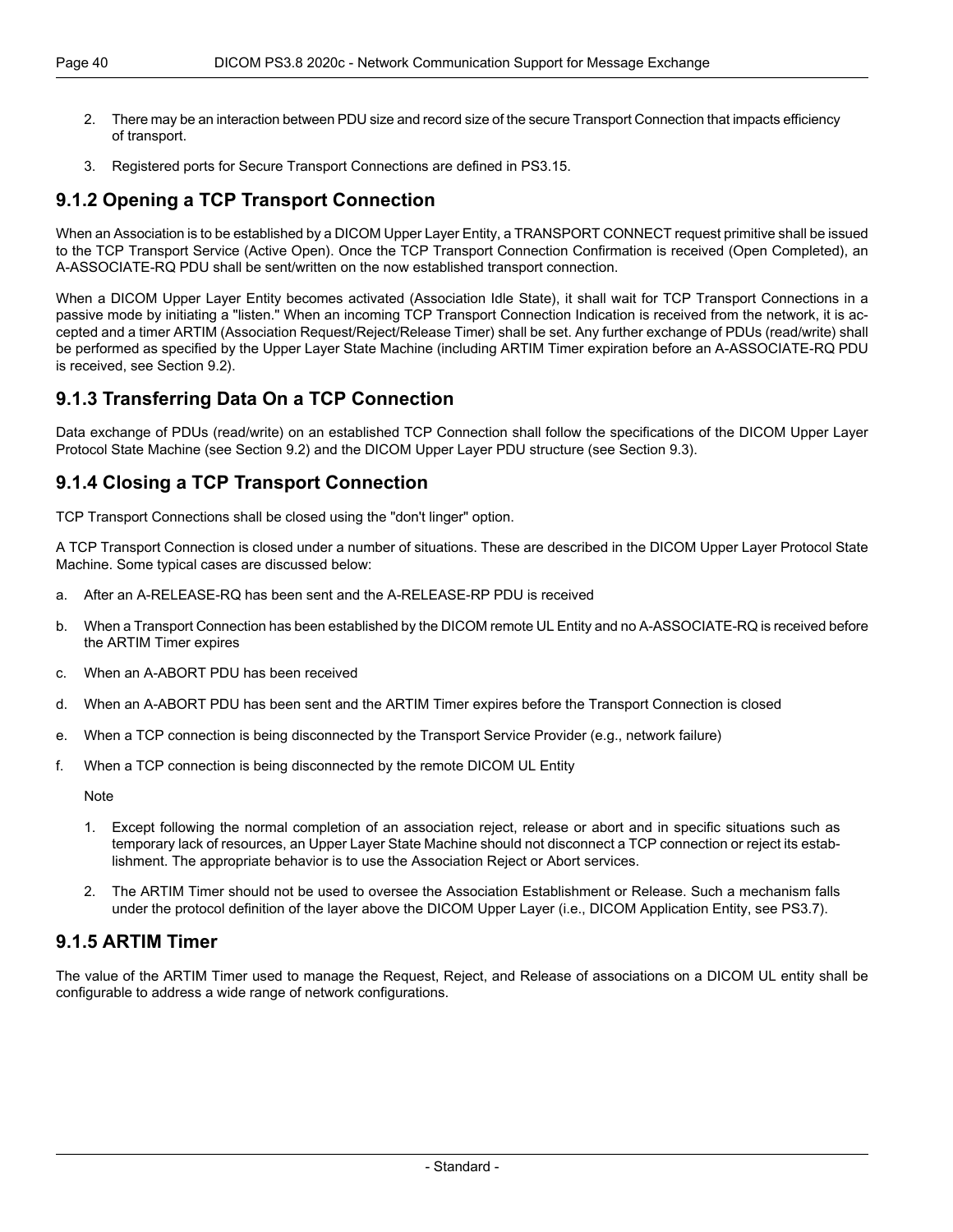# <span id="page-40-0"></span>**9.2 DICOM Upper Layer Protocol for TCP/IP State Machine**

# **9.2.1 Machine States Definition**

### **Table 9-1. No Association**

| <b>State</b> | .<br>--- |
|--------------|----------|
| Sta          | Idle     |

#### **Table 9-2. Association Establishment**

| <b>State</b> | <b>Definition</b>                                                                |  |  |  |  |  |  |  |
|--------------|----------------------------------------------------------------------------------|--|--|--|--|--|--|--|
| Sta 2        | Transport connection open (Awaiting A-ASSOCIATE-RQ PDU)                          |  |  |  |  |  |  |  |
| Sta 3        | Awaiting local A-ASSOCIATE response primitive (from local user)                  |  |  |  |  |  |  |  |
| Sta 4        | Awaiting transport connection opening to complete (from local transport service) |  |  |  |  |  |  |  |
| Sta 5        | Awaiting A-ASSOCIATE-AC or A-ASSOCIATE-RJ PDU                                    |  |  |  |  |  |  |  |

#### **Table 9-3. Data Transfer**

| State  | <b>Definition</b>                                   |
|--------|-----------------------------------------------------|
| ∣Sta 6 | Association established and ready for data transfer |

#### **Table 9-4. Association Release**

| <b>State</b> | <b>Definition</b>                                                                        |
|--------------|------------------------------------------------------------------------------------------|
| Sta 7        | Awaiting A-RELEASE-RP PDU                                                                |
| Sta 8        | Awaiting local A-RELEASE response primitive (from local user)                            |
| Sta 9        | Release collision requestor side; awaiting A-RELEASE response (from local user)          |
| Sta 10       | Release collision acceptor side; awaiting A-RELEASE-RP PDU                               |
| Sta 11       | Release collision requestor side; awaiting A-RELEASE-RP PDU                              |
| Sta 12       | Release collision acceptor side; awaiting A-RELEASE response primitive (from local user) |

#### **Table 9-5. Waiting for Transport Connection Close**

| State  | <b>Definition</b>                                                             |  |  |  |  |  |  |
|--------|-------------------------------------------------------------------------------|--|--|--|--|--|--|
| Sta 13 | Awaiting Transport Connection Close Indication (Association no longer exists) |  |  |  |  |  |  |

## **9.2.2 State Machine Actions Definition**

#### **Table 9-6. Association Establishment Related Actions**

| <b>Action</b> | <b>Definition</b>                                                    |  |  |  |  |  |
|---------------|----------------------------------------------------------------------|--|--|--|--|--|
| AE-1          | Issue TRANSPORT CONNECT request primitive to local transport service |  |  |  |  |  |
|               | Next state is Sta4                                                   |  |  |  |  |  |
| AE-2          | Send A-ASSOCIATE-RQ-PDU                                              |  |  |  |  |  |
|               | Next state is Sta5                                                   |  |  |  |  |  |
| IAE-3         | Issue A-ASSOCIATE confirmation (accept) primitive                    |  |  |  |  |  |
|               | Next state is Sta6                                                   |  |  |  |  |  |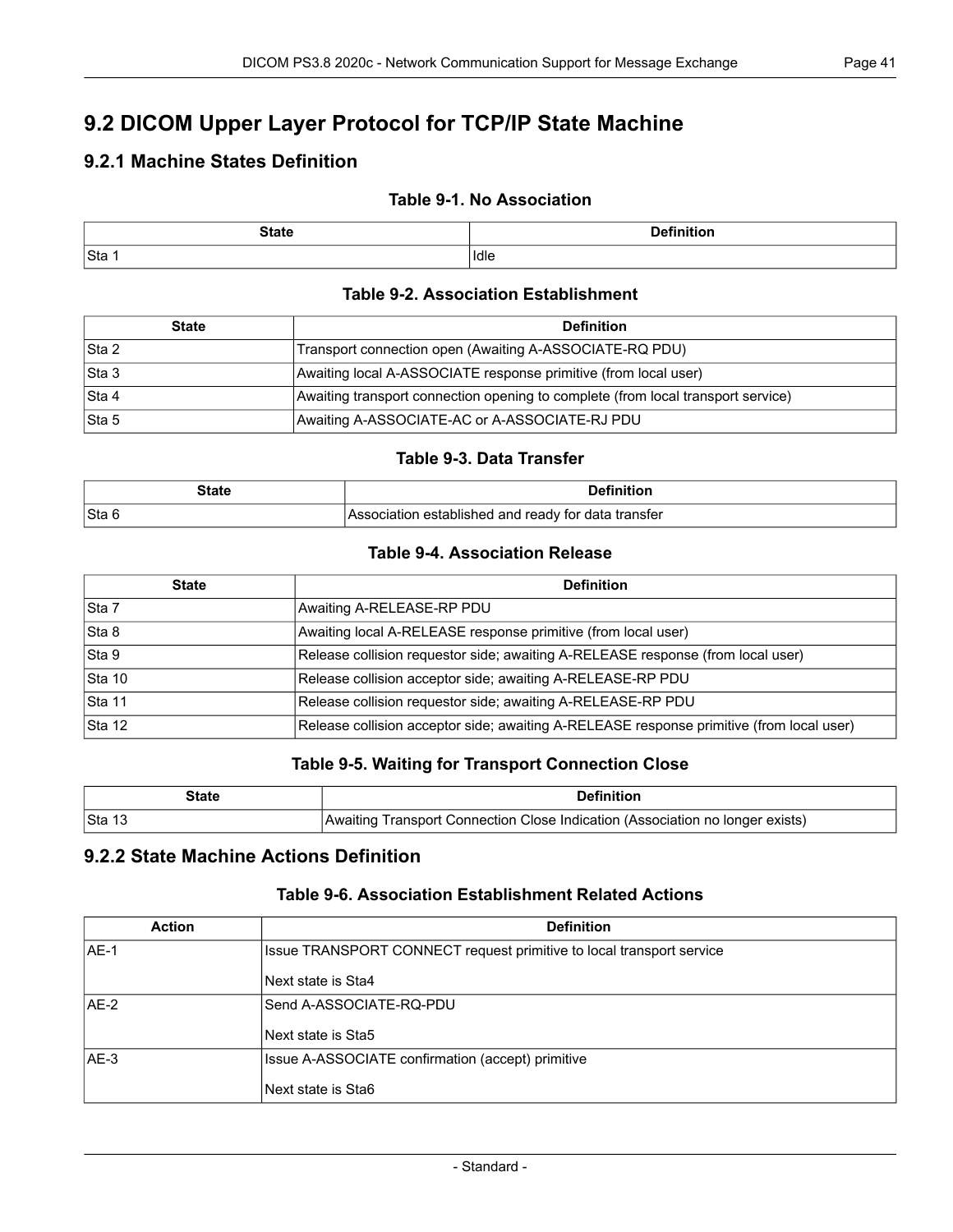| <b>Action</b> | <b>Definition</b>                                                                |
|---------------|----------------------------------------------------------------------------------|
| $AE-4$        | Issue A-ASSOCIATE confirmation (reject) primitive and close transport connection |
|               | Next state is Sta1                                                               |
| $AE-5$        | Issue Transport connection response primitive; start ARTIM timer                 |
|               | Next state is Sta2                                                               |
| $AE-6$        | Stop ARTIM timer and if A-ASSOCIATE-RQ acceptable by service-provider:           |
|               | • issue A-ASSOCIATE indication primitive                                         |
|               | Next state is Sta3                                                               |
|               | otherwise:                                                                       |
|               | • issue A-ASSOCIATE-RJ-PDU and start ARTIM timer                                 |
|               | Next state is Sta13                                                              |
| $AE-7$        | Send A-ASSOCIATE-AC PDU                                                          |
|               | Next state is Sta6                                                               |
| $AE-8$        | Send A-ASSOCIATE-RJ PDU and start ARTIM timer                                    |
|               | Next state is STA13                                                              |

### **Table 9-7. Data Transfer Related Actions**

| <b>State</b> | <b>Definition</b>                |
|--------------|----------------------------------|
| DT-1         | Send P-DATA-TF PDU               |
|              | Next state is Sta6               |
| $DT-2$       | Send P-DATA indication primitive |
|              | Next state is Sta6               |

#### **Table 9-8. Association Release Related Actions**

| <b>Action</b> | <b>Definition</b>                                                      |  |  |  |  |  |  |  |
|---------------|------------------------------------------------------------------------|--|--|--|--|--|--|--|
| <b>AR-1</b>   | Send A-RELEASE-RQ PDU                                                  |  |  |  |  |  |  |  |
|               | Next state is Sta7                                                     |  |  |  |  |  |  |  |
| $AR-2$        | Issue A-RELEASE indication primitive                                   |  |  |  |  |  |  |  |
|               | Next state is Sta8                                                     |  |  |  |  |  |  |  |
| $AR-3$        | Issue A-RELEASE confirmation primitive, and close transport connection |  |  |  |  |  |  |  |
|               | Next state is Sta1                                                     |  |  |  |  |  |  |  |
| $AR-4$        | Issue A-RELEASE-RP PDU and start ARTIM timer                           |  |  |  |  |  |  |  |
|               | Next state is Sta13                                                    |  |  |  |  |  |  |  |
| <b>AR-5</b>   | Stop ARTIM timer                                                       |  |  |  |  |  |  |  |
|               | Next state is Sta1                                                     |  |  |  |  |  |  |  |
| $AR-6$        | <b>Issue P-DATA indication</b>                                         |  |  |  |  |  |  |  |
|               | Next state is Sta7                                                     |  |  |  |  |  |  |  |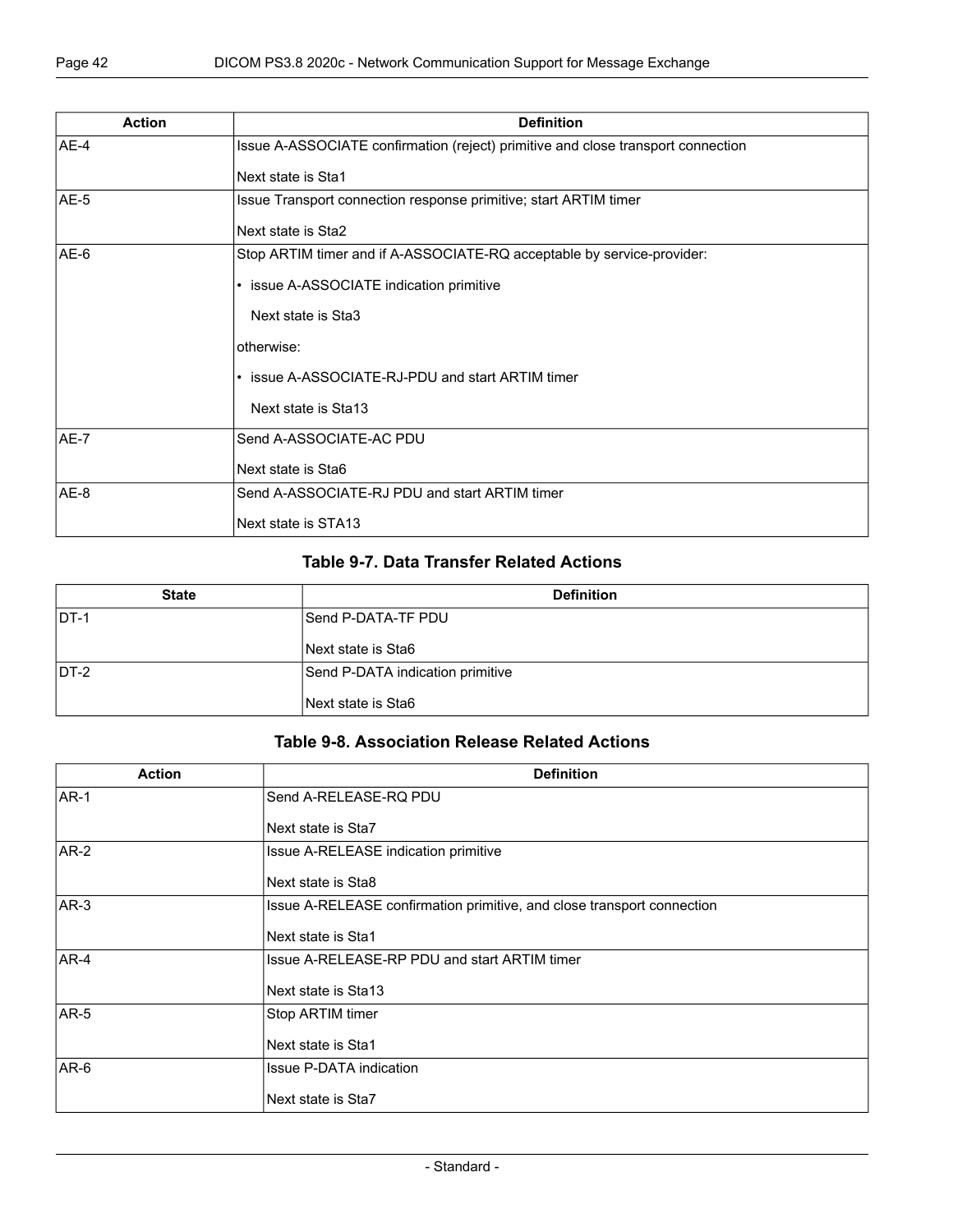| <b>Action</b> | <b>Definition</b>                                    |
|---------------|------------------------------------------------------|
| AR-7          | Issue P-DATA-TF PDU                                  |
|               | Next state is Sta8                                   |
| $AR-8$        | Issue A-RELEASE indication (release collision):      |
|               | $\cdot$ if association-requestor, next state is Sta9 |
|               | $\cdot$ if not, next state is Sta10                  |
| $AR-9$        | Send A-RELEASE-RP PDU                                |
|               | Next state is Sta11                                  |
| AR-10         | Issue A-RELEASE confirmation primitive               |
|               | Next state is Sta12                                  |

#### **Table 9-9. Association Abort Related Actions**

| <b>Action</b> | <b>Definition</b>                                                                                    |  |  |  |  |  |  |  |  |
|---------------|------------------------------------------------------------------------------------------------------|--|--|--|--|--|--|--|--|
| $AA-1$        | Send A-ABORT PDU (service-user source) and start (or restart if already started) ARTIM timer         |  |  |  |  |  |  |  |  |
|               | Next state is Sta13                                                                                  |  |  |  |  |  |  |  |  |
| $AA-2$        | Stop ARTIM timer if running. Close transport connection                                              |  |  |  |  |  |  |  |  |
|               | Next state is Sta1                                                                                   |  |  |  |  |  |  |  |  |
| $AA-3$        | If (service-user inititated abort):                                                                  |  |  |  |  |  |  |  |  |
|               | • issue A-ABORT indication and close transport connection                                            |  |  |  |  |  |  |  |  |
|               | otherwise (service-provider inititated abort):                                                       |  |  |  |  |  |  |  |  |
|               | • issue A-P-ABORT indication and close transport connection                                          |  |  |  |  |  |  |  |  |
|               | Next state is Sta1                                                                                   |  |  |  |  |  |  |  |  |
| $AA-4$        | Issue A-P-ABORT indication primitive                                                                 |  |  |  |  |  |  |  |  |
|               | Next state is Sta1                                                                                   |  |  |  |  |  |  |  |  |
| $AA-5$        | Stop ARTIM timer                                                                                     |  |  |  |  |  |  |  |  |
|               | Next state is Sta1                                                                                   |  |  |  |  |  |  |  |  |
| AA-6          | Ignore PDU                                                                                           |  |  |  |  |  |  |  |  |
|               | Next state is Sta13                                                                                  |  |  |  |  |  |  |  |  |
| $AA-7$        | Send A-ABORT PDU                                                                                     |  |  |  |  |  |  |  |  |
|               | Next state is Sta13                                                                                  |  |  |  |  |  |  |  |  |
| $AA-8$        | Send A-ABORT PDU (service-provider source-), issue an A-P-ABORT indication, and start ARTIM<br>timer |  |  |  |  |  |  |  |  |
|               | Next state is Sta13                                                                                  |  |  |  |  |  |  |  |  |

## **9.2.3 DICOM Upper Layer Protocol for TCP/IP State Transition Table**

The DICOM Upper Layer Protocol State transitions are specified in [Table](#page-43-0) 9-10. This table addresses both the normal and error cases for the protocol operation. Both the called and the calling aspects of an association are described in this table.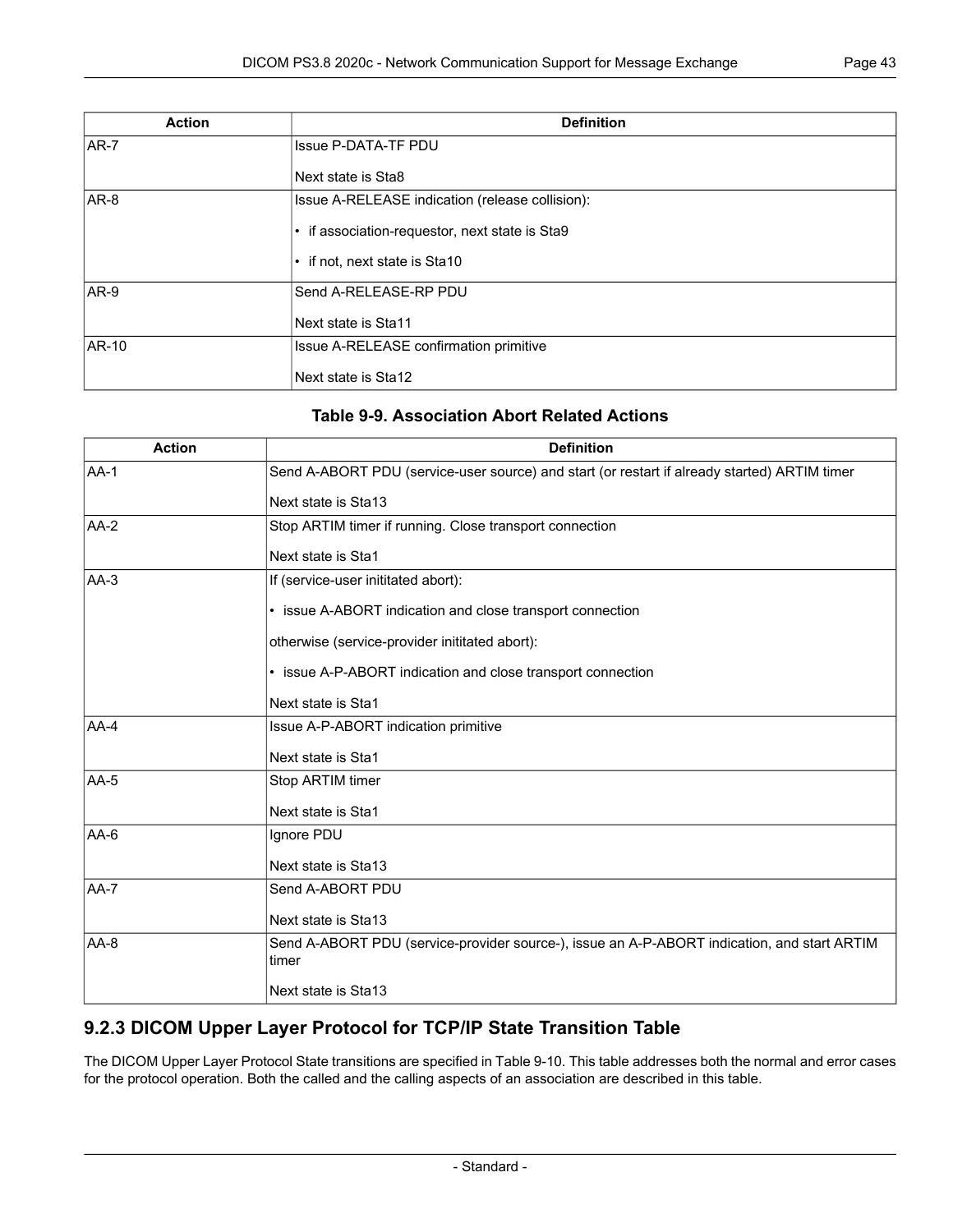## **Table 9-10. DICOM Upper Layer Protocol State Transition Table**

<span id="page-43-0"></span>

| <b>STATES</b>                                                        | No<br>$\mathsf{assoc}^{\mathsf{n}}$ | <b>Association establishment</b> |                             |                |                             | Data<br>transfer            | Association release (normal & collision) |                             |                             |                             |                             | Wait<br>for Tp<br><b>Close</b> |                 |
|----------------------------------------------------------------------|-------------------------------------|----------------------------------|-----------------------------|----------------|-----------------------------|-----------------------------|------------------------------------------|-----------------------------|-----------------------------|-----------------------------|-----------------------------|--------------------------------|-----------------|
| <b>EVENTS</b>                                                        | Sta1                                | Sta2                             | Sta3                        | Sta4           | Sta5                        | Sta6                        | Sta7                                     | Sta8                        | Sta9                        | Sta10                       | Sta11                       | Sta12                          | Sta13           |
| A-ASSOCIATE<br>Request (local user)                                  | $AE-1$<br>Sta4                      |                                  |                             |                |                             |                             |                                          |                             |                             |                             |                             |                                |                 |
| Transport Conn.<br>Confirm <sup>n</sup> (local<br>transport service) |                                     |                                  |                             | $AE-2$<br>Sta5 |                             |                             |                                          |                             |                             |                             |                             |                                |                 |
| A-ASSOCIATE-AC<br>PDU (received on<br>transport<br>connection)       |                                     | $AA-1$<br>Sta <sub>13</sub>      | $AA-8$<br>Sta <sub>13</sub> |                | $AE-3$<br>Sta <sub>6</sub>  | $AA-8$<br>Sta <sub>13</sub> | $AA-8$<br>Sta <sub>13</sub>              | $AA-8$<br>Sta <sub>13</sub> | $AA-8$<br>Sta <sub>13</sub> | $AA-8$<br>Sta <sub>13</sub> | $AA-8$<br>Sta <sub>13</sub> | $AA-8$<br>Sta <sub>13</sub>    | AA-6<br>Sta13   |
| A-ASSOCIATE-RJ<br>PDU (received on<br>transport<br>connection)       |                                     | $AA-1$<br>Sta13                  | $AA-8$<br>Sta13             |                | $AE-4$<br>Sta1              | $AA-8$<br>Sta <sub>13</sub> | $AA-8$<br>Sta13                          | $AA-8$<br>Sta13             | AA-8<br>Sta13               | $AA-8$<br>Sta13             | $AA-8$<br>Sta13             | AA-8<br>Sta13                  | AA-6<br>Sta13   |
| Transport<br>Connection<br>Indication (local<br>transport service)   | $AE-5$<br>Sta <sub>2</sub>          |                                  |                             |                |                             |                             |                                          |                             |                             |                             |                             |                                |                 |
| A-ASSOCIATE-RQ<br>PDU (received on<br>transport<br>connection)       |                                     | $AE-6$<br>Sta3 or<br>13          | $AA-8$<br>Sta <sub>13</sub> |                | $AA-8$<br>Sta <sub>13</sub> | $AA-8$<br>Sta <sub>13</sub> | $AA-8$<br>Sta13                          | $AA-8$<br>Sta <sub>13</sub> | $AA-8$<br>Sta <sub>13</sub> | $AA-8$<br>Sta <sub>13</sub> | $AA-8$<br>Sta <sub>13</sub> | $AA-8$<br>Sta <sub>13</sub>    | $AA-7$<br>Sta13 |
| A-ASSOCIATE<br>response primitive<br>(accept)                        |                                     |                                  | $AE-7$<br>Sta <sub>6</sub>  |                |                             |                             |                                          |                             |                             |                             |                             |                                |                 |
| A-ASSOCIATE<br>response primitive<br>(reject)                        |                                     |                                  | $AE-8$<br>Sta13             |                |                             |                             |                                          |                             |                             |                             |                             |                                |                 |
| P-DATA request<br>primitive                                          |                                     |                                  |                             |                |                             | $DT-1$<br>Sta <sub>6</sub>  |                                          | $AR-7$<br>Sta8              |                             |                             |                             |                                |                 |
| P-DATA-TF PDU                                                        |                                     | $AA-1$<br>Sta13                  | $AA-8$<br>Sta13             |                | $AA-8$<br>Sta13             | DT-2<br>Sta6                | $AR-6$<br>Sta7                           | $AA-8$<br>Sta13             | $AA-8$<br>Sta13 $ $         | $AA-8$<br>Sta13             | $AA-8$<br>Sta13             | $AA-8$<br>Sta13                | AA-6<br>Sta13   |
| A-RELEASE<br>Request primitive                                       |                                     |                                  |                             |                |                             | $AR-1$<br>Sta7              |                                          |                             |                             |                             |                             |                                |                 |
| A-RELEASE-RQ<br>PDU (received on<br>open transport<br>connection)    |                                     | $AA-1$<br>Sta13                  | $AA-8$<br>Sta13             |                | AA-8<br>Sta13               | $AR-2$<br>Sta8              | AR-8<br>Sta9 or<br>10                    | AA-8<br>Sta13               | AA-8<br>Sta13               | AA-8<br>Sta13               | $AA-8$<br>Sta13             | AA-8<br>Sta13                  | AA-6<br>Sta13   |
| A-RELEASE-RP<br>PDU (received on<br>transport<br>connection)         |                                     | $AA-1$<br>Sta13                  | $AA-8$<br>Sta13             |                | $AA-8$<br>Sta13             | AA-8<br>Sta13               | $AR-3$<br>Sta1                           | AA-8<br>Sta13               | AA-8<br>Sta13               | AR-10<br>Sta12              | $AR-3$<br>Sta1              | AA-8<br>Sta13                  | AA-6<br>Sta13   |
| A-RELEASE<br>Response primitive                                      |                                     |                                  |                             |                |                             |                             |                                          | $AR-4$<br>Sta13             | AR-9<br>Sta11               |                             |                             | $AR-4$<br>Sta13                |                 |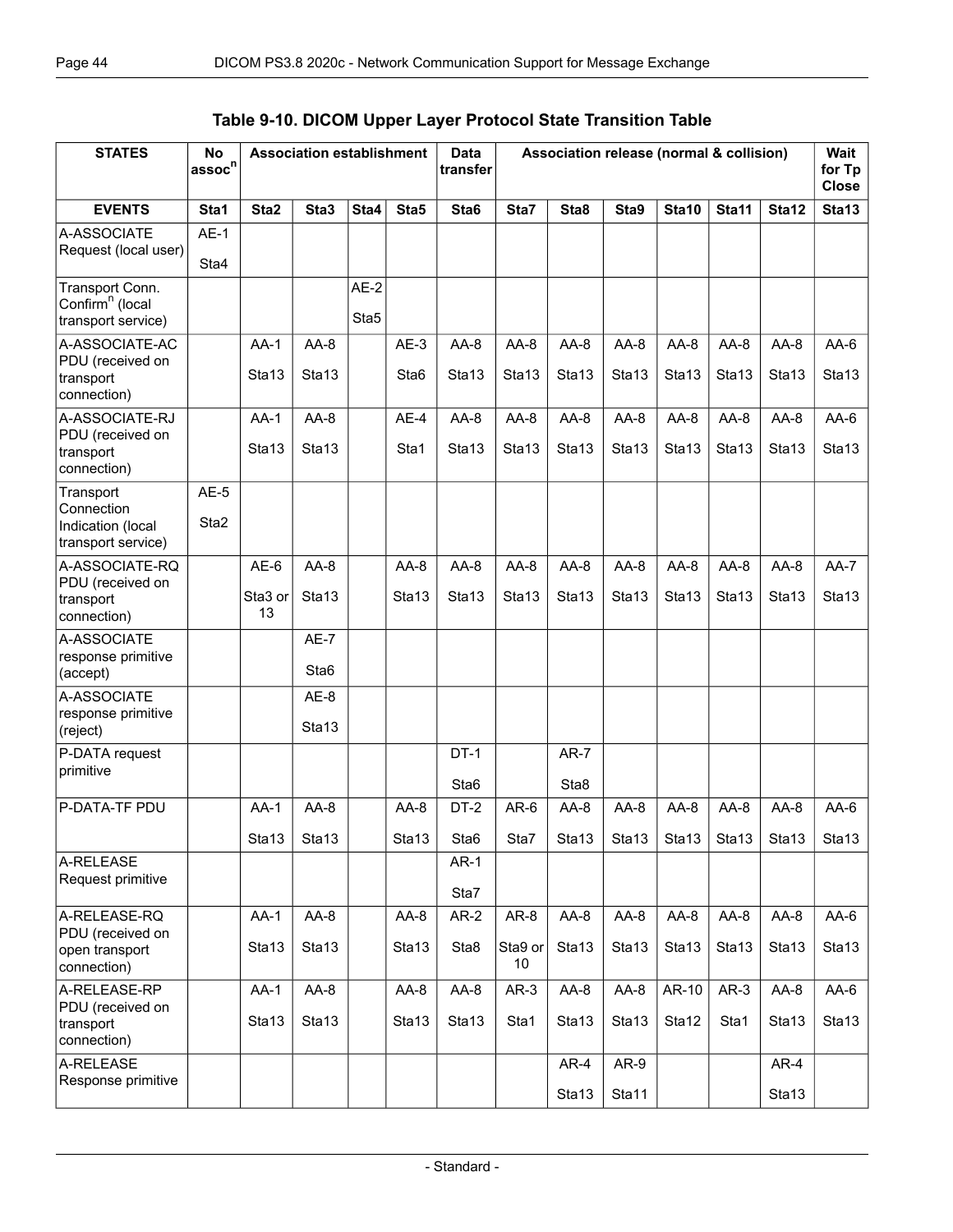| <b>STATES</b>                              | <b>No</b><br>ˈassoc <sup>n</sup> |                   | <b>Association establishment</b> |        |                   | Data<br>transfer  |                   | Association release (normal & collision) |                   |                   |                   |                   | <b>Wait</b><br>for Tp<br><b>Close</b> |
|--------------------------------------------|----------------------------------|-------------------|----------------------------------|--------|-------------------|-------------------|-------------------|------------------------------------------|-------------------|-------------------|-------------------|-------------------|---------------------------------------|
| <b>EVENTS</b>                              | Sta1                             | Sta <sub>2</sub>  | Sta <sub>3</sub>                 | Sta4   | Sta5              | Sta <sub>6</sub>  | Sta7              | Sta8                                     | Sta9              | Sta10             | Sta11             | Sta12             | Sta13                                 |
| A-ABORT Request<br>primitive               |                                  |                   | $AA-1$                           | $AA-2$ | $AA-1$            | $AA-1$            | $AA-1$            | $AA-1$                                   | $AA-1$            | $AA-1$            | $AA-1$            | $AA-1$            |                                       |
|                                            |                                  |                   | Sta <sub>13</sub>                | Sta1   | Sta <sub>13</sub> | Sta <sub>13</sub> | Sta <sub>13</sub> | Sta <sub>13</sub>                        | Sta <sub>13</sub> | Sta <sub>13</sub> | Sta <sub>13</sub> | Sta <sub>13</sub> |                                       |
| A-ABORT PDU<br>(received on open           |                                  | $AA-2$            | $AA-3$                           |        | $AA-3$            | $AA-3$            | $AA-3$            | $AA-3$                                   | $AA-3$            | $AA-3$            | $AA-3$            | $AA-3$            | $AA-2$                                |
| transport<br>connection)                   |                                  | Sta1              | Sta1                             |        | Sta1              | Sta1              | Sta1              | Sta1                                     | Sta1              | Sta1              | Sta1              | Sta1              | Sta1                                  |
| Transport<br>connection closed             |                                  | $AA-5$            | $AA-4$                           | $AA-4$ | $AA-4$            | $AA-4$            | $AA-4$            | $AA-4$                                   | $AA-4$            | $AA-4$            | $AA-4$            | $AA-4$            | $AR-5$                                |
| indication (local<br>transport service)    |                                  | Sta1              | Sta1                             | Sta1   | Sta1              | Sta1              | Sta1              | Sta1                                     | Sta1              | Sta1              | Sta1              | Sta1              | Sta1                                  |
| <b>ARTIM</b> timer expired<br>(Association |                                  | $AA-2$            |                                  |        |                   |                   |                   |                                          |                   |                   |                   |                   | $AA-2$                                |
| reject/release timer)                      |                                  | Sta1              |                                  |        |                   |                   |                   |                                          |                   |                   |                   |                   | Sta1                                  |
| Unrecognized or<br>invalid PDU received    |                                  | $AA-1$            | $AA-8$                           |        | $AA-8$            | AA-8              | $AA-8$            | $AA-8$                                   | $AA-8$            | $AA-8$            | AA-8              | $AA-8$            | AA-7                                  |
|                                            |                                  | Sta <sub>13</sub> | Sta <sub>13</sub>                |        | Sta <sub>13</sub> | Sta13             | Sta13             | Sta13                                    | Sta <sub>13</sub> | Sta13             | Sta13             | Sta <sub>13</sub> | Sta <sub>13</sub>                     |

# <span id="page-44-0"></span>**9.3 DICOM Upper Layer Protocol for TCP/IP Data Units Structure**

## **9.3.1 General**

The Protocol Data Units (PDUs) are the message formats exchanged between peer entities within a layer. A PDU shall consist of protocol control information and user data. PDUs are constructed by mandatory fixed fields followed by optional variable fields that contain one or more items and/or sub-items.

Items of unrecognized types shall be ignored and skipped. Items shall appear in an increasing order of their item types. Several instances of the same item shall be acceptable or shall not as specified by each item.

The DICOM UL protocol consists of seven Protocol Data Units:

- a. A-ASSOCIATE-RQ PDU
- b. A-ASSOCIATE-AC PDU
- c. A-ASSOCIATE-RJ PDU
- d. P-DATA-TF PDU
- e. A-RELEASE-RQ PDU
- f. A-RELEASE-RP PDU
- g. A-ABORT PDU

The encoding of the DICOM UL PDUs is defined as follows (Big Endian byte ordering) :

Note

The Big Endian byte ordering has been chosen for consistency with the OSI and TCP/IP environment. This pertains to the DICOM UL PDU headers only. The encoding of the PDV message fragments is defined by the Transfer Syntax negotiated at association establishment.

a. Each PDU type shall consist of one or more bytes that when represented, are numbered sequentially, with byte 1 being the lowest byte number.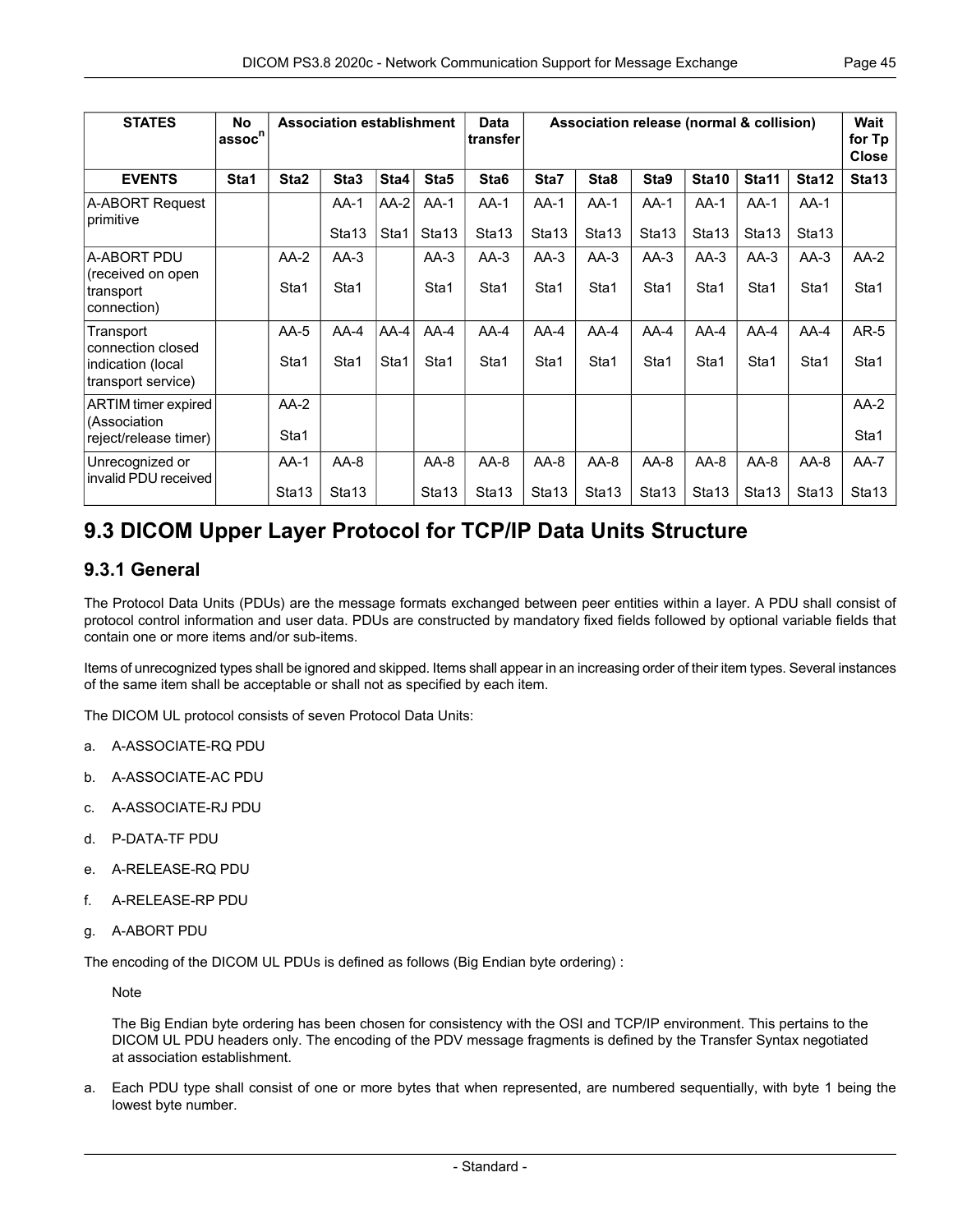- b. Each byte within the PDU shall consist of eight bits that, when represented, are numbered 7 to 0, where bit 0 is the low order bit.
- c. When consecutive bytes are used to represent a string of characters, the lowest byte numbers represent the first character.
- d. When consecutive bytes are used to represent a binary number, the lower byte number has the most significant value.
- e. The lowest byte number is placed first in the transport service data flow.
- f. An overview of the PDUs is shown in [Figure](#page-45-0) 9-1 and [Figure](#page-46-0) 9-2. The detailed structure of each PDU is specified in the following sections.

#### Note

<span id="page-45-0"></span>A number of parameters defined in the UL Service are not reflected in these PDUs (e.g., service parameters, fixed values, values not used by DICOM Application Entities.)

| PDU<br>Type<br>$\overline{1}$   | $\overline{1}$                 | PDU<br>Length<br>$\overline{4}$ | Protocol<br>Version<br>$\overline{2}$ | $\overline{2}$                        | Called<br>Calling<br>Entity<br>Entity<br>Title<br>Title<br>16<br>16   | 32                               |            | (Variable Field)<br>Contains one or more<br>Items shown below |               |
|---------------------------------|--------------------------------|---------------------------------|---------------------------------------|---------------------------------------|-----------------------------------------------------------------------|----------------------------------|------------|---------------------------------------------------------------|---------------|
|                                 |                                |                                 |                                       |                                       |                                                                       |                                  |            |                                                               | $\ddot{z}$    |
| Application<br>Context<br>Item  | Item<br>Type<br>$\overline{1}$ | $\overline{1}$                  | Item<br>Length<br>$\overline{2}$      |                                       | Application Context Name<br>$= 64$                                    |                                  | (only one) |                                                               |               |
| Presentation<br>Context<br>Item | Item<br>Type<br>$\overline{1}$ | $\overline{1}$                  | Item<br>Length<br>$\overline{2}$      | Pres.<br>Context ID<br>$\overline{1}$ | Result/<br>Reason<br>used for AC)<br>$\overline{1}$<br>$\overline{1}$ | $\mathbf{1}$                     |            | (Variable Field)<br>Contains one or more<br>Items shown below | (one or more) |
|                                 | Abstract<br>Syntax<br>litem    | Item<br>Type<br>$\overline{1}$  | $\overline{1}$                        | Item<br>Length<br>$\overline{2}$      |                                                                       | <b>Abstract Syntax</b><br>$= 64$ |            | (only one in RQ)<br>(not present in AC)                       |               |
|                                 | Transfer<br>Syntx<br>Item      | Item<br>Type<br>$\overline{1}$  | $\overline{1}$                        | Item<br>Length<br>$\overline{2}$      |                                                                       | <b>Transfer Syntax</b><br>$= 64$ |            | (one or more in RQ)<br>(only one in AC)                       |               |
| User                            |                                |                                 |                                       |                                       | (Variable Field)                                                      |                                  |            |                                                               |               |
| Info<br>Item                    | Item<br>Type<br>$\overline{1}$ | $\overline{1}$                  | Item<br>Length<br>$\overline{2}$      |                                       | Contains one or more<br>Items shown below                             |                                  | (only one) |                                                               |               |
|                                 | Maximum<br>Length<br>Item      | Item<br>Type                    |                                       | Item<br>Length                        |                                                                       | Max. Length<br>Received          |            | (only one)                                                    |               |
|                                 |                                | $\overline{1}$                  | $\overline{1}$                        | $\overline{2}$                        |                                                                       | $\overline{4}$                   |            |                                                               |               |

**Figure 9-1. Protocol Data Units Structure and Encoding**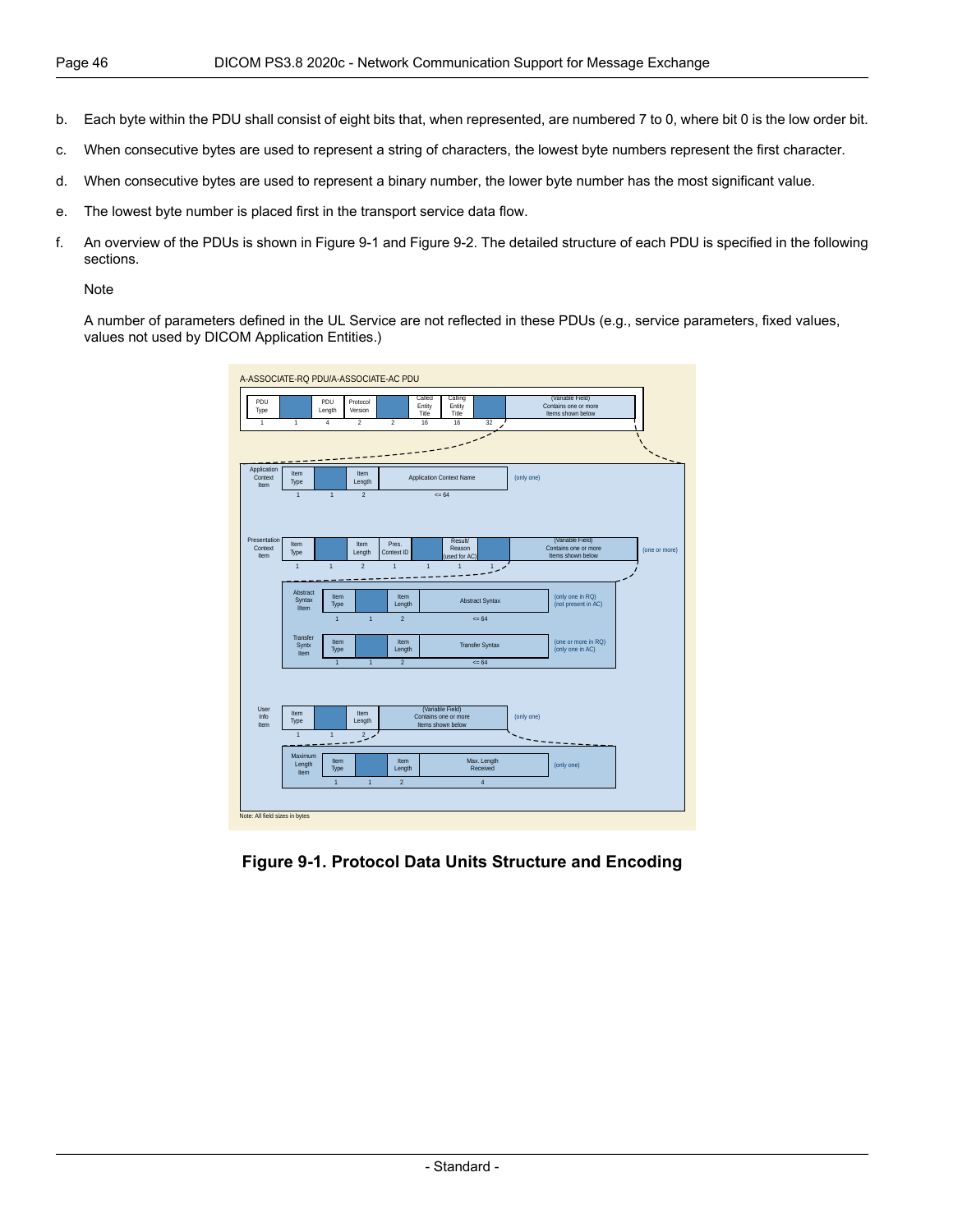<span id="page-46-0"></span>

### **Figure 9-2. Protocol Data Units Structure and Encoding**

### **9.3.2 A-ASSOCIATE-RQ PDU Structure**

An A-ASSOCIATE-RQ PDU shall be made of a sequence of mandatory fields followed by a variable length field. [Table](#page-46-1) 9-11 shows the sequence of the mandatory fields.

<span id="page-46-1"></span>The variable field shall consist of one Application Context Item, one or more Presentation Context Items, and one User Information Item. Sub-Items shall exist for the Presentation Context and User Information Items.

| <b>PDU bytes</b> | <b>Field name</b> | <b>Description of field</b>                                                                                                                                                                                                                                                                                                                                           |
|------------------|-------------------|-----------------------------------------------------------------------------------------------------------------------------------------------------------------------------------------------------------------------------------------------------------------------------------------------------------------------------------------------------------------------|
|                  | PDU-type          | 01H                                                                                                                                                                                                                                                                                                                                                                   |
| $\overline{2}$   | Reserved          | This reserved field shall be sent with a value 00H but not tested to this value when received.                                                                                                                                                                                                                                                                        |
| $3-6$            | PDU-length        | This PDU-length shall be the number of bytes from the first byte of the following field to<br>the last byte of the variable field. It shall be encoded as an unsigned binary number                                                                                                                                                                                   |
| $7-8$            | Protocol-version  | This two byte field shall use one bit to identify each version of the DICOM UL protocol<br>supported by the calling end-system. This is Version 1 and shall be identified with bit 0<br>set. A receiver of this PDU implementing only this version of the DICOM UL protocol shall<br>only test that bit 0 is set.                                                     |
| $9 - 10$         | Reserved          | This reserved field shall be sent with a value 0000H but not tested to this value when<br>received.                                                                                                                                                                                                                                                                   |
| $11 - 26$        | Called-AE-title   | Destination DICOM Application Name. It shall be encoded as 16 characters as defined<br>by the ISO 646:1990-Basic G0 Set with leading and trailing spaces (20H) being<br>non-significant. The value made of 16 spaces (20H) meaning "no Application Name<br>specified" shall not be used. For a complete description of the use of this field, see<br>Section 7.1.1.4. |
| $27-42$          | Calling-AE-title  | Source DICOM Application Name. It shall be encoded as 16 characters as defined by the<br>ISO 646:1990-Basic G0 Set with leading and trailing spaces (20H) being non-significant.<br>The value made of 16 spaces (20H) meaning "no Application Name specified" shall not<br>be used. For a complete description of the use of this field, see Section 7.1.1.3.         |
| 43-74            | Reserved          | This reserved field shall be sent with a value 00H for all bytes but not tested to this value<br>when received                                                                                                                                                                                                                                                        |
| $75  xxx$        | Variable items    | This variable field shall contain the following items: one Application Context Item, one or<br>more Presentation Context Items and one User Information Item. For a complete description<br>of the use of these items see Section 7.1.1.2, Section 7.1.1.13, and Section 7.1.1.6.                                                                                     |

#### **Table 9-11. ASSOCIATE-RQ PDU Fields**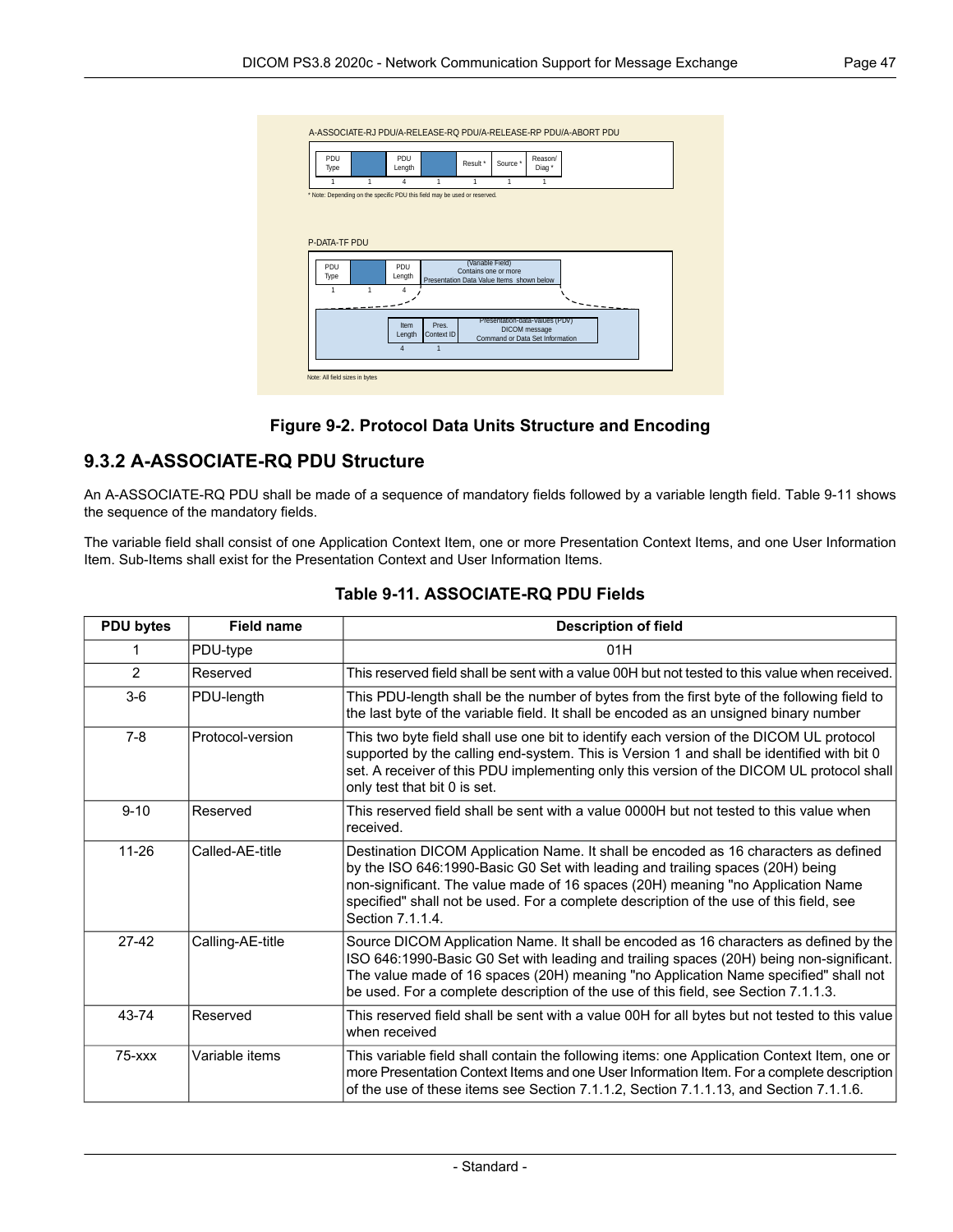# **9.3.2.1 Application Context Item Structure**

<span id="page-47-0"></span>An Application Context Item shall be made of a sequence of mandatory fields followed by a variable length field. [Table](#page-47-0) 9-12 shows the sequence of the mandatory fields.

| Item bytes | <b>Field name</b>        | <b>Description of field</b>                                                                                                                                                                                                                                                                                                    |
|------------|--------------------------|--------------------------------------------------------------------------------------------------------------------------------------------------------------------------------------------------------------------------------------------------------------------------------------------------------------------------------|
|            | Item-type                | 10H                                                                                                                                                                                                                                                                                                                            |
| 2          | ∣Reserved                | This reserved field shall be sent with a value 00H but not tested to this value when<br>received.                                                                                                                                                                                                                              |
| $3-4$      | Item-length              | This Item-length shall be the number of bytes from the first byte of the following field<br>to the last byte of the Application-context-name field. It shall be encoded as an<br>unsigned binary number.                                                                                                                       |
| $5  xxx$   | Application-context-name | A valid Application-context-name shall be encoded as defined in Annex F. For a<br>description of the use of this field see Section 7.1.1.2. Application-context-names<br>are structured as UIDs as defined in PS3.5 (see Annex A for an overview of this<br>concept). DICOM Application-context-names are registered in PS3.7. |

#### **Table 9-12. Application Context Item Fields**

# **9.3.2.2 Presentation Context Item Structure**

<span id="page-47-1"></span>The Presentation Context Item shall be made of a sequence of mandatory fixed length fields followed by a variable field. [Table](#page-47-1) 9-13 shows the sequence of the mandatory fields.

The variable field shall consist of one Abstract Syntax Sub-Item followed by one or more Transfer Syntax Sub-Items.

| Item bytes  | <b>Field name</b>                     | <b>Description of field</b>                                                                                                                                                                                                                  |
|-------------|---------------------------------------|----------------------------------------------------------------------------------------------------------------------------------------------------------------------------------------------------------------------------------------------|
|             | Item-type                             | 20H                                                                                                                                                                                                                                          |
| 2           | Reserved                              | This reserved field shall be sent with a value 00H but not tested to this value when<br>received.                                                                                                                                            |
| $3 - 4$     | Item-length                           | This Item-length shall be the number of bytes from the first byte of the following field<br>to the last byte of the last Transfer Syntax Item. It shall be encoded as an unsigned<br>binary number.                                          |
| 5           | Presentation-context-ID               | Presentation-context-ID values shall be odd integers between 1 and 255, encoded<br>as an unsigned binary number. For a complete description of the use of this field<br>see Section 7.1.1.13.                                                |
| 6           | Reserved                              | This reserved field shall be sent with a value 00H but not tested to this value when<br>received.                                                                                                                                            |
| 7           | Reserved                              | This reserved field shall be sent with a value 00H but not tested to this value when<br>received.                                                                                                                                            |
| 8           | Reserved                              | This reserved field shall be sent with a value 00H but not tested to this value when $\mid$<br>received.                                                                                                                                     |
| $9 - x x x$ | Abstract/Transfer Syntax<br>Sub-Items | This variable field shall contain the following sub-items: one Abstract Syntax and<br>one or more Transfer Syntax(es). For a complete description of the use and encoding<br>of these sub-items see Section 9.3.2.2.1 and Section 9.3.2.2.2. |

#### **Table 9-13. Presentation Context Item Fields**

#### <span id="page-47-2"></span>**9.3.2.2.1 Abstract Syntax Sub-Item Structure**

The Abstract Syntax Sub-Item shall be made of a sequence of mandatory fixed length fields followed by a variable field. [Table](#page-48-1) 9-14 shows the sequence of the mandatory fields.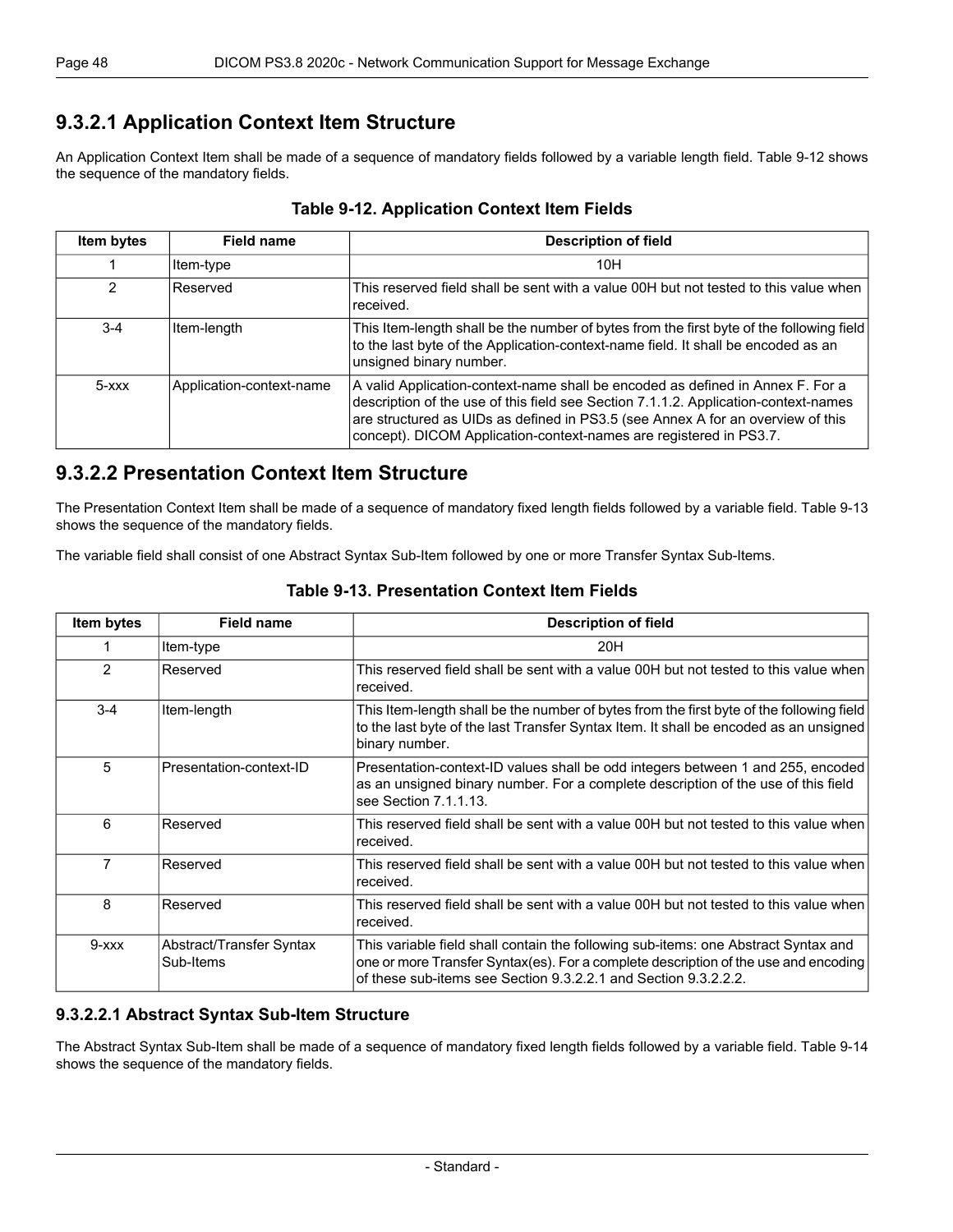#### **Table 9-14. Abstract Syntax Sub-Item Fields**

<span id="page-48-1"></span>

| Item bytes | Field name           | Description of field                                                                                                                                                                                                                                                                                                                                                                                                            |
|------------|----------------------|---------------------------------------------------------------------------------------------------------------------------------------------------------------------------------------------------------------------------------------------------------------------------------------------------------------------------------------------------------------------------------------------------------------------------------|
|            | Item-type            | 30H                                                                                                                                                                                                                                                                                                                                                                                                                             |
| 2          | <b>Reserved</b>      | This reserved field shall be sent with a value 00H but not tested to this value when<br>received.                                                                                                                                                                                                                                                                                                                               |
| $3 - 4$    | Item-length          | This Item-length shall be the number of bytes from the first byte of the following field<br>to the last byte of the Abstract-syntax-name field. It shall be encoded as an unsigned<br>binary number.                                                                                                                                                                                                                            |
| $5 - XXX$  | Abstract-syntax-name | This variable field shall contain the Abstract-syntax-name related to the proposed<br>presentation context. A valid Abstract-syntax-name shall be encoded as defined in<br>Annex F. For a description of the use of this field see Section 7.1.1.13.<br>Abstract-syntax-names are structured as UIDs as defined in PS3.5 (see Annex B for<br>an overview of this concept). DICOM Abstract-syntax-names are registered in PS3.4. |

#### <span id="page-48-0"></span>**9.3.2.2.2 Transfer Syntax Sub-Item Structure**

<span id="page-48-2"></span>The Transfer Syntax Sub-Item shall be made of a sequence of mandatory fixed length fields followed by a variable field. [Table](#page-48-2) 9-15 shows the sequence of the mandatory fields.

| Item bytes | <b>Field name</b>       | <b>Description of field</b>                                                                                                                                                                                                                                                                                                                                                                                               |
|------------|-------------------------|---------------------------------------------------------------------------------------------------------------------------------------------------------------------------------------------------------------------------------------------------------------------------------------------------------------------------------------------------------------------------------------------------------------------------|
|            | Item-type               | 40H                                                                                                                                                                                                                                                                                                                                                                                                                       |
| 2          | <b>Reserved</b>         | This reserved field shall be sent with a value 00H but not tested to this value when<br>received.                                                                                                                                                                                                                                                                                                                         |
| $3-4$      | Item-length             | This Item-length shall be the number of bytes from the first byte of the following field<br>to the last byte of the Transfer-syntax-name field(s). It shall be encoded as an unsigned<br>binary numbers                                                                                                                                                                                                                   |
| $5 - xxx$  | Transfer-syntax-name(s) | This variable field shall contain the Transfer-syntax-name proposed for this presentation<br>context. A valid Transfer-syntax-name shall be encoded as defined in Annex F. For a<br>description of the use of this field see Section 7.1.1.13. Transfer-syntax-names are<br>structured as UIDs as defined in PS3.5 (see Annex B for an overview of this concept).<br>DICOM Transfer-syntax-names are registered in PS3.5. |

#### **Table 9-15. Transfer Syntax Sub-Item Fields**

# **9.3.2.3 User Information Item Structure**

The User Information Item shall be made of a sequence of mandatory fixed length fields followed by a variable field. [Table](#page-48-3) 9-16 shows the sequence of the mandatory fields.

<span id="page-48-3"></span>The variable field shall consist of one or more User-Data Sub-Items.

Note

The User-Data Sub-Items may be present in any order within the User-Information Item. No significance should be placed on the order of User-Data Sub-Items within the User Information Item. Sending applications should be aware that some older applications might expect Sub-Items to be encoded in ascending order of Item-type within the enclosing Item.

| <b>Item bytes</b> | <b>Field name</b> | <b>Description of field</b>                                                                       |
|-------------------|-------------------|---------------------------------------------------------------------------------------------------|
|                   | ∣ltem-t∨pe        | 50H                                                                                               |
|                   | Reserved          | This reserved field shall be sent with a value 00H but not tested to this value when<br>received. |

#### **Table 9-16. User Information Item Fields**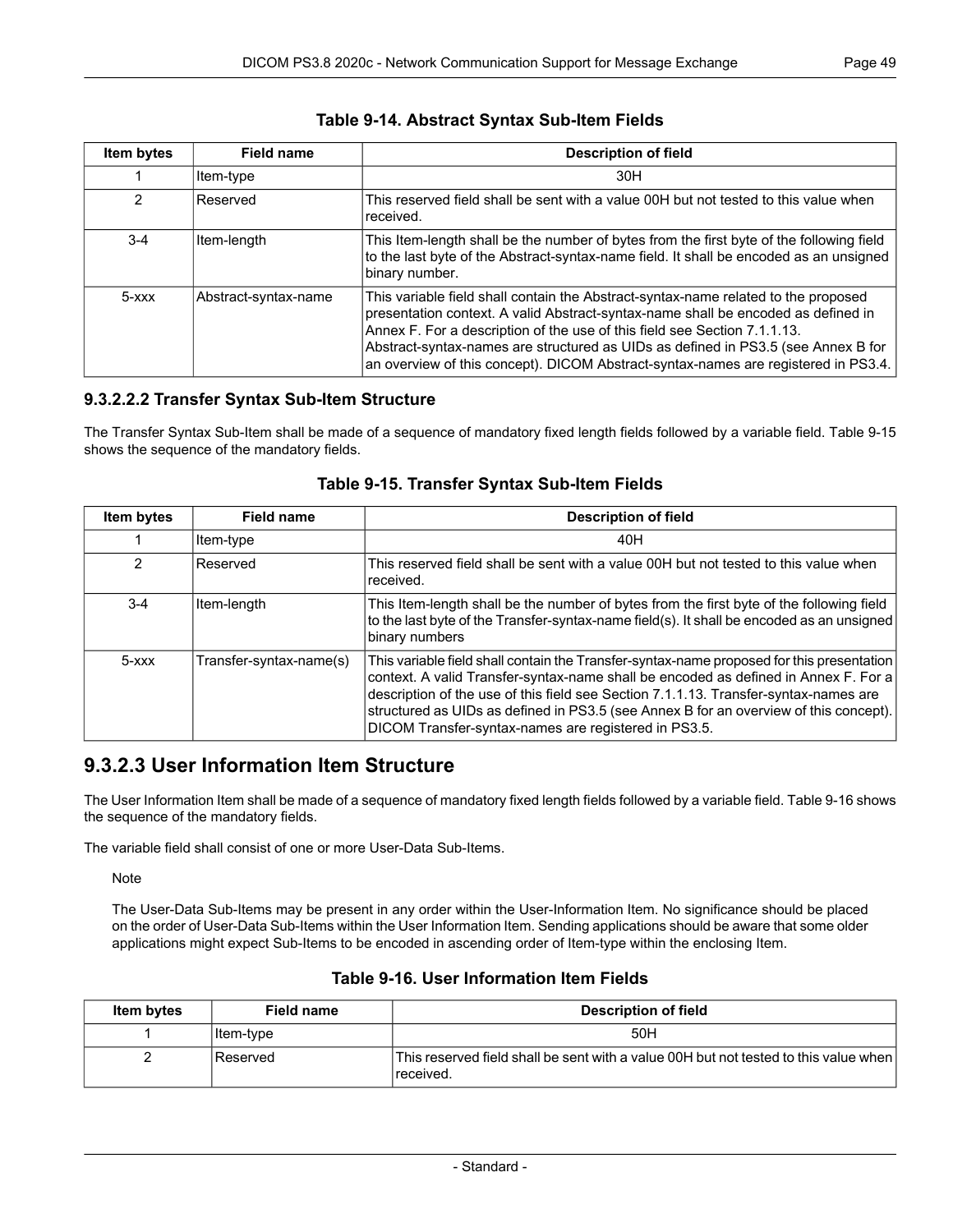| ı ay <del>c</del> oo |  |  |  |
|----------------------|--|--|--|
|                      |  |  |  |

| Item bytes      | Field name  | Description of field                                                                                                                                                                         |
|-----------------|-------------|----------------------------------------------------------------------------------------------------------------------------------------------------------------------------------------------|
| $3 - 4$         | ltem-length | This Item-length shall be the number of bytes from the first byte of the following<br>field to the last byte of the User-data field(s). It shall be encoded as an unsigned<br>binary number. |
| $5 - x$ $x$ $x$ | User-data   | This variable field shall contain User-data sub-items as defined by the DICOM<br>Application Entity. The structure and content of these sub-items is defined in Annex                        |

# **9.3.3 A-ASSOCIATE-AC PDU Structure**

An A-ASSOCIATE-AC PDU shall be made of a sequence of mandatory fields followed by a variable length field. [Table](#page-49-0) 9-17 shows the sequence of the mandatory fields.

<span id="page-49-0"></span>The variable field consist of one Application Context Item, one or more Presentation Context Items, and one User Information Item. Sub-Items shall exist for the Presentation Context and User Information Items.

| <b>PDU bytes</b> | <b>Field name</b> | <b>Description of field</b>                                                                                                                                                                                                                                                                                       |
|------------------|-------------------|-------------------------------------------------------------------------------------------------------------------------------------------------------------------------------------------------------------------------------------------------------------------------------------------------------------------|
|                  | PDU-type          | 02H                                                                                                                                                                                                                                                                                                               |
| $\mathcal{P}$    | Reserved          | This reserved field shall be sent with a value 00H but not tested to this value when<br>received.                                                                                                                                                                                                                 |
| $3-6$            | PDU-length        | This PDU-length shall be the number of bytes from the first byte of the following field to<br>the last byte of the variable field. It shall be encoded as an unsigned binary number.                                                                                                                              |
| $7-8$            | Protocol-version  | This two byte field shall use one bit to identify each version of the DICOM UL protocol<br>supported by the calling end-system. This is Version 1 and shall be identified with bit 0<br>set. A receiver of this PDU implementing only this version of the DICOM UL protocol<br>shall only test that bit 0 is set. |
| $9 - 10$         | Reserved          | This reserved field shall be sent with a value 0000H but not tested to this value when<br>received.                                                                                                                                                                                                               |
| $11 - 26$        | Reserved          | This reserved field shall be sent with a value identical to the value received in the same<br>field of the A-ASSOCIATE-RQ PDU, but its value shall not be tested when received.                                                                                                                                   |
| $27-42$          | Reserved          | This reserved field shall be sent with a value identical to the value received in the same<br>field of the A-ASSOCIATE-RQ PDU, but its value shall not be tested when received.                                                                                                                                   |
| 43-74            | Reserved          | This reserved field shall be sent with a value identical to the value received in the same<br>field of the A-ASSOCIATE-RQ PDU, but its value shall not be tested when received.                                                                                                                                   |
| $75  xxx$        | Variable items    | This variable field shall contain the following items: one Application Context Item, one<br>or more Presentation Context Item(s) and one User Information Item. For a complete<br>description of these items see Section 7.1.1.2, Section 7.1.1.14, and Section 7.1.1.6.                                          |

### **Table 9-17. ASSOCIATE-AC PDU Fields**

# **9.3.3.1 Application Context Item Structure**

An Application Context Item shall be made of a sequence of mandatory fields followed by a variable length field. [Table](#page-47-0) 9-12 shows the sequence of mandatory fields.

# **9.3.3.2 Presentation Context Item Structure**

The Presentation Context Item shall be made of a sequence of mandatory fixed length fields followed by a variable field. [Table](#page-50-0) 9-18 shows the sequence of the mandatory fields.

The variable field shall consist of one Transfer Syntax Sub-Item.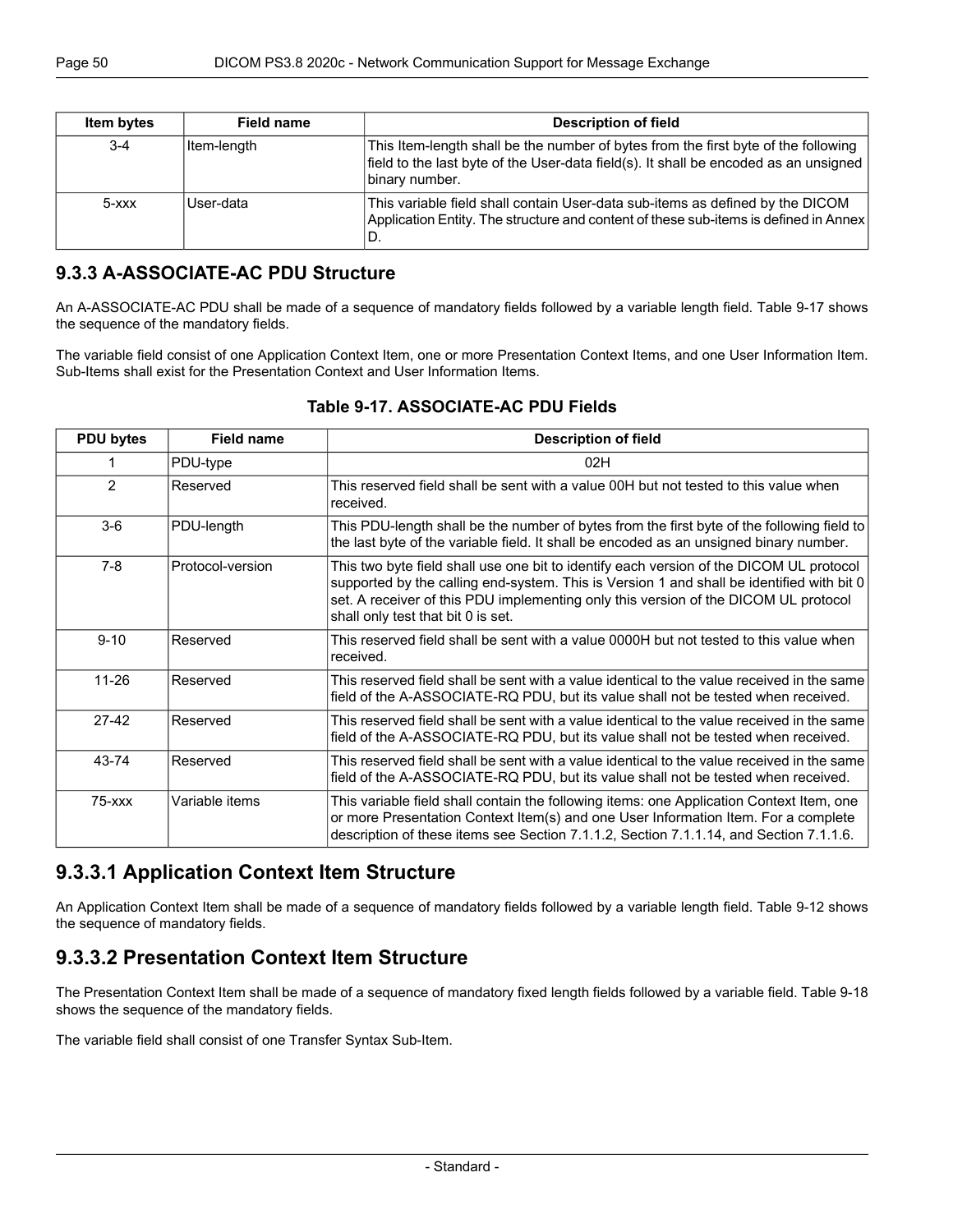<span id="page-50-0"></span>

| Item bytes     | <b>Field name</b>        | <b>Description of field</b>                                                                                                                                                                                                                                                                                                                     |
|----------------|--------------------------|-------------------------------------------------------------------------------------------------------------------------------------------------------------------------------------------------------------------------------------------------------------------------------------------------------------------------------------------------|
| 1              | Item-type                | 21H                                                                                                                                                                                                                                                                                                                                             |
| $\overline{2}$ | Reserved                 | This reserved field shall be sent with a value 00H but not tested to this value when<br>received.                                                                                                                                                                                                                                               |
| $3 - 4$        | Item-length              | This Item-length shall be the number of bytes from the first byte of the following field to<br>the last byte of the Transfer Syntax Sub-Item. It shall be encoded as an unsigned binary<br>number.                                                                                                                                              |
| 5              | Presentation-context-ID  | Presentation-context-ID values shall be odd integers between 1 and 255, encoded as<br>an unsigned binary number. For a complete description of the use of this field see<br>Section 7.1.1.13.                                                                                                                                                   |
| 6              | Reserved                 | This reserved field shall be sent with a value 00H but not tested to this value when<br>received.                                                                                                                                                                                                                                               |
| 7              | Result/Reason            | This Result/Reason field shall contain an integer value encoded as an unsigned binary<br>number. One of the following values shall be used:<br>0 - acceptance<br>1 - user-rejection<br>2 - no-reason (provider rejection)<br>3 - abstract-syntax-not-supported (provider rejection)<br>4 - transfer-syntaxes-not-supported (provider rejection) |
| 8              | Reserved                 | This reserved field shall be sent with a value 00H but not tested to this value when<br>received.                                                                                                                                                                                                                                               |
| $9 - x x x$    | Transfer syntax sub-item | This variable field shall contain one Transfer Syntax Sub-Item. When the Result/Reason<br>field has a value other than acceptance (0), this field shall not be significant and its value<br>shall not be tested when received. For a complete description of the use and encoding<br>of this item see Section 9.3.3.2.1.                        |

### **Table 9-18. Presentation Context Item Fields**

## <span id="page-50-2"></span><span id="page-50-1"></span>**9.3.3.2.1 Transfer Syntax Sub-Item Structure**

The Transfer Syntax Sub-Item shall be made of a sequence of mandatory fixed length fields followed by a variable field. [Table](#page-50-2) 9-19 shows the sequence of the mandatory fields.

| Item bytes | <b>Field name</b>    | <b>Description of field</b>                                                                                                                                                                                                                                                                                                                                                                                               |
|------------|----------------------|---------------------------------------------------------------------------------------------------------------------------------------------------------------------------------------------------------------------------------------------------------------------------------------------------------------------------------------------------------------------------------------------------------------------------|
|            | Item-type            | 40H                                                                                                                                                                                                                                                                                                                                                                                                                       |
| 2          | Reserved             | This reserved field shall be sent with a value 00H but not tested to this value when<br>received.                                                                                                                                                                                                                                                                                                                         |
| $3 - 4$    | Item-length          | This Item-length shall be the number of bytes from the first byte of the following field<br>to the last byte of the Transfer-syntax-name field. It shall be encoded as an unsigned<br>binary number.                                                                                                                                                                                                                      |
| $5 - XXX$  | Transfer-syntax-name | This variable field shall contain the Transfer-syntax-name proposed for this presentation<br>context. A valid Transfer-syntax-name shall be encoded as defined in Annex F. For a<br>description of the use of this field see Section 7.1.1.14. Transfer-syntax-names are<br>structured as UIDs as defined in PS3.5 (see Annex B for an overview of this concept).<br>DICOM Transfer-syntax-names are registered in PS3.5. |

## **Table 9-19. Transfer Syntax Sub-Item Fields**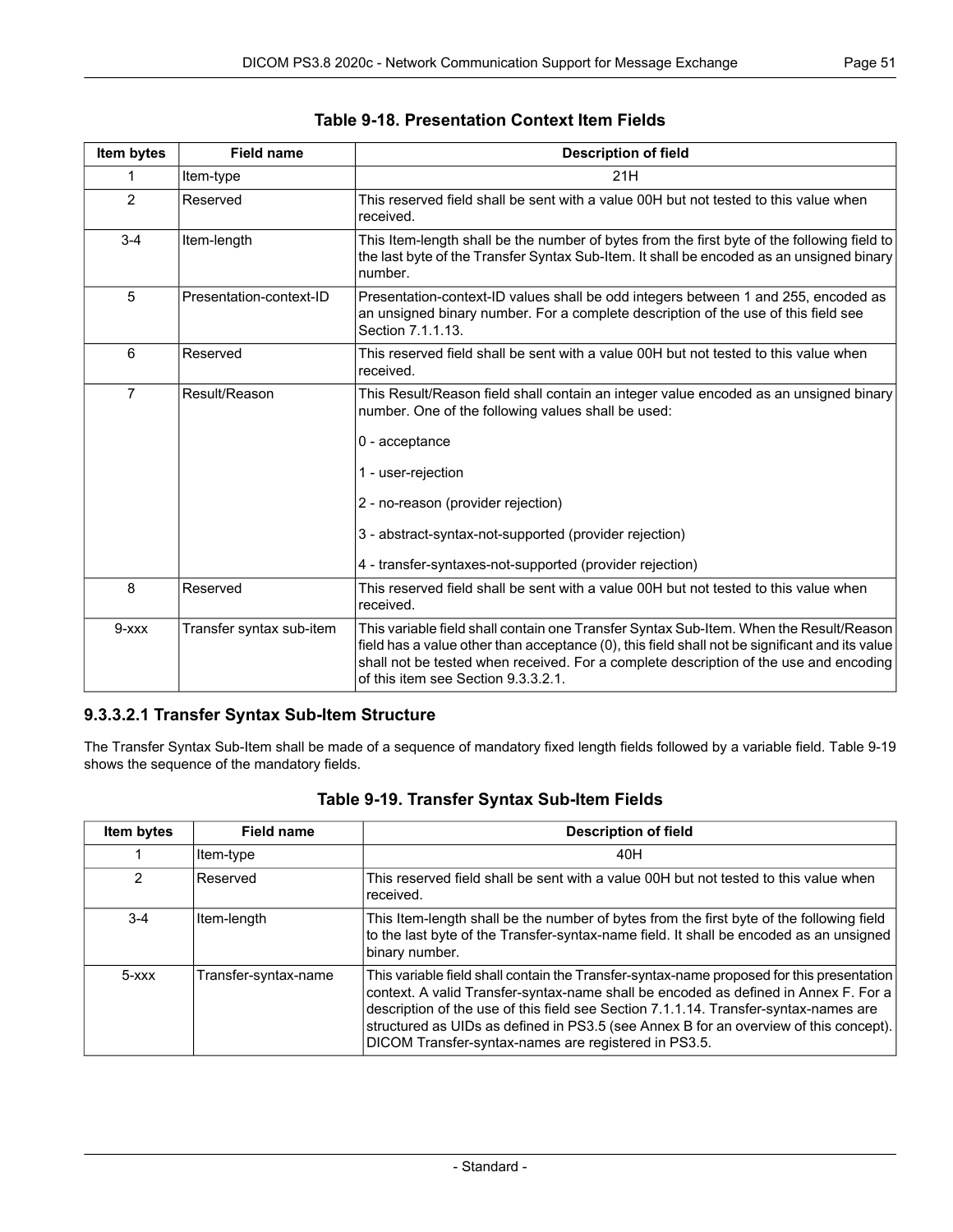# **9.3.3.3 User Information Item Structure**

The User Information Item shall be made of a sequence of mandatory length fields followed by a variable field. [Table](#page-51-0) 9-20 shows the sequence of the mandatory fields.

The variable field shall consist of one or more User-Data Sub-Items.

**Note** 

<span id="page-51-0"></span>The User-Data Sub-Items may be present in any order within the User-Information Item. No significance should be placed on the order of User-Data Sub-Items within the User Information Item. Sending applications should be aware that some older applications might expect Sub-Items to be encoded in ascending order of Item-type within the enclosing Item.

#### **Table 9-20. User Information Item Fields**

| Item bytes      | <b>Field name</b> | <b>Description of field</b>                                                                                                                                                                              |
|-----------------|-------------------|----------------------------------------------------------------------------------------------------------------------------------------------------------------------------------------------------------|
|                 | Item-type         | 50H                                                                                                                                                                                                      |
| າ               | Reserved          | This reserved field shall be sent with a value 00H but not tested to this value when<br>received.                                                                                                        |
| $3-4$           | Item-length       | This Item-length shall be the number of bytes from the first byte of the following<br>field to the last byte of the User-data-information field(s). It shall be encoded as<br>an unsigned binary number. |
| $5 - x$ $x$ $x$ | User-data         | This variable field shall contain User-data sub-items as defined by the DICOM<br>Application Entity. The structure and content of these sub-items is defined in Annex<br>ID.                             |

## **9.3.4 A-ASSOCIATE-RJ PDU Structure**

<span id="page-51-1"></span>An A-ASSOCIATE-RJ PDU shall be made of a sequence of mandatory fields. [Table](#page-51-1) 9-21 shows the sequence of the mandatory fields.

| <b>PDU bytes</b> | <b>Field name</b> | <b>Description of field</b>                                                                                                                                                                                                                                                                 |
|------------------|-------------------|---------------------------------------------------------------------------------------------------------------------------------------------------------------------------------------------------------------------------------------------------------------------------------------------|
|                  | PDU-type          | 03H                                                                                                                                                                                                                                                                                         |
| 2                | Reserved          | This reserved field shall be sent with a value 00H but not tested to this value when received.                                                                                                                                                                                              |
| $3-6$            | PDU-length        | This PDU-length shall be the number of bytes from the first byte of the following field to the last<br>byte of the Reason/Diag. field. In the case of this PDU, it shall have the fixed value of 00000004H<br>encoded as an unsigned binary number.                                         |
| $\overline{7}$   | Reserved          | This reserved field shall be sent with a value 00H but not tested to this value when received.                                                                                                                                                                                              |
| 8                | Result            | This Result field shall contain an integer value encoded as an unsigned binary number. One of<br>the following values shall be used:<br>1 - rejected-permanent<br>2 - rejected-transient                                                                                                    |
| 9                | Source            | This Source field shall contain an integer value encoded as an unsigned binary number. One of<br>the following values shall be used:<br>1 - DICOM UL service-user<br>2 - DICOM UL service-provider (ACSE related function)<br>3 - DICOM UL service-provider (Presentation related function) |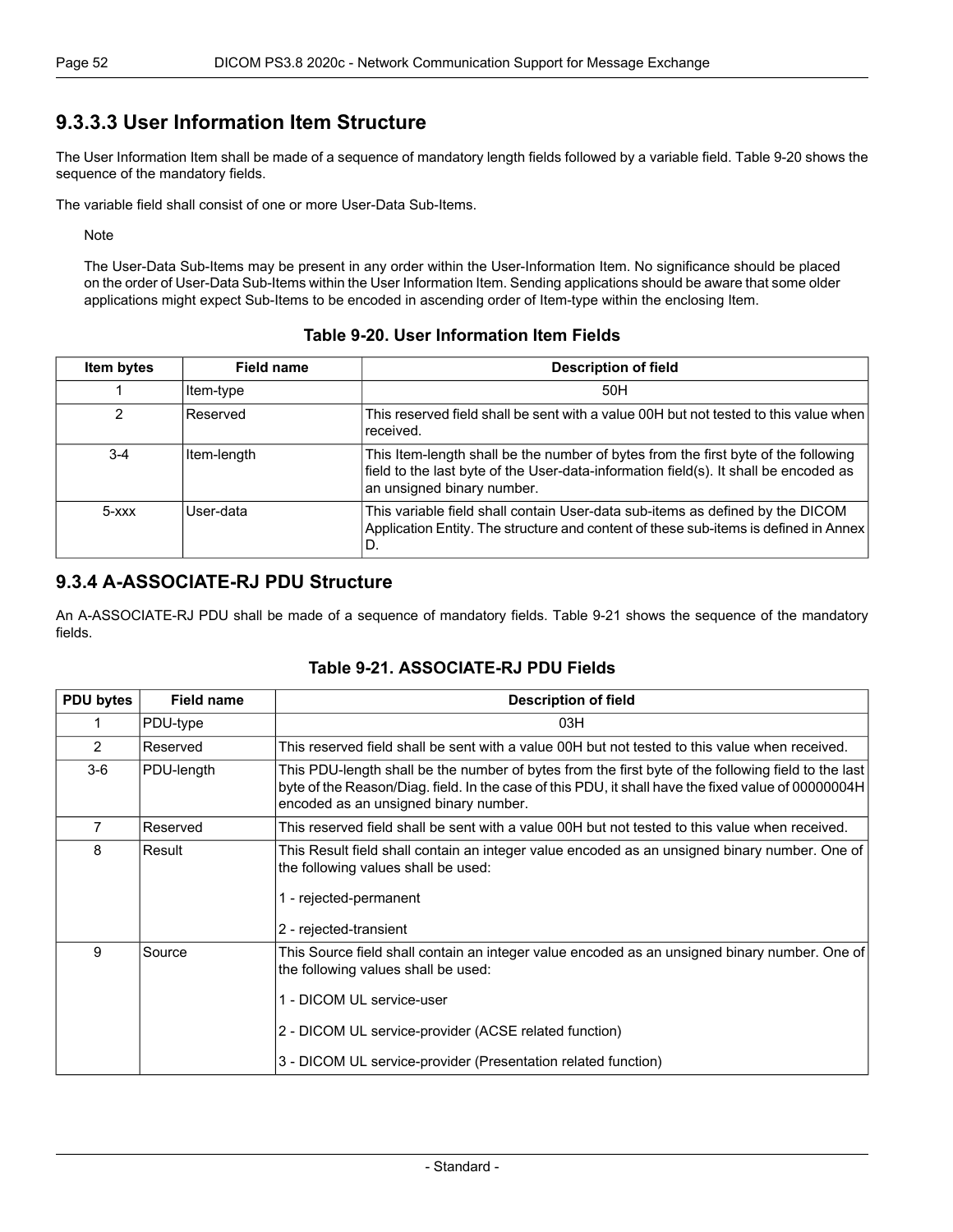| <b>PDU bytes</b> | <b>Field name</b> | <b>Description of field</b>                                                                                                                                                           |  |
|------------------|-------------------|---------------------------------------------------------------------------------------------------------------------------------------------------------------------------------------|--|
| 10               | Reason/Diag.      | This field shall contain an integer value encoded as an unsigned binary number. If the Source<br>field has the value (1) "DICOM UL service-user", it shall take one of the following: |  |
|                  |                   | 1 - no-reason-given                                                                                                                                                                   |  |
|                  |                   | 2 - application-context-name-not-supported                                                                                                                                            |  |
|                  |                   | 3 - calling-AE-title-not-recognized                                                                                                                                                   |  |
|                  |                   | 4-6 - reserved                                                                                                                                                                        |  |
|                  |                   | 7 - called-AE-title-not-recognized                                                                                                                                                    |  |
|                  |                   | 8-10 - reserved                                                                                                                                                                       |  |
|                  |                   | If the Source field has the value (2) "DICOM UL service provided (ACSE related function)", it<br>shall take one of the following:                                                     |  |
|                  |                   | 1 - no-reason-given                                                                                                                                                                   |  |
|                  |                   | 2 - protocol-version-not-supported                                                                                                                                                    |  |
|                  |                   | If the Source field has the value (3) "DICOM UL service provided (Presentation related function)",<br>it shall take one of the following:                                             |  |
|                  |                   | $0$ - reserved                                                                                                                                                                        |  |
|                  |                   | 1 - temporary-congestio                                                                                                                                                               |  |
|                  |                   | 2 - local-limit-exceeded                                                                                                                                                              |  |
|                  |                   | 3-7 - reserved                                                                                                                                                                        |  |
|                  |                   | Note                                                                                                                                                                                  |  |
|                  |                   | The reserved fields are used to preserve symmetry with OSI ACSE/Presentation Services<br>and Protocols.                                                                               |  |

## **9.3.5 P-DATA-TF PDU Structure**

<span id="page-52-0"></span>A P-DATA-TF PDU shall be made of a sequence of mandatory fixed length fields followed by a variable length field. [Table](#page-52-0) 9-22 shows the sequence of the mandatory fields.

The variable data field shall contain one or more Presentation-Data-Value Items.

#### **Table 9-22. P-DATA-TF PDU Fields**

| <b>PDU bytes</b> | <b>Field name</b> | <b>Description of field</b>                                                                                                                                                                       |
|------------------|-------------------|---------------------------------------------------------------------------------------------------------------------------------------------------------------------------------------------------|
|                  | PDU-type          | 04H                                                                                                                                                                                               |
|                  | Reserved          | This reserved field shall be sent with a value 00H but not tested to this value<br>when received.                                                                                                 |
| $3-6$            | PDU-length        | This PDU-length shall be the number of bytes from the first byte of the following<br>field to the last byte of the variable field. It shall be encoded as an unsigned<br>binary number.           |
| 7-xxx            |                   | Presentation-data-value Item(s)   This variable data field shall contain one or more Presentation-data-value<br>Items(s). For a complete description of the use of this field see Section 9.3.5.1 |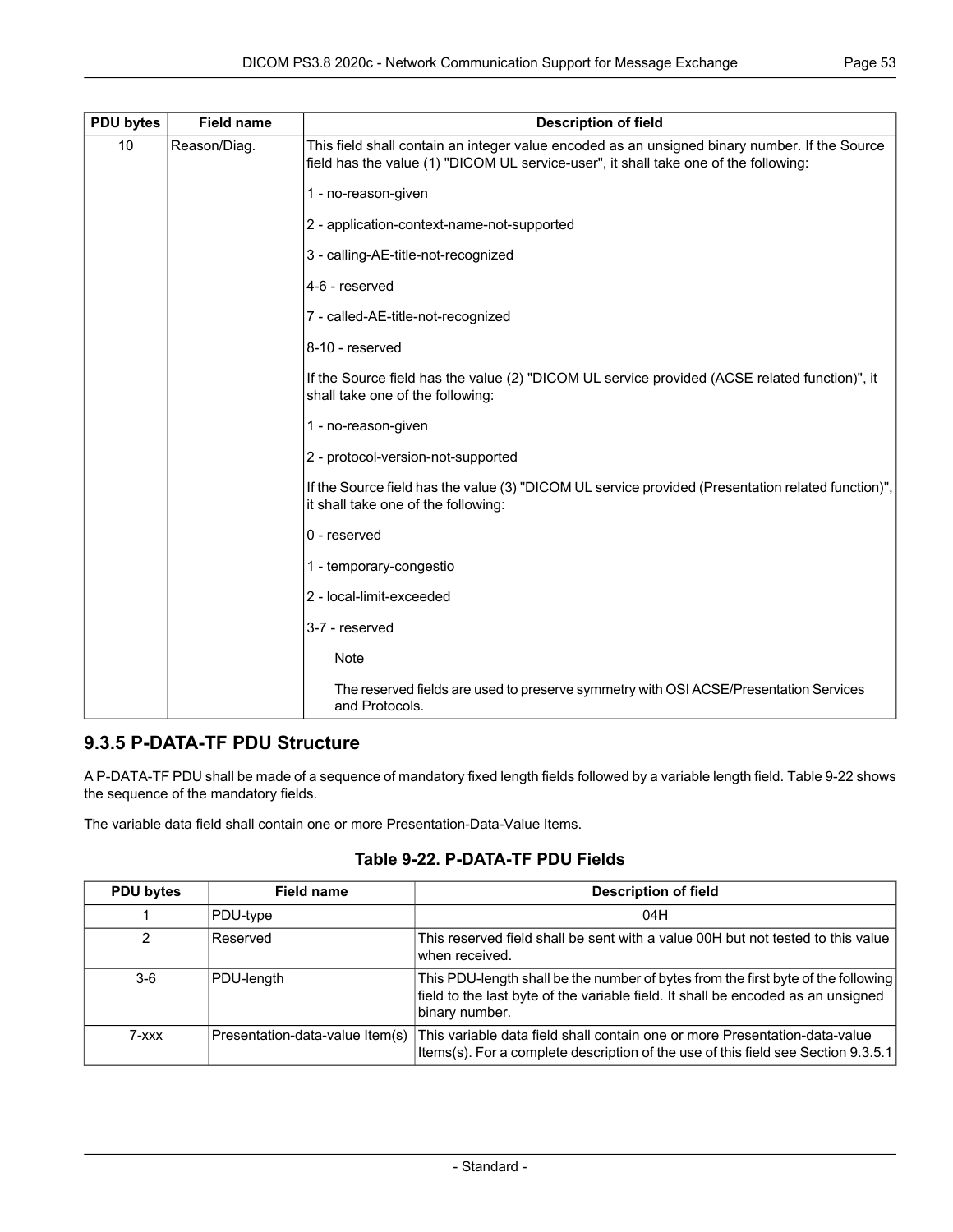# <span id="page-53-0"></span>**9.3.5.1 Presentation Data Value Item Structure**

The Presentation Data Value Item shall be made of a sequence of mandatory fixed length fields followed by one variable length field. [Table](#page-53-1) 9-23 shows the sequence of the fields.

<span id="page-53-1"></span>The variable field shall consist of one Presentation-Data-Value.

| Item bytes | Field name              | <b>Description of field</b>                                                                                                                                                                                |
|------------|-------------------------|------------------------------------------------------------------------------------------------------------------------------------------------------------------------------------------------------------|
| $1 - 4$    | Item-length             | This Item-length shall be the number of bytes from the first byte of the following field<br>to the last byte of the Presentation-data-value field. It shall be encoded as an<br>unsigned binary number.    |
| 5          | Presentation-context-ID | Presentation-context-ID values shall be odd integers between 1 and 255, encoded<br>as an unsigned binary number. For a complete description of the use of this field<br>see Section 7.1.1.13.              |
| $6 - xxx$  | Presentation-data-value | This Presentation-data-value field shall contain DICOM message information<br>(command and/or Data Set) with a message control header. For a complete<br>description of the use of this field see Annex E. |

### <span id="page-53-2"></span>**9.3.6 A-RELEASE-RQ PDU Structure**

An A-RELEASE-RQ PDU shall be made of a sequence of mandatory fields. [Table](#page-53-2) 9-24 shows the sequence of the fields.

| <b>PDU bytes</b> | Field name | <b>Description of field</b>                                                                                                                                                                                                                     |
|------------------|------------|-------------------------------------------------------------------------------------------------------------------------------------------------------------------------------------------------------------------------------------------------|
|                  | PDU-type   | 05H                                                                                                                                                                                                                                             |
| 2                | Reserved   | This reserved field shall be sent with a value 00H but not tested to this value when<br>received.                                                                                                                                               |
| 3-6              | PDU-length | This PDU-length shall be the number of bytes from the first byte of the following<br>field to the last byte of the Reserved field. In the case of this PDU, it shall have<br>the fixed value of 00000004H encoded as an unsigned binary number. |
| $7-10$           | Reserved   | This reserved field shall be sent with a value 00000000H but not tested to this<br>value when received.                                                                                                                                         |

#### **Table 9-24. A-RELEASE-RQ PDU Fields**

## <span id="page-53-3"></span>**9.3.7 A-RELEASE-RP PDU Structure**

An A-RELEASE-RP PDU shall be made of a sequence of mandatory fields. [Table](#page-53-3) 9-25 shows the sequence of the fields.

#### **Table 9-25. A-RELEASE-RP PDU Fields**

| <b>PDU bytes</b> | Field name | <b>Description of field</b>                                                                                                                                                                                                                     |
|------------------|------------|-------------------------------------------------------------------------------------------------------------------------------------------------------------------------------------------------------------------------------------------------|
|                  | PDU-type   | 06H                                                                                                                                                                                                                                             |
| 2                | Reserved   | This reserved field shall be sent with a value 00H but not tested to this value when<br>received.                                                                                                                                               |
| 3-6              | PDU-length | This PDU-length shall be the number of bytes from the first byte of the following<br>field to the last byte of the Reserved field. In the case of this PDU, it shall have<br>the fixed value of 00000004H encoded as an unsigned binary number. |
| $7-10$           | Reserved   | This reserved field shall be sent with a value 00000000H but not tested to this<br>value when received.                                                                                                                                         |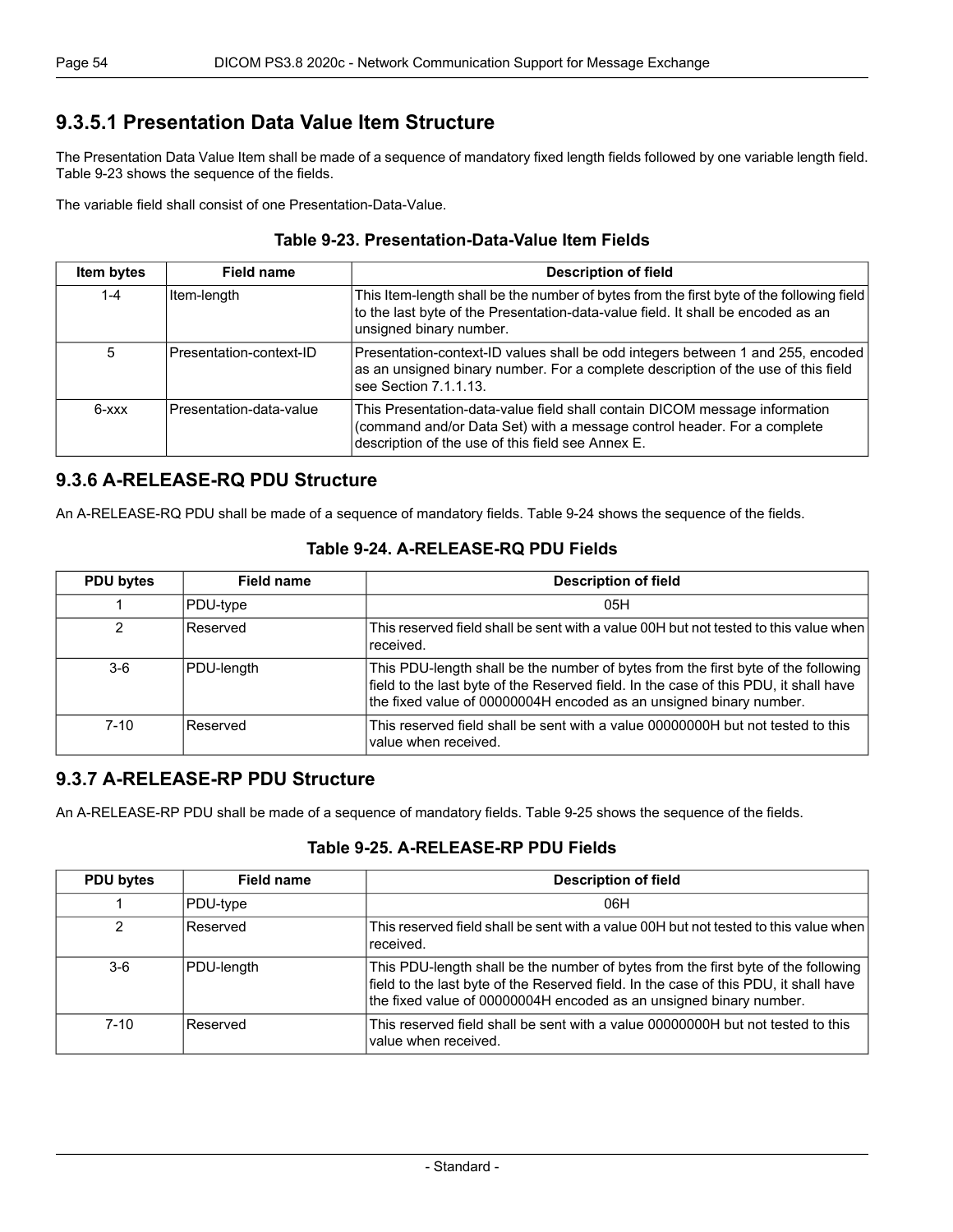## **9.3.8 A-ABORT PDU Structure**

An A-ABORT PDU shall be made of a sequence of mandatory fields. [Table](#page-54-0) 9-26 shows the sequence of the fields.

<span id="page-54-0"></span>The A-ABORT PDU shall support both the A-ABORT Service (user initiated) and the A-P-ABORT Service (provider initiated).

| <b>PDU bytes</b> | <b>Field name</b> | <b>Description of field</b>                                                                                                                                                                                                                     |  |
|------------------|-------------------|-------------------------------------------------------------------------------------------------------------------------------------------------------------------------------------------------------------------------------------------------|--|
| 1                | PDU-type          | 07H                                                                                                                                                                                                                                             |  |
| $\overline{2}$   | Reserved          | This reserved field shall be sent with a value 00H but not tested to this value when received.                                                                                                                                                  |  |
| $3-6$            | PDU-length        | This PDU-length shall be the number of bytes from the first byte of the following field to the<br>last byte of the Reserved field. In the case of this PDU, it shall have the fixed value of<br>00000004H encoded as an unsigned binary number. |  |
| $\overline{7}$   | Reserved          | This reserved field shall be sent with a value 00H but not tested to this value when received.                                                                                                                                                  |  |
| 8                | Reserved          | This reserved field shall be sent with a value 00H but not tested to this value when received.                                                                                                                                                  |  |
| 9                | Source            | This Source field shall contain an integer value encoded as an unsigned binary number. One<br>of the following values shall be used:                                                                                                            |  |
|                  |                   | 0 - DICOM UL service-user (initiated abort)                                                                                                                                                                                                     |  |
|                  |                   | 1 - reserved                                                                                                                                                                                                                                    |  |
|                  |                   | 2 - DICOM UL service-provider (initiated abort)                                                                                                                                                                                                 |  |
| 10               | Reason/Diag.,     | This field shall contain an integer value encoded as an unsigned binary number. If the Source<br>field has the value (2) "DICOM UL service-provider", it shall take one of the following:                                                       |  |
|                  |                   | 0 - reason-not-specified1 - unrecognized-PDU                                                                                                                                                                                                    |  |
|                  |                   | 2 - unexpected-PDU                                                                                                                                                                                                                              |  |
|                  |                   | 3 - reserved                                                                                                                                                                                                                                    |  |
|                  |                   | 4 - unrecognized-PDU parameter                                                                                                                                                                                                                  |  |
|                  |                   | 5 - unexpected-PDU parameter                                                                                                                                                                                                                    |  |
|                  |                   | 6 - invalid-PDU-parameter value                                                                                                                                                                                                                 |  |
|                  |                   | If the Source field has the value (0) "DICOM UL service-user", this reason field shall not be<br>significant. It shall be sent with a value 00H but not tested to this value when received.                                                     |  |
|                  |                   | Note                                                                                                                                                                                                                                            |  |
|                  |                   | The reserved fields are used to preserve symmetry with OSI ACSE/Presentation<br>Services and Protocol.                                                                                                                                          |  |

#### **Table 9-26. A-ABORT PDU Fields**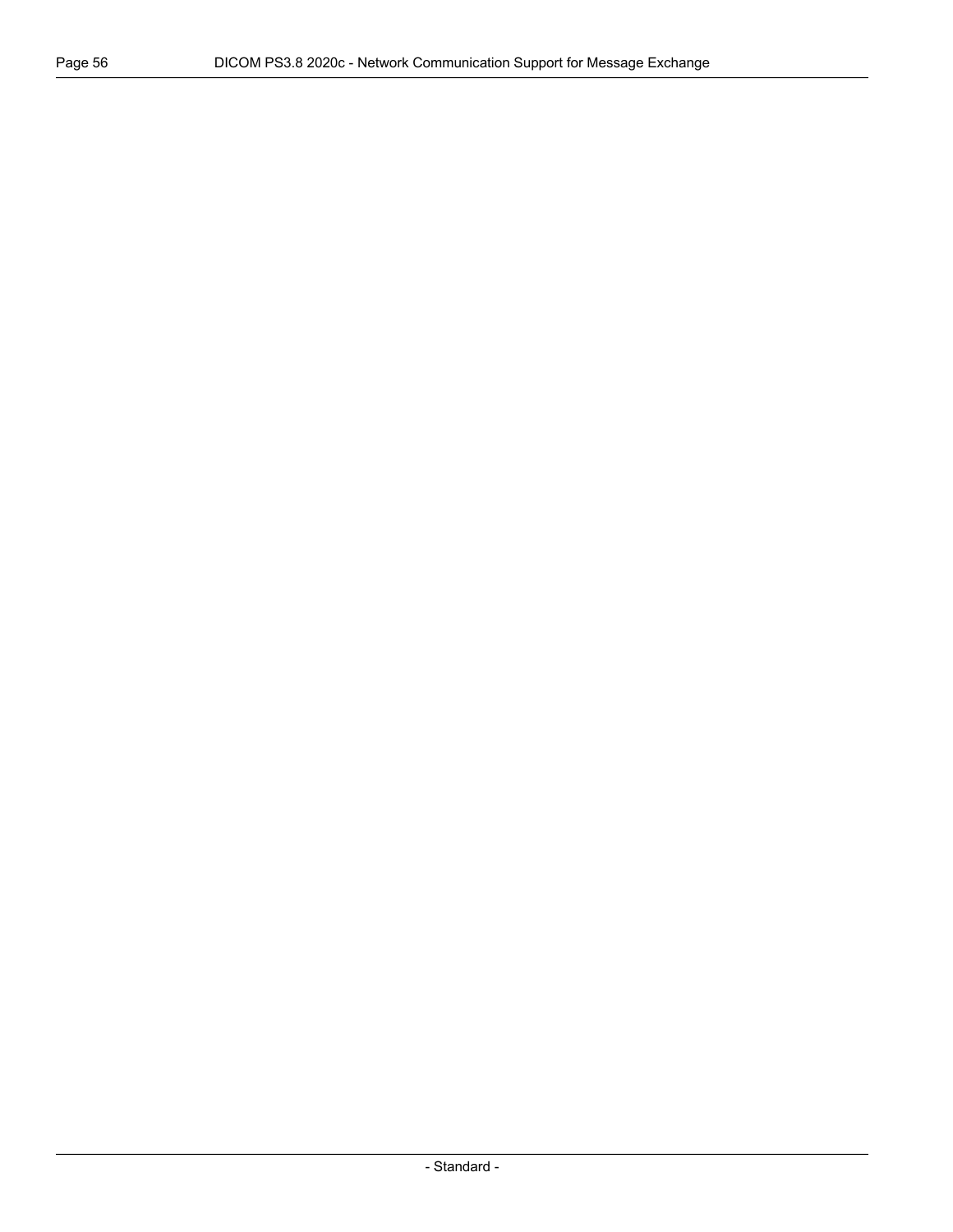# **10 Conformance**

# **10.1 Conformance Requirements**

# <span id="page-56-0"></span>**10.1.1 Retired**

# **10.1.2 TCP/IP Network Communication Support**

An implementation claiming conformance to *DICOM TCP/IP Network Communication Support*shall:

- a. Meet the DICOM Upper Layers Protocol requirements as defined in Section 9.
- b. Use registered Application Context Names, Abstract Syntax Names and Transfer Syntax Names as defined for OSI Object Identifiers (ISO 8824 and ISO 9834-1).

Note

[Annex](#page-68-0) F defines the DICOM Upper Layer Protocol encoding for the Application Context Names, Abstract Syntax Names, and Transfer Syntax Names. ISO 8825 defined encoding is not used.

c. Use one of the published and approved RFCs defining the operation of TCP/IP over specific physical networks.

# **10.2 Conformance Statement**

An implementation claiming conformance to DICOM for communication support in a networked environment shall state DICOM V3.0 TCP/IP Network Communication Support with the list of physical networks and corresponding relevant implementation information. This implies that the conformance requirements defined in [Section](#page-56-0) 10.1.2 are met.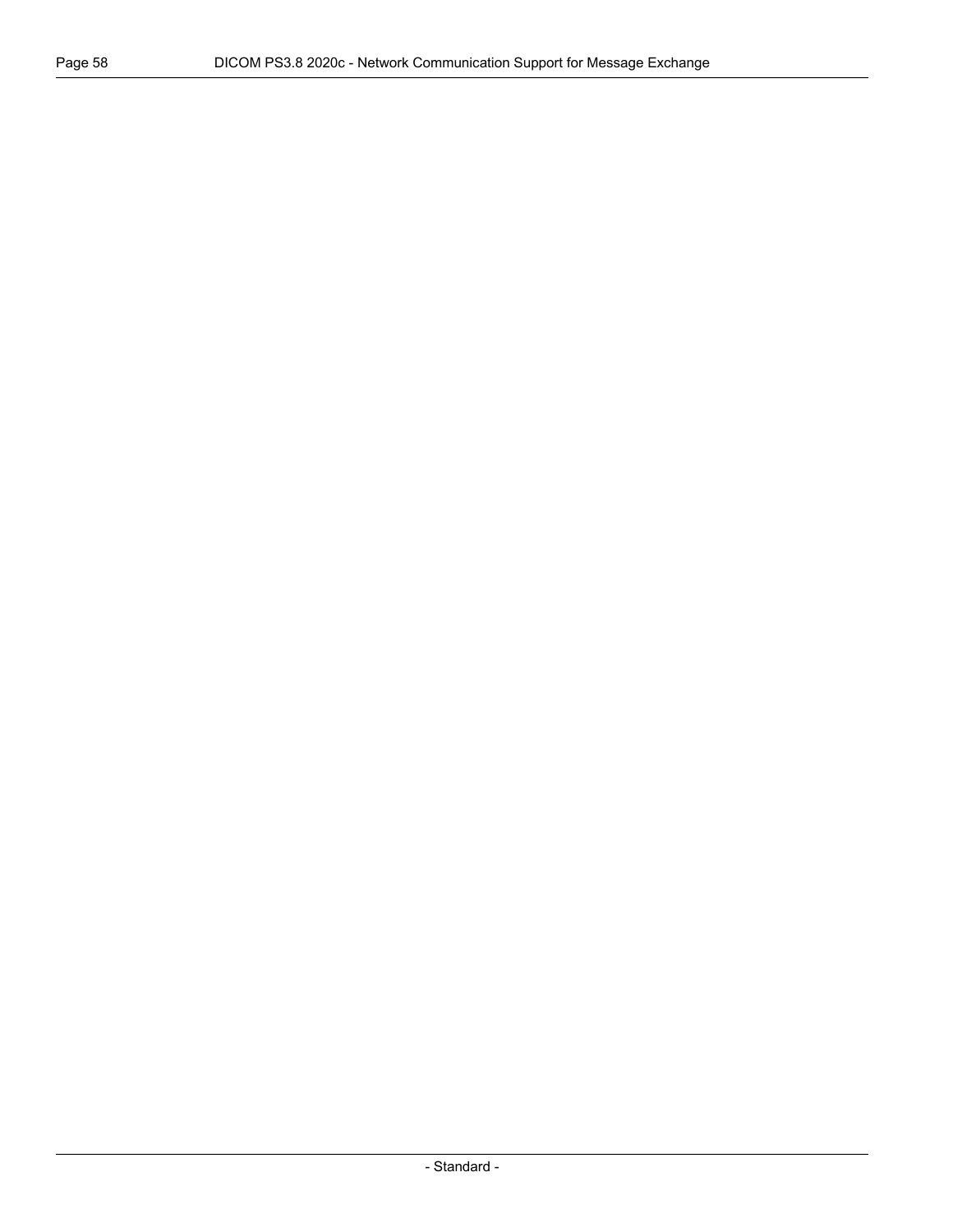# <span id="page-58-0"></span>**A Application Context Names (Informative)**

# **A.1 Application Context Definition**

An application context explicitly defines the set of application service elements, related options and any other information necessary for the interworking of Application Entities on an association. The usage of the application context is defined in [PS3.7](part07.pdf#PS3.7).

Two Application Entities when establishing an association agree on an application context. The requestor of an association proposes an Application Context Name and the acceptor returns either the same or a different Application Context Name. The returned name specifies the application context to be used for this association. The offer of an alternate application context by the acceptor provides a mechanism for limited negotiation. If the requestor cannot operate in the acceptor's application context, it will issue an A-Abort request primitive. Such a negotiation will facilitate the introduction of future versions of the DICOM Application Entity.

# **A.2 DICOM Application Context Name Encoding and Registration**

The Application Context Name structure is based on the OSI Object Identification (numeric form) as defined by ISO 8824. Application Context Names are registered values as defined by ISO 9834-1 to ensure global uniqueness. They are encoded as defined in [Annex](#page-68-0) [F](#page-68-0) when the TCP/IP network communication support is used as defined in Section 9.

# **A.2.1 DICOM Registered Application Context Names**

The organization responsible for the definition and registration of DICOM Application Context Names is NEMA. NEMA guarantees uniqueness for all DICOM Application Context Names. A choice of DICOM registered Application Context Names related to the DICOM Application Entities, as well as the associated negotiation rules, are defined in [PS3.7.](part07.pdf#PS3.7)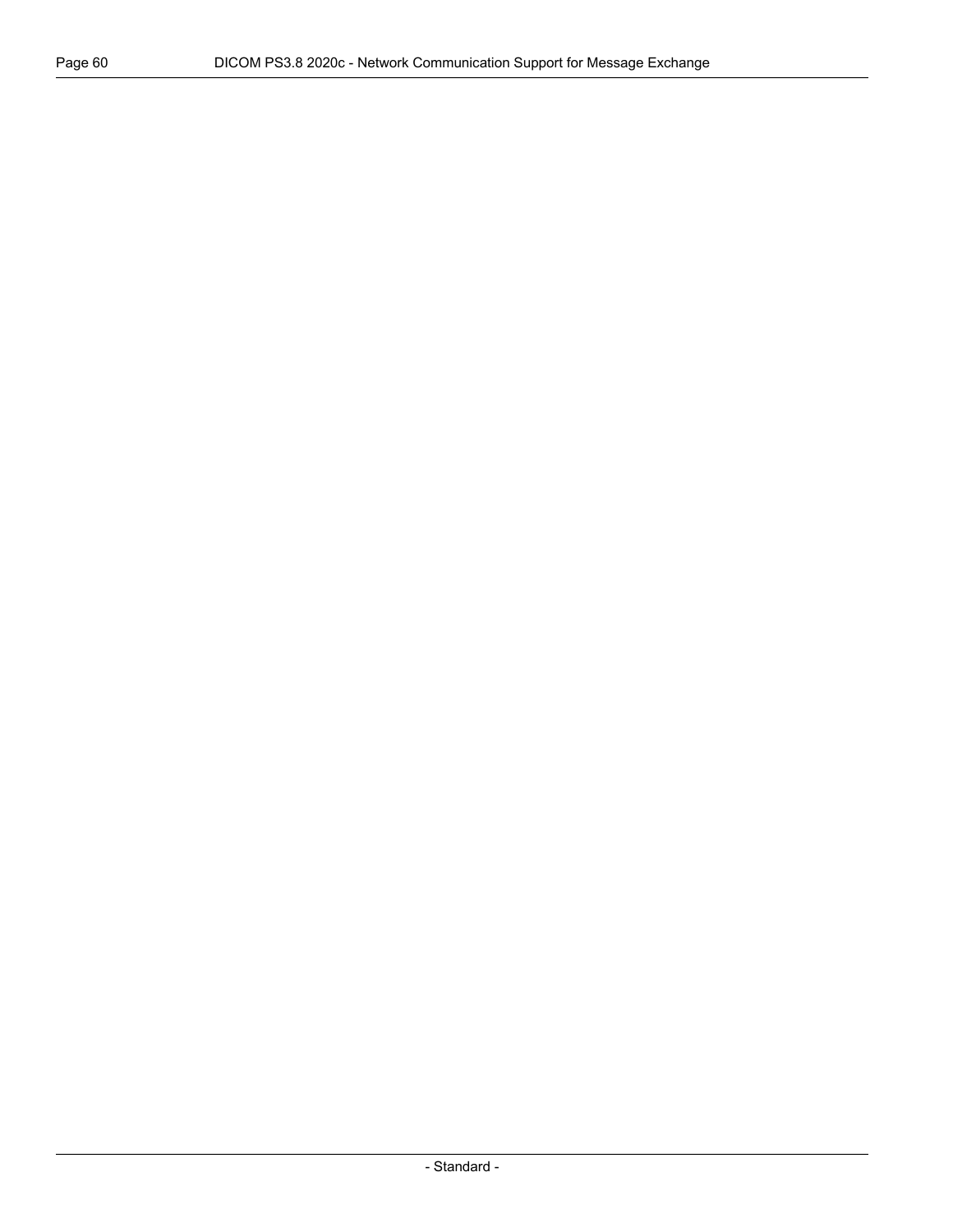# <span id="page-60-0"></span>**B Abstract and Transfer Syntaxes (Informative)**

# **B.1 Abstract Syntax Definition**

An Abstract Syntax is the specification of Application Layer data elements with associated semantics or Application Layer protocol control information by using notation rules that are independent of the encoding technique used to represent them.

**Note** 

In particular, it allows the communicating Application Entities to negotiate an agreed set of DICOM Data Elements (e.g., from a specific version of the Data Dictionary) and/or Information Object Class definitions.

# **B.2 Transfer Syntax Definition**

A Transfer Syntax is a set of encoding rules able to unambiguously represent the data elements defined by one or more Abstract Syntaxes. In particular, negotiation of Transfer Syntaxes allows the communicating Application Entities to agree on the encoding techniques they are able to support (e.g., byte ordering, compression, etc.).

# **B.3 DICOM Abstract and Transfer Syntax Names Encoding and Registration**

The Abstract and Transfer Syntax Name structure is based on the OSI Object Identification (numeric form) as defined by ISO 8824. Abstract and Transfer Syntax Names are registered values as defined by ISO 9834-1 to ensure global uniqueness. Abstract and Transfer Syntax Names are encoded as defined in ISO 8825 (Object Identifiers of numeric form) when the OSI network communication support is used as defined in Section 8. They are encoded as defined in [Annex](#page-68-0) F when the TCP/IP network communication support is used as defined in Section 9.

## **B.3.1 DICOM Registered Abstract and Transfer Syntax Names**

The organization responsible for the definition and registration of DICOM Abstract and Transfer Syntax Names is NEMA. NEMA guarantees uniqueness for all DICOM Abstract and Transfer Syntax Names. A choice of DICOM registered Abstract and Transfer Syntax Names related to a specific version of the DICOM Application Entities, as well as the associated negotiation rules, are defined in [PS3.4](part04.pdf#PS3.4) for Abstract Syntaxes and [PS3.5](part05.pdf#PS3.5) for Transfer Syntaxes.

## **B.3.2 Privately Defined Abstract and Transfer Syntax Names**

Privately defined Abstract and Transfer Syntax Names may also be used, however, they will not be registered by NEMA. Organizations that define private Abstract and Transfer Syntax Names are responsible to obtain their proper registration defined for OSI Object Identifiers. National Standards Organizations representing a number of countries (e.g., UK, France, Germany, Japan, USA, etc.) to the International Standards Organization act as a registration authority as defined by ISO 9834-1.

**Note** 

For example, in the USA, ANSI assigns (for a fee) Organization Identifiers to any requesting organization. This identifier is made of a series of four numeric components; 1 (identifies ISO), 2 (identifies the ISO member bodies branch), 840 (identifies ANSI as the ISO member body representing the USA), and xxxxxx (identifies a specific organization and is issued by ANSI). Such an identifier may be used by the identified organization as a root to which it may add a suffix made of one or more numeric components. The identified organization accepts the responsibility to properly register these suffixes to ensure uniqueness.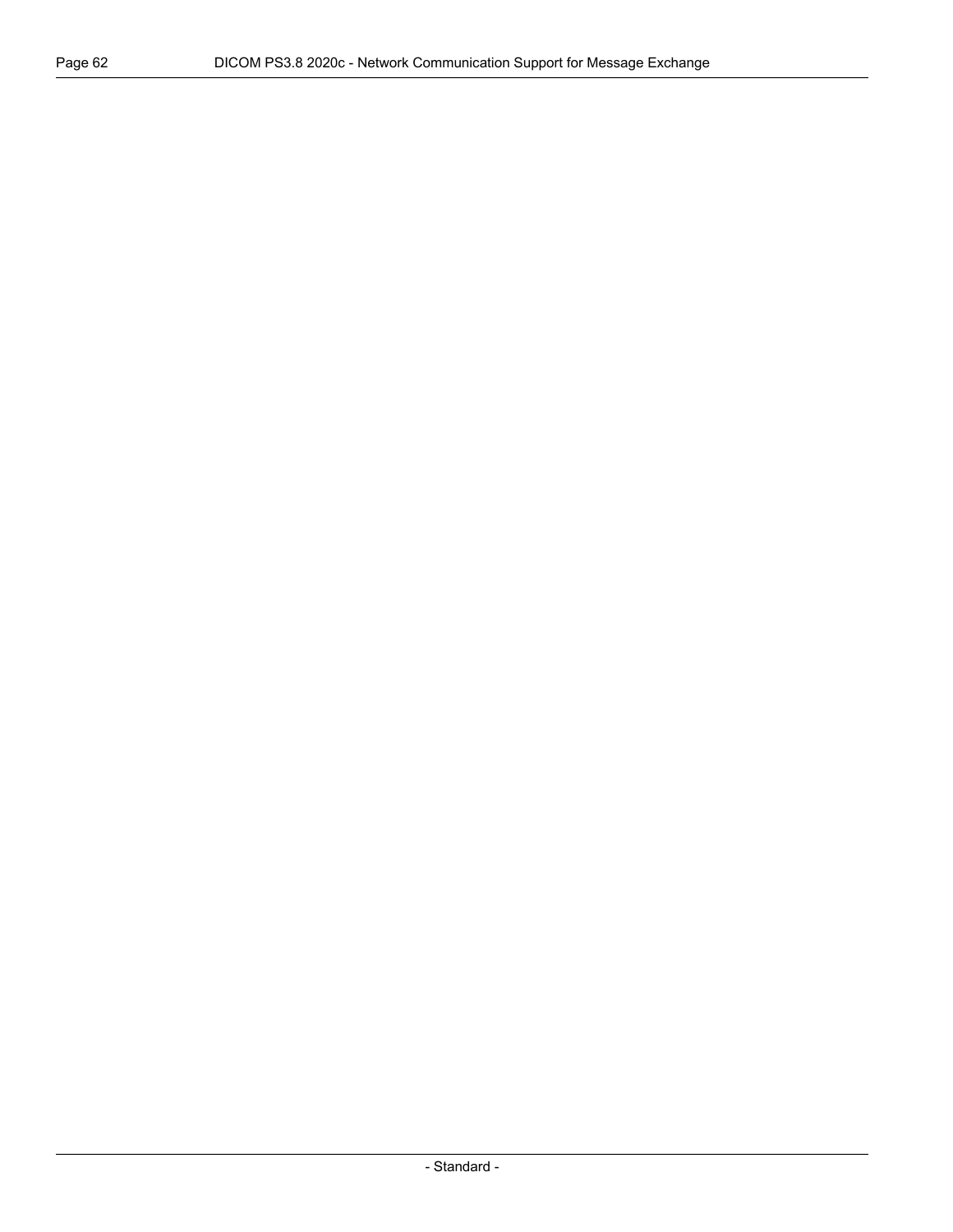# **C DICOM Addressing (Normative)**

# **C.1 DICOM Application Entity Titles**

A DICOM Application Entity Title uniquely identifies a service or application on a specific system in the network. Application Entity Titles are independent of network topology so a device may be physically moved while its corresponding Application Entity Title may remain the same. See [PS3.5](part05.pdf#PS3.5) for the encoding of DICOM Application Entity Titles.

Note

DICOM Application Entity Title was called Logical Address in the ACR-NEMA Standard.

DICOM Application Entity Titles are used in three instances of communication:

- a. to identify the Called/Calling Application Entities. They are used to establish an association and to ensure that the association is established with the expected application.
- b. to identify the originator and intended destination of DICOM Retrieve Services (see [PS3.4](part04.pdf#PS3.4)). They are conveyed in DICOM Commands with messages of the DIMSE C-MOVE and C-STORE Services exchanged over an established association.
- c. to identify the location of a Retrieve Service SCP for one or more SOP Instances. They are conveyed in DICOM DataSets of various services.

# **C.2 Naming and Addressing Usage Rules**

DICOM Application Entity Titles are used in the Called/Calling Application Entity Title fields of the Upper Layer Service, in the Move Destination and Move Originator Application Entity Title data elements in the DICOM Message Command Set, and in various Attributes of the DICOM Message Data Set.

Note

- 1. A single Application Entity Title can be associated with multiple network addresses assigned to a single system (e.g., multi-homed host).
- 2. A single Application Entity Title can be associated with multiple TCP Ports using the same or different IP Addresses.
- 3. A single network access point (IP Address and TCP Port) can support multiple Application Entity Titles.

A DICOM system on a network may support several application processes identified by different DICOM Application Entity Titles.

Upon receiving an association request, the Called Application Entity Title shall be validated so an association can be rejected when the corresponding local application does not exist.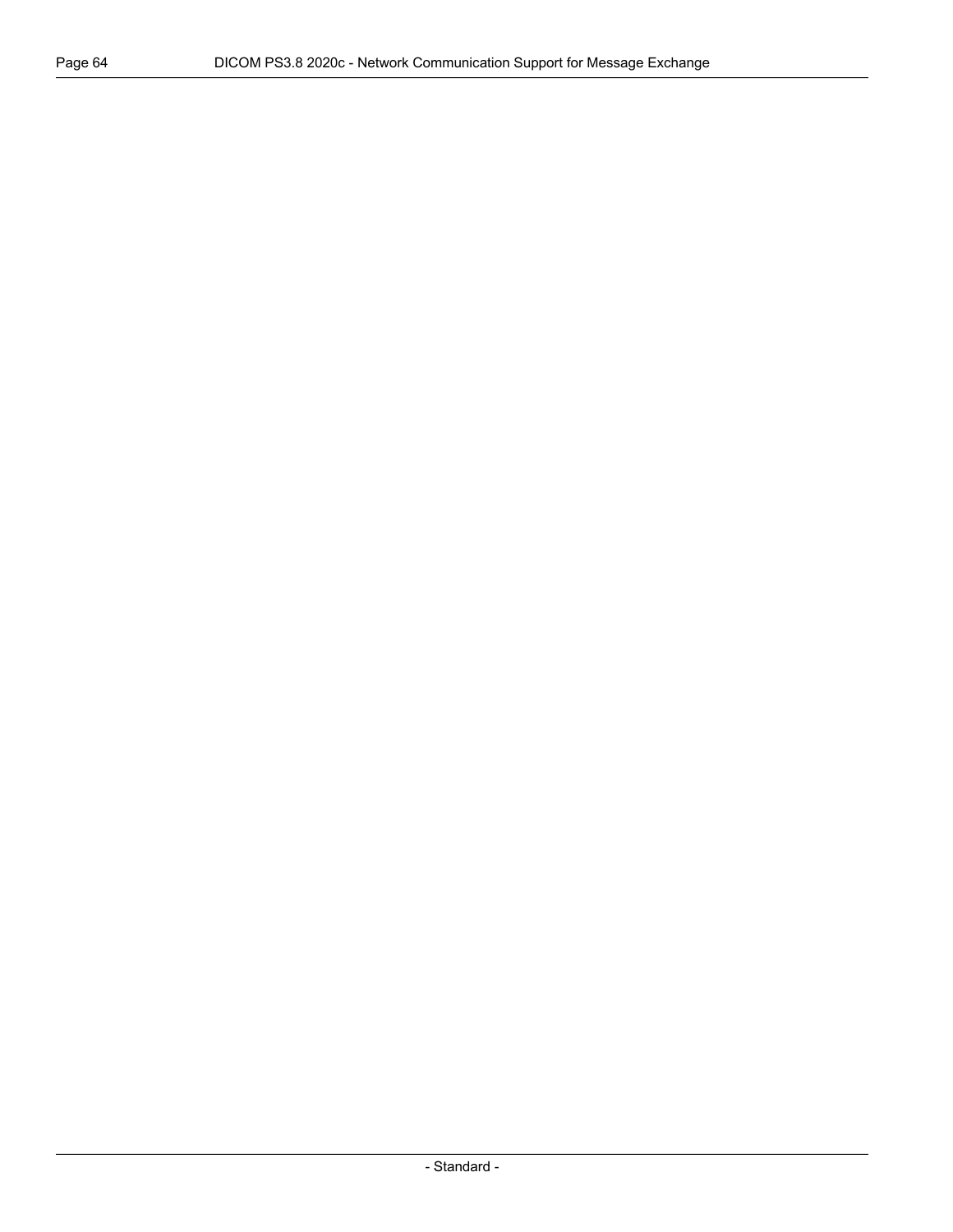# <span id="page-64-0"></span>**D Use and Format of the A-ASSOCIATE User Information Parameter (Normative)**

This parameter allows for the negotiation of a number of features related to the communication of DICOM Application Entities at as sociation establishment.

# **D.1 Maximum Length Negotiation**

This negotiation allows the receivers to limit the size of the Presentation Data Values List parameters of each P-DATA Indication. The association-requestor shall specify in the user information parameter of the A-ASSOCIATE request primitive the maximum length in bytes for the PDV list parameter it is ready to receive in each P-DATA indication. The association-acceptor shall ensure in its fragmentation of the DICOM Messages that the list of PDVs included in each P-DATA request does not exceed this maximum length. Likewise, the association-acceptor can specify in the user information parameter of A-ASSOCIATE response primitive the maximum length in bytes for the PDV list parameter it is ready to receive in each P-DATA indication. The association-requestor shall ensure in its fragmentation of the DICOM Messages that the list of PDVs included in each P-DATA request does not exceed this maximum length. Different maximum lengths can be specified for each direction of data flow on the association.

The Maximum Length Item support is required for all DICOM V3.0 conforming implementations.

## **D.1.1 Maximum Length Sub-Item Structure (A-ASSOCIATE-RQ)**

<span id="page-64-1"></span>The Maximum Length Sub-Item shall be made of a sequence of mandatory fixed length fields. Only one Maximum Length Sub-Item shall be present in the User Data information in the A-ASSOCIATE-RQ. [Table](#page-64-1) D.1-1 shows the sequence of the mandatory fields.

| Item bytes | <b>Field name</b> | <b>Description of field</b>                                                                                                                                                                                                                                                                                                                                                                                                                                                                                                                                                                            |
|------------|-------------------|--------------------------------------------------------------------------------------------------------------------------------------------------------------------------------------------------------------------------------------------------------------------------------------------------------------------------------------------------------------------------------------------------------------------------------------------------------------------------------------------------------------------------------------------------------------------------------------------------------|
|            | Item-type         | 51H                                                                                                                                                                                                                                                                                                                                                                                                                                                                                                                                                                                                    |
| 2          | Reserved          | This reserved field shall be sent with a value 00H but not tested to this value when received.                                                                                                                                                                                                                                                                                                                                                                                                                                                                                                         |
| $3 - 4$    | Item-length       | This Item-length shall be the number of bytes from the first byte of the following field to<br>the last byte of the Maximum-length-received field. In the case of this Item, it shall have<br>the fixed value of 00000004H encoded as an unsigned binary number.                                                                                                                                                                                                                                                                                                                                       |
| $5 - 8$    |                   | Maximum-length-received This parameter allows the association-requestor to restrict the maximum length of the<br>variable field of the P-DATA-TF PDUs sent by the acceptor on the association once<br>established. This length value is indicated as a number of bytes encoded as an unsigned<br>binary number. The value of (0) indicates that no maximum length is specified. This<br>maximum length value shall never be exceeded by the PDU length values used in the<br>PDU-length field of the P-DATA-TF PDUs received by the association-requestor. Otherwise,<br>it shall be a protocol error. |

### **Table D.1-1. Maximum Length Sub-Item Fields (A-ASSOCIATE-RQ)**

## <span id="page-64-2"></span>**D.1.2 Maximum Length Sub-Item Structure (A-ASSOCIATE-AC)**

The Maximum Length Sub-Item shall be made of a sequence of mandatory fixed length fields. Only one Maximum Length Sub-Item shall be present in the User Data information in the A-ASSOCIATE-AC. [Table](#page-64-2) D.1-2 shows the sequence of the mandatory fields.

| <b>Item bytes</b> | Field name  | <b>Description of field</b>                                                                                                                                                                                                                                      |
|-------------------|-------------|------------------------------------------------------------------------------------------------------------------------------------------------------------------------------------------------------------------------------------------------------------------|
|                   | ltem-type   | 51H                                                                                                                                                                                                                                                              |
| 2                 | l Reserved  | This reserved field shall be sent with a value 00H but not tested to this value when received.                                                                                                                                                                   |
| $3 - 4$           | Item-length | This Item-length shall be the number of bytes from the first byte of the following field to<br>the last byte of the Maximum-length-received field. In the case of this Item, it shall have<br>the fixed value of 00000004H encoded as an unsigned binary number. |

#### **Table D.1-2. Maximum Length Sub-Item Fields (A-ASSOCIATE-AC)**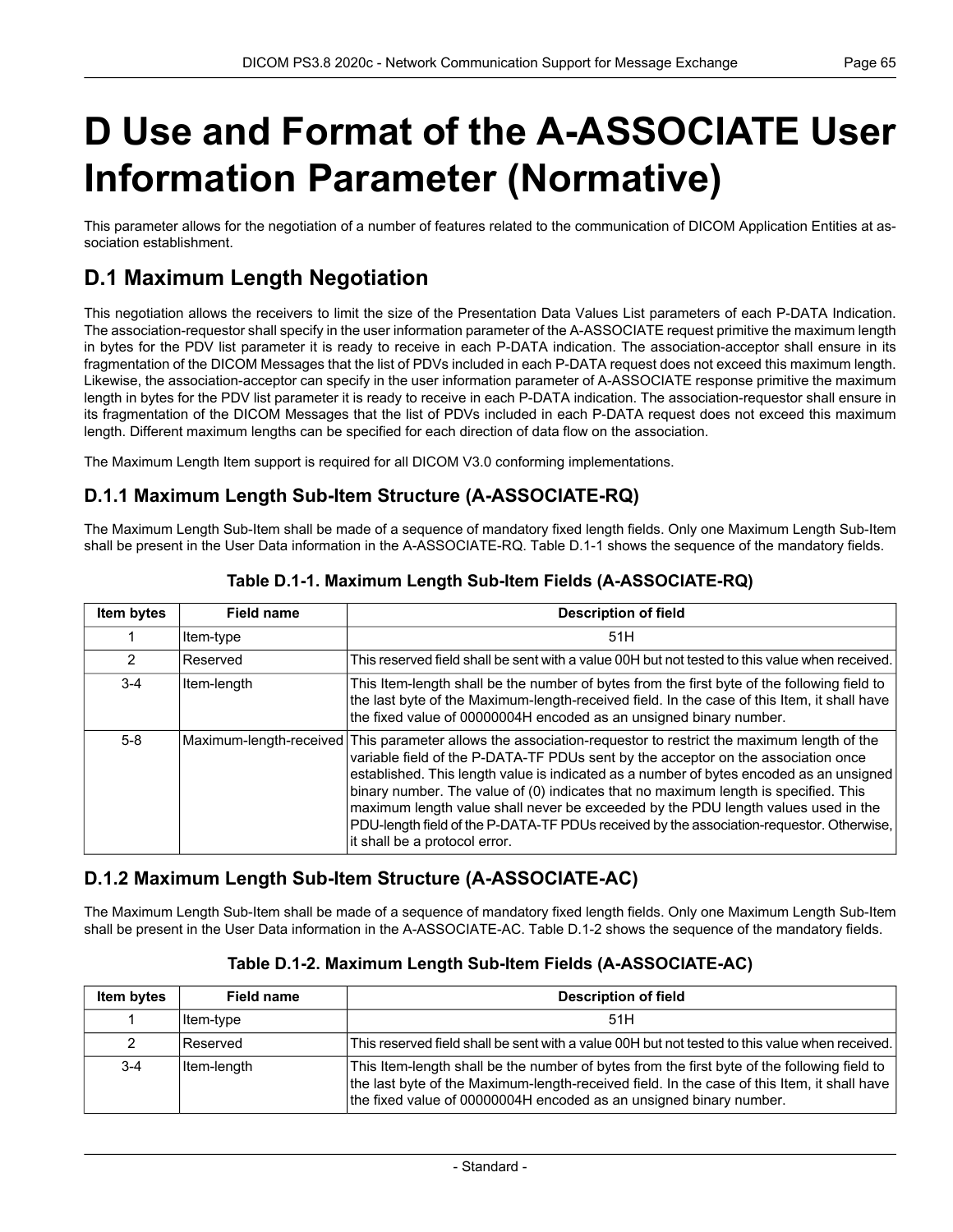| <b>Item bytes</b> | Field name | <b>Description of field</b>                                                                                                                                                                                                                                                                                                                                                                                                                                                                                                                                                                               |
|-------------------|------------|-----------------------------------------------------------------------------------------------------------------------------------------------------------------------------------------------------------------------------------------------------------------------------------------------------------------------------------------------------------------------------------------------------------------------------------------------------------------------------------------------------------------------------------------------------------------------------------------------------------|
| $5 - 8$           |            | Maximum-length-received This parameter allows the association-acceptor to restrict the maximum length of the<br>variable field of the P-DATA-TF PDUs sent by the requestor on the association once<br>$ $ established. This length value is indicated as a number of bytes encoded as an unsigned<br>binary number. The value of (0) indicates that no maximum length is specified. This<br>maximum length value shall never be exceeded by the PDU length values used in the<br>PDU-length field of the P-DATA-TF PDUs received by the association-acceptor. Otherwise,<br>it shall be a protocol error. |

# **D.2 Extended User Information Negotiation**

The user information parameter, of the A-ASSOCIATE primitive, can be extended to support the negotiation needs of DICOM Applic ation Entities using the UL Service. This will result in the definition of specific user information sub-items. These sub-items shall be assigned unique item-type values registered in [PS3.7](part07.pdf#PS3.7).

Note

- 1. The values of the Sub-Items types in the User Information Field are assigned by this Standard in the range of 51H through FFH. Sub-Item values are defined by [PS3.7](part07.pdf#PS3.7) and [PS3.8](#page-0-0).
- 2. Succeeding editions of the Standard may define additional user information Sub-Items in a manner that does not affect the semantics of previously defined Sub-Items. Association acceptors compliant to an earlier edition of the Standard are required to ignore such unrecognized user information Sub-Items and not reject an Association because of their presence.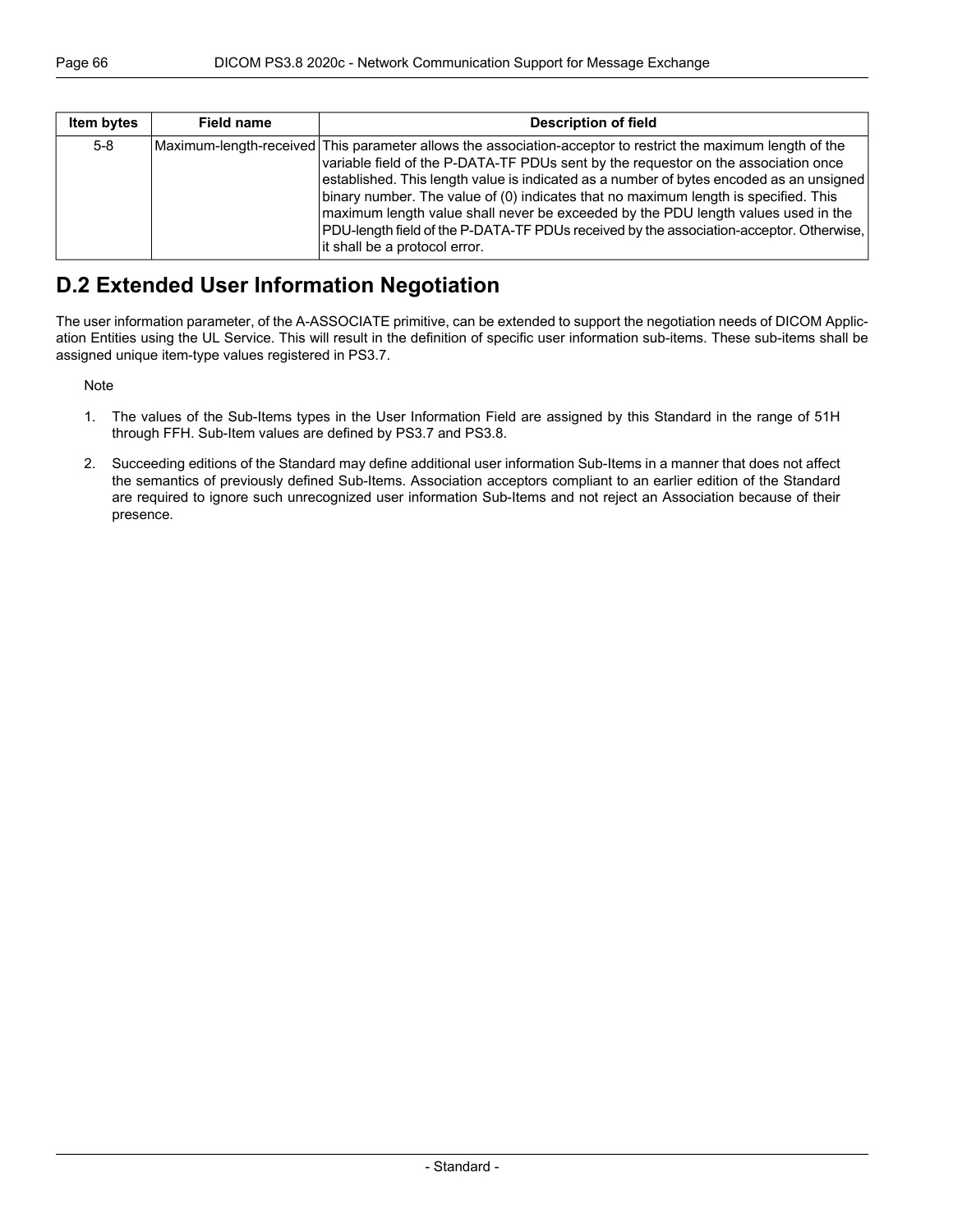# <span id="page-66-0"></span>**E Usage of the P-DATA Service By the DICOM Application Entity (Normative)**

This Annex specifies how DICOM messages are encapsulated into the P-DATA Service by the DICOM Application Entity.

# **E.1 Encapsulation Rules**

DICOM Messages are encapsulated in P-DATA request primitives as the user data of Presentation Data Values (PDV). A DICOM Message is fragmented in Command Fragments and Data Fragments, each placed in a PDV. The same presentation context shall be used for every fragment of the same message (i.e., same Presentation Context ID for the user data of the PDVs containing the fragments of a same message). A PDV User Data parameter shall contain one and only one fragment (either Command or Data) preceded by a Message Control Header. This header will indicate:

- a. whether the fragment is of the Command or Data type
- b. whether the fragment is or is not the last fragment of a Command/Data Stream of a DICOM Message

A P-DATA request PDV List parameter shall contain one or more such PDV(s) (Message Control Header and a complete message fragment). Each PDV is wholly contained in a given P-DATA request primitive and does not span across several P-DATA request primitives. The PDVs contained in a P-DATA request primitive shall be related to the same DICOM message. Each fragment of a message shall consist of an even number of bytes.

**Note** 

- 1. No padding is necessary as [PS3.5](part05.pdf#PS3.5) defines messages on an even byte boundary.
- 2. The above rules state that each fragment contained in a PDV shall consist of an even number of bytes (only). Therefore, encoding such as Group Number, Element Number, Value Length, etc. (as defined by the DICOM Application Entity, see [PS3.5](part05.pdf#PS3.5)) is not guaranteed to be within the same PDV.

The fragmentation of any message results in a series of PDVs that shall be sent, on a given association, by a corresponding series of P-DATA requests preserving the ordering of the fragments of any message. Furthermore, no fragments of any other message shall be sent until all fragments of the current message have been sent (i.e., interleaving of fragments from different messages is not per mitted).

It is strongly recommended that two consecutive PDVs in the same P-DATA Request primitive (therefore containing fragments of the same message using the same Presentation Context ID) do not contain two message Control Headers with the same type (Command or Data). These should have been combined in a single PDV by the sender. However, receivers must be able to receive and process such PDVs.

#### **Note**

The above rules allow the sending in the same P-DATA request/indication of a Command fragment in the first PDV (with the last fragment flag set) followed by a Data Fragment in the second PDV (with the last fragment flag set or not). In partic ular, if the negotiated maximum length for the PDV List parameter of the P-DATA request is sufficient to hold a complete message, a single P-DATA request can be used to exchange an entire message.

Individual PDVs shall not be sent with Presentation-data-value fields consisting only of a single byte containing a Message Control Header, but without any other content in the fragment. These should have been combined with the preceding or succeeding PDVs by the sender.

Note

Even though the above rules prohibit the sending of an "empty" PDV (such as with the last fragment flag set), it is recommended that receivers be able to receive and process such PDVs.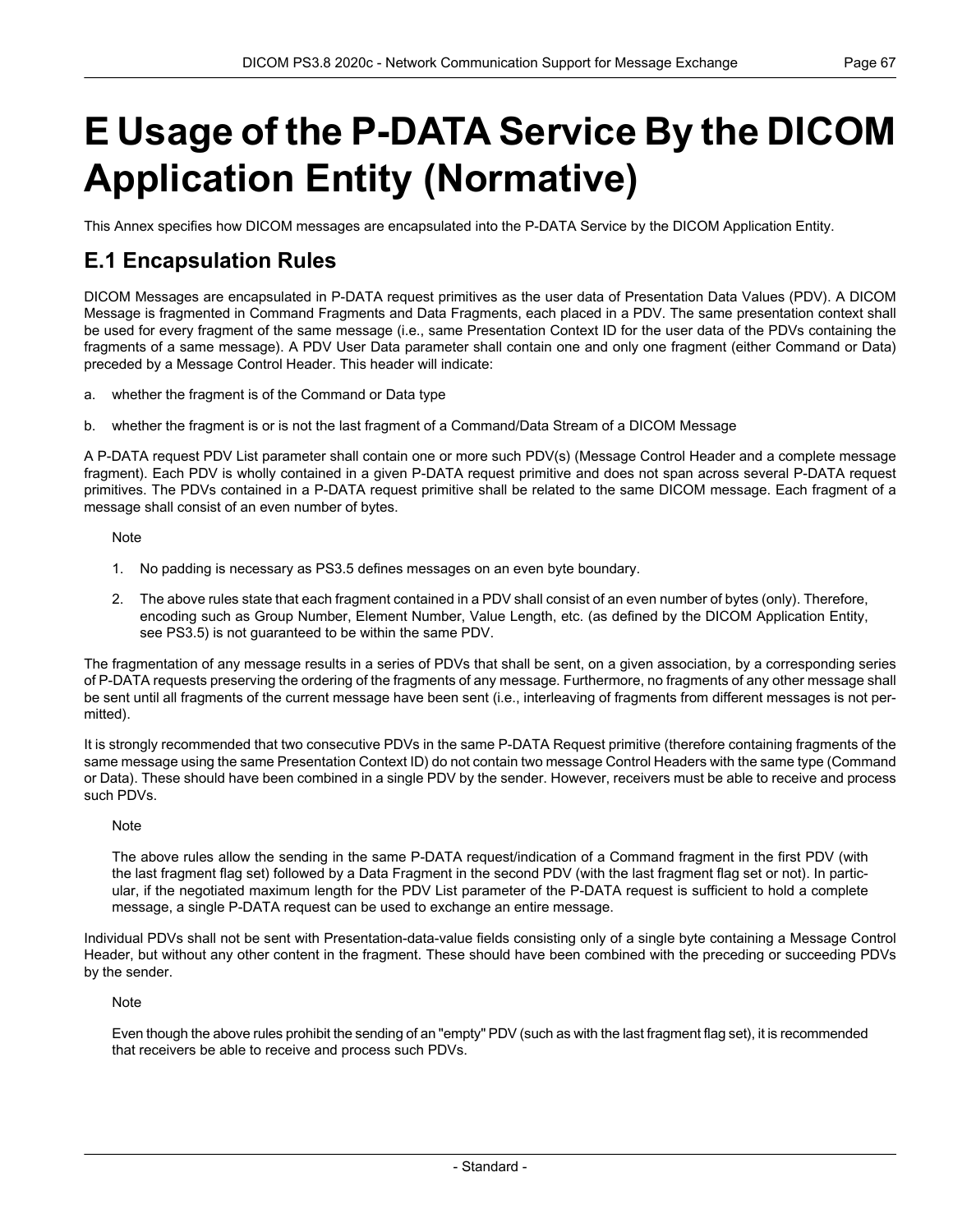# **E.2 Message Control Header Encoding**

The Message Control Header is located in front of each DICOM message fragment (see [Figure](#page-67-0) E.2-1). Its presence is mandatory for all DICOM Abstract Syntaxes (see [Annex](#page-60-0) B for further discussion on Abstract Syntaxes).

The Message Control Header shall be made of one byte with the least significant bit (bit 0) taking one of the following values:

- a. If bit 0 is set to 1, the following fragment shall contain Message Command information.
- b. If bit 0 is set to 0, the following fragment shall contain Message Data Set information.

The next least significant bit (bit 1) shall be defined by the following rules:

- a. If bit 1 is set to 1, the following fragment shall contain the last fragment of a Message Data Set or of a Message Command.
- b. If bit 1 is set to 0, the following fragment does not contain the last fragment of a Message Data Set or of a Message Command.

Bits 2 through 7 are always set to 0 by the sender and never checked by the receiver.

#### Note

<span id="page-67-0"></span>The Message Control Header, in the Transport data flow, is the 1st byte in each PDV. The Transfer Syntax, negotiated at association establishment, defines the encoding for the Command/Data fragment.



**Figure E.2-1. Presentation Data Value and the Message Control Header**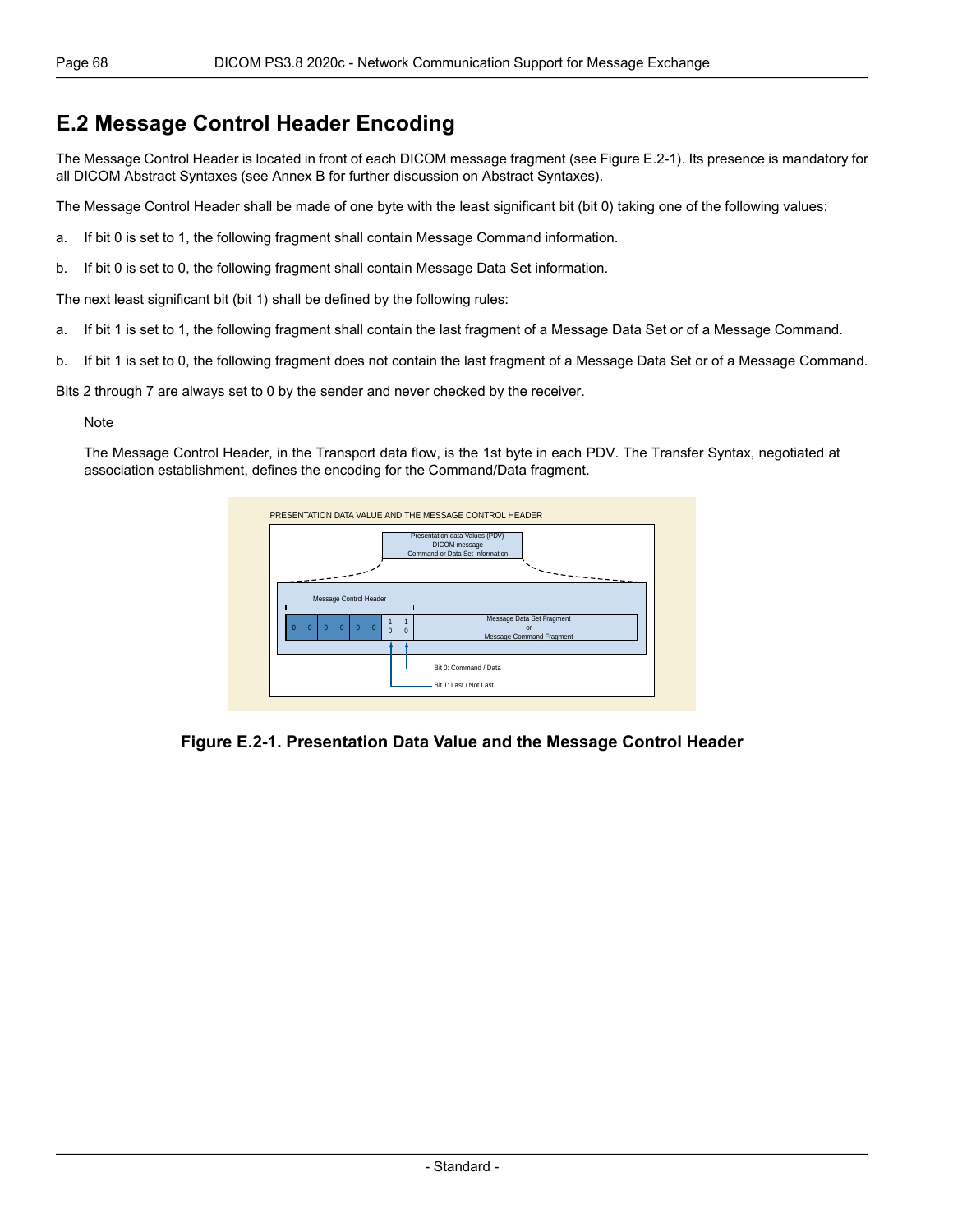# <span id="page-68-0"></span>**F DICOM UL Encoding Rules for Application Contexts, Abstract Syntaxes, Transfer Syntaxes (Normative)**

# **F.1 Encoding Rules**

Application Context Names, Abstract Syntax Names, Transfer Syntax Names, and Service Class UIDs are OSI Object Identifiers in a numeric form as defined by ISO 8824. The encoding of these names in the DICOM UL protocol is specified in this Annex.

Each component of a Name or UID is encoded as an ISO 646:1990-Basic G0 Set Numeric String of bytes (characters 0-9). Leading 0's of each component are not significant and shall not be sent. Components shall not be padded. Components shall be separated by the character "." (2EH). "Null" components (no numeric value between two separators) shall not exist. Components with the value zero (0) shall be encoded as (nnn.0.ppp). No separator nor padding shall be present before the first digit of the first component or after the last digit of the last component.

**Note** 

- 1. The string "1.2.840.123456.0.21.4" encoded as an ISO 646:1990-Basic G0 Set character string conveys the following UID or Name with the following sequence of Object Identifier components: { (1), (2), (840), (123456), (0), (21), (4) }.
- 2. The above rules have been made to simplify performing the comparison of UIDs.

DICOM Application Context Names (root plus suffix) shall not exceed 64 total characters (digits and separators between components).

DICOM Abstract and Transfer Syntax Names (root plus suffix) shall not exceed 64 total characters (digits and separators between components).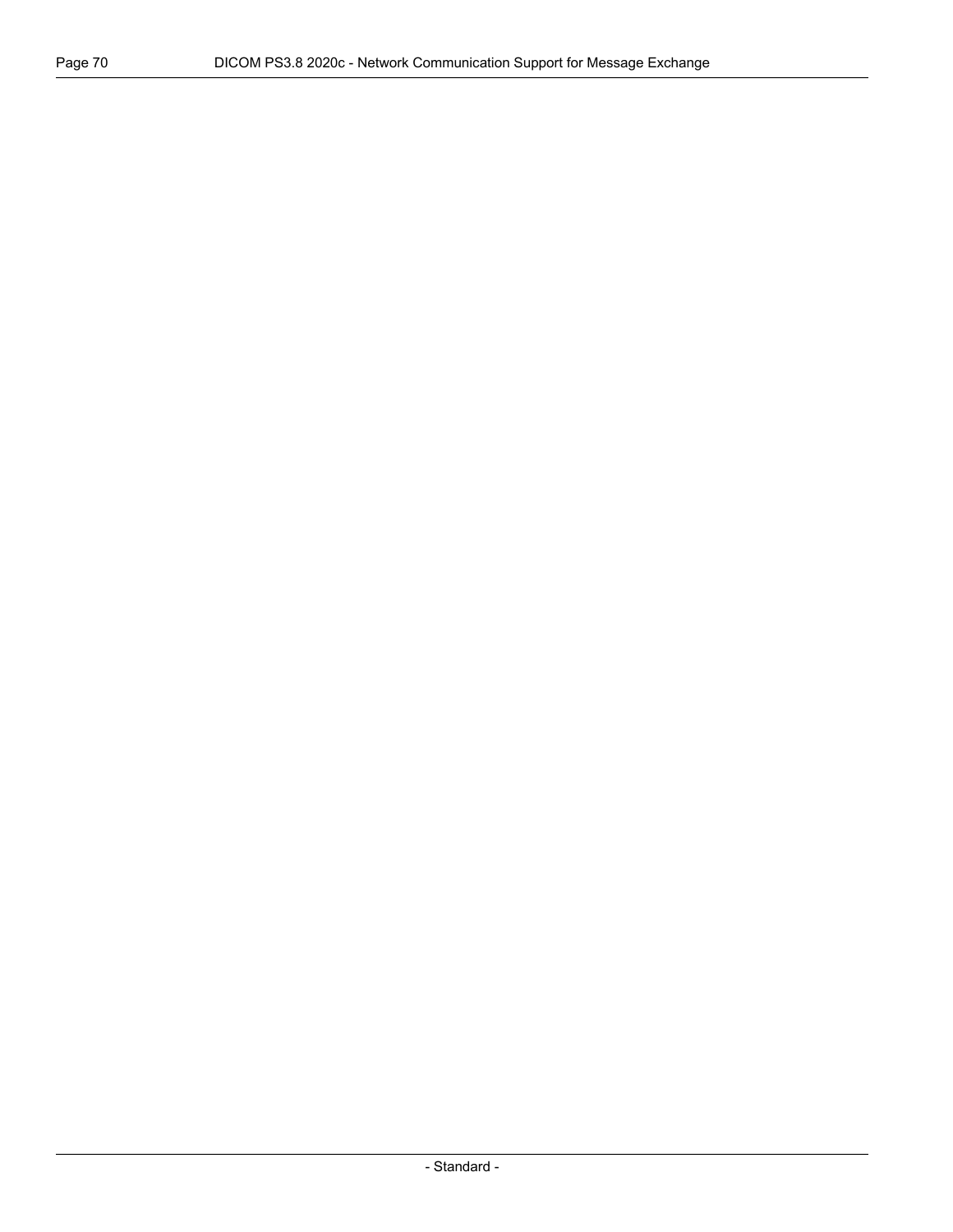# **G Overview of the OSI Layer and Services Concepts (Informative)**

In a layered communication model, such as the OSI 7 layer reference model, each layer uses the service provided by the layer imme diately below. The operation of a protocol layer on top of the lower layer service provides a new service to the layer above. The service is the "glue" between the layers of protocols.

<span id="page-70-0"></span>Services describe the resulting effects of the operation of a protocol without requiring knowledge of the detailed specifications of the protocol itself. A protocol specifies a horizontal dialogue between two computing systems across a network, while a service describes a vertical relationship within a system. See [Figure](#page-70-0) G-1.



## **Figure G-1. Relationship of Services to Protocol**

The OSI Upper Layer Service is described by a number of service primitives. They each model one of the functional interactions between the service-user in the layer above and the service-provider. In the context of this Standard, the service-user is called the DICOM Application Service Element. The service-provider is called the Upper Layer and performs the Upper Layer Protocol.

**Note** 

The OSI UL Services defined in this Standard are provided by the DICOM Upper Layer Protocol for TCP/IP (Section 9).

These service primitives cross the layer boundary at what is called a Service Access Point (SAP). In most cases a direct relationship exists between service primitives in two Application Entities (AEs). This is reflected in the names of these primitives:

- a. A request primitive in System A induces an indication primitive in System B.
- b. If an indication primitive in System B requires a reply, a response primitive may be issued at the Service Access Point (SAP) in System B. This response primitive will induce a confirmation primitive in System A.

The different types of service primitives and their relationship are shown in [Figure](#page-71-0) G-2. The dotted lines represent the exchange of Protocol Data Units that are triggered by request/response primitives or generated indication/confirmation primitives.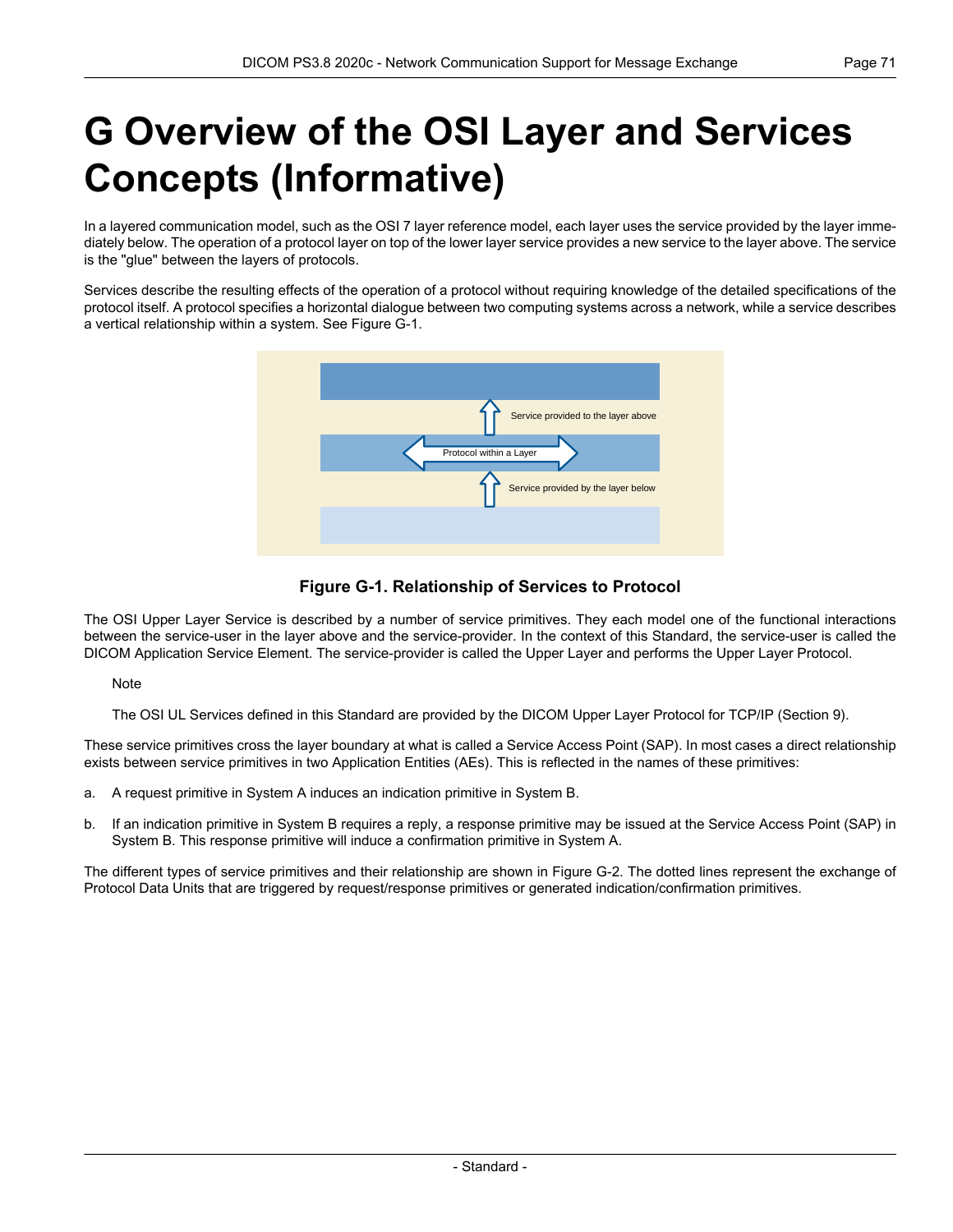<span id="page-71-0"></span>

**Figure G-2. Service Description Conventions**